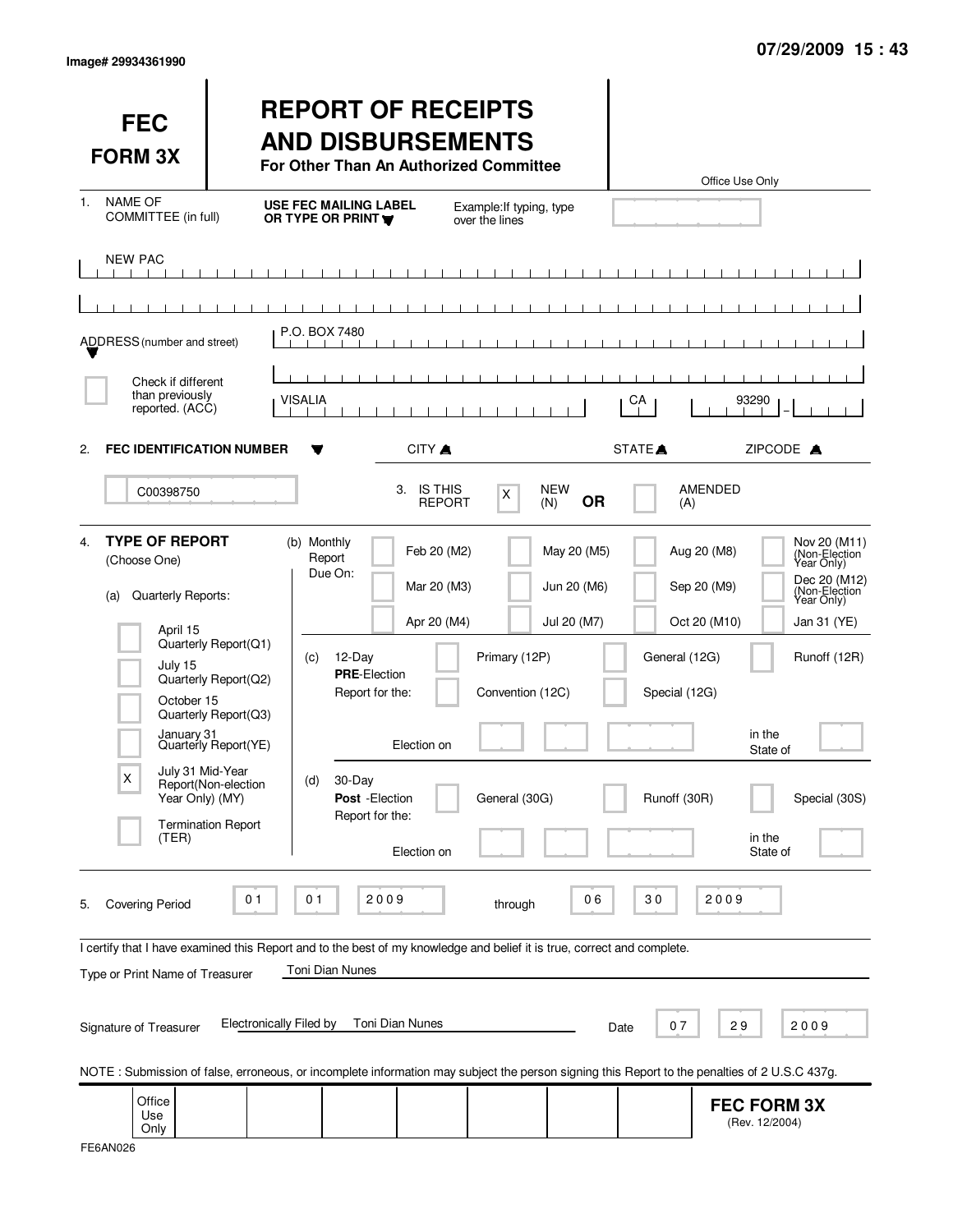**Image# 29934361991**

**SUMMARY PAGE OF RECEIPTS AND DISBURSEMENTS**

**2 / 33**

|    | FEC Form 3X (Rev. 02/2003)                                                                             | <b>NEVEILIS WIAD NISBAUSEMEMIS</b>                                                   | 2/33                                                      |
|----|--------------------------------------------------------------------------------------------------------|--------------------------------------------------------------------------------------|-----------------------------------------------------------|
|    | Write or Type Committee Name<br><b>NEW PAC</b>                                                         |                                                                                      |                                                           |
|    | Report Covering the Period:<br>From:                                                                   | $Y'$ $Y'$ $Y$<br>$D^*D$<br>М<br>" M<br>Y<br>2009<br>0 <sub>1</sub><br>0 <sub>1</sub> | $Y$ $Y$ $Y$<br>M M<br>D D<br>Y<br>06<br>30<br>2009<br>To: |
|    |                                                                                                        | <b>COLUMN A</b><br><b>This Period</b>                                                | <b>COLUMN B</b><br><b>Calendar Year-to-Date</b>           |
| 6. | Cash on Hand<br>(a)<br>Y<br>2009 <sup>Y</sup><br>Υ<br>January 1                                        |                                                                                      | 46353.42                                                  |
|    | Cash on Hand at<br>(b)<br>Begining of Reporting Period                                                 | 46353.42                                                                             |                                                           |
|    | Total Receipts (from Line 19)<br>(c)                                                                   | 86500.00                                                                             | 86500.00                                                  |
|    | Subtotal (add lines 6(b) and<br>(d)                                                                    |                                                                                      |                                                           |
|    | 6(c) for Column A and Lines<br>$6(a)$ and $6(c)$ for Column B)                                         | 132853.42                                                                            | 132853.42                                                 |
| 7. | Total Disbursements (from Line 31)                                                                     | 71996.90                                                                             | 71996.90                                                  |
| 8. | Cash on Hand at Close of<br><b>Reporting Period</b><br>(subtract Line 7 from Line 6(d))                | 60856.52                                                                             | 60856.52                                                  |
| 9. | Debts and Obligations owed<br>TO<br>the committee (Itemize all on<br>Schedule C and/or Schedule D)     | 0.00                                                                                 |                                                           |
|    | 10. Debts and Obligations owed<br>BY<br>the committee (Itemize all on<br>Schedule C and/or Schedule D) | 0.00                                                                                 |                                                           |

 $\boldsymbol{\mathsf{X}}$  This Committee has qualified as a multicandidate committee. (see FEC FORM 1M)

#### **For further information contact:**

Federal Election Commission 999 E street, NW Washington, DC 20463

Toll Free 800-424-9530 Local 202-694-1100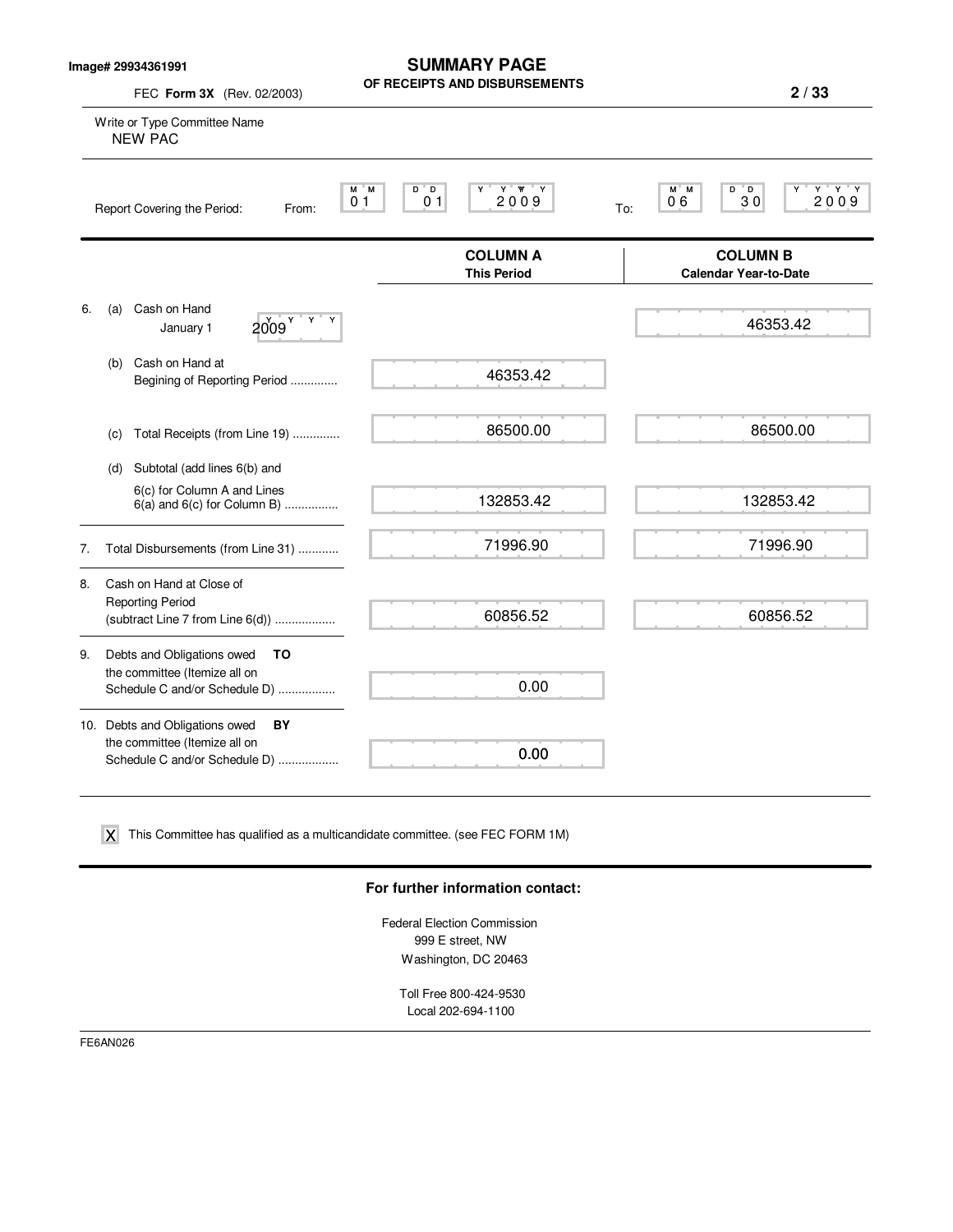#### **Image# 29934361992**

# **DETAILED SUMMARY PAGE OF RECEIPTS**

**3 / 33**

| FEC Form 3X (Rev. 06/2004)                                                                         | 3/33                                        |                                                                                                                                                                 |
|----------------------------------------------------------------------------------------------------|---------------------------------------------|-----------------------------------------------------------------------------------------------------------------------------------------------------------------|
| Write or Type Committee Name<br><b>NEW PAC</b>                                                     |                                             |                                                                                                                                                                 |
| M M<br>0 <sub>1</sub><br>Report Covering the Period:<br>From:                                      | D D<br>2009<br>0 <sub>1</sub>               | D<br>$\begin{array}{c} \mathbf{Y} \quad \mathbf{Y} \quad \mathbf{Y} \\ \mathbf{2} \mathbf{0} \mathbf{0} \mathbf{9} \end{array}$<br>M M<br>ΓD<br>30<br>06<br>To: |
| I. Receipts                                                                                        | <b>COLUMN A</b><br><b>Total This Period</b> | <b>COLUMN B</b><br><b>Calendar Year-to-Date</b>                                                                                                                 |
| 11. Contributions (other than loans) From:<br>Individuals/Persons Other<br>(a)                     |                                             |                                                                                                                                                                 |
| <b>Than Political Committees</b><br>Itemized (use Schedule A)<br>(i)                               | 16500.00                                    | 16500.00                                                                                                                                                        |
|                                                                                                    | 0.00                                        | 0.00                                                                                                                                                            |
| (iii) TOTAL (add<br>Lines $11(a)(i)$ and (ii)                                                      | 16500.00                                    | 16500.00                                                                                                                                                        |
| Political Party Committees<br>(b)                                                                  | 0.00                                        | 0.00                                                                                                                                                            |
| <b>Other Political Committees</b><br>(c)<br><b>Total Contributions (add Lines</b><br>(d)           | 70000.00                                    | 70000.00                                                                                                                                                        |
| $11(a)(iii),(b)$ and $(c)$ ) (Carry<br>Totals to Line 33, page 5)<br>▶                             | 86500.00                                    | 86500.00                                                                                                                                                        |
| 12. Transfers From Affiliated/Other                                                                | 0.00                                        | 0.00                                                                                                                                                            |
|                                                                                                    | 0.00                                        | 0.00                                                                                                                                                            |
| 14. Loan Repayments Received<br>15. Offsets To Operating Expenditures                              | 0.00                                        | 0.00                                                                                                                                                            |
| (Refunds, Rebates, etc.)<br>(Carry Totals to Line 37, page 5)<br>16. Refunds of Contributions Made | 0.00                                        | 0.00                                                                                                                                                            |
| to Federal candidates and Other                                                                    | 0.00                                        | 0.00                                                                                                                                                            |
| 17. Other Federal Receipts<br>(Dividends, Interest, etc.)                                          | 0.00                                        | 0.00                                                                                                                                                            |
| Transfers from Non-Federal and Levin Funds<br>18.                                                  |                                             |                                                                                                                                                                 |
| (a) Non-Federal Account<br>(from Schedule H3)                                                      | 0.00                                        | 0.00                                                                                                                                                            |
| (b) Levin Funds (from Schedule H5)                                                                 | 0.00                                        | 0.00                                                                                                                                                            |
| (c) Total Transfer (add 18(a) and 18(b)).                                                          | 0.00                                        | 0.00                                                                                                                                                            |
| 19. Total Receipts (add Lines 11(d),<br>12, 13, 14, 15, 16, 17, and 18(c))                         | 86500.00                                    | 86500.00                                                                                                                                                        |
| 20. Total Federal Receipts<br>(subtract Line 18(c) from Line 19)                                   | 86500.00                                    | 86500.00                                                                                                                                                        |

FE6AN026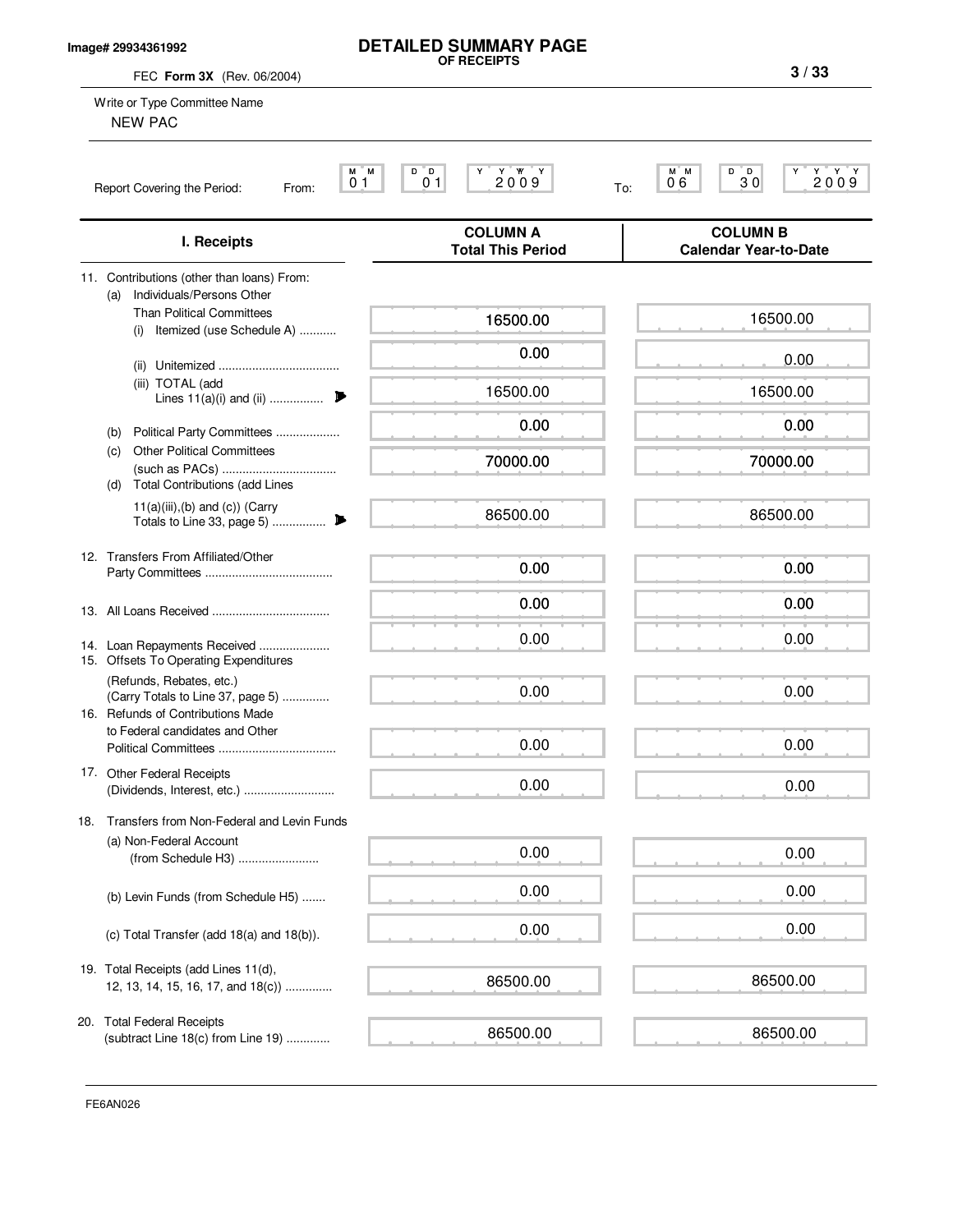#### **Image# 29934361993**

### **DETAILED SUMMARY PAGE**

of Disbursements FEC **Form 3X** (Rev. 02/2003)

|  | ×<br>٧<br>×<br>۰. |
|--|-------------------|
|--|-------------------|

| <b>II. DISBURSEMENTS</b>                                                                               | <b>COLUMN A</b><br><b>Total This Period</b> | <b>COLUMN B</b><br><b>Calendar Year-to-Date</b> |
|--------------------------------------------------------------------------------------------------------|---------------------------------------------|-------------------------------------------------|
| 21. Operating Expenditures:<br>Shared Federal/Non-Federal<br>(a)<br>Activity (from Schedule H4)<br>(i) | 0.00                                        | 0.00                                            |
| Non-Federal Share<br>(ii)                                                                              | 0.00                                        | 0.00                                            |
| <b>Other Federal Operating</b><br>(b)                                                                  |                                             |                                                 |
|                                                                                                        | 39996.90                                    | 39996.90                                        |
| <b>Total Operating Expenditures</b><br>(C)<br>$(\text{add } 21(a)(i), (a)(ii) \text{ and } (b))$<br>₱  | 39996.90                                    | 39996.90                                        |
| 22. Transfers to Affiliated/Other Party                                                                |                                             |                                                 |
| 23. Contributions to                                                                                   | 0.00                                        | 0.00                                            |
| Federal Candidates/Committees<br>and Other Political Committees                                        | 29000.00                                    | 29000.00                                        |
| 24. Independent Expenditure                                                                            | 0.00                                        | 0.00                                            |
| 25. Coordinated Expenditures Made by Party                                                             |                                             |                                                 |
| Committees $(2 \cup S.C. 441a(d))$                                                                     | 0.00                                        | 0.00                                            |
| Loan Repayments Made<br>26.                                                                            | 0.00                                        | 0.00                                            |
| 27.                                                                                                    | 0.00                                        | 0.00                                            |
| 28. Refunds of Contributions To:<br>Individuals/Persons Other<br>(a)<br>Than Political Committees      | 0.00                                        | 0.00                                            |
| <b>Political Party Committees</b><br>(b)                                                               | 0.00                                        | 0.00                                            |
| <b>Other Political Committees</b><br>(C)                                                               | 0.00                                        | 0.00                                            |
| <b>Total Contribution Refunds</b><br>(d)                                                               |                                             |                                                 |
| (add Lines 28(a), (b), and (c))                                                                        | 0.00                                        | 0.00                                            |
|                                                                                                        | 3000.00                                     | 3000.00                                         |
| Federal Election Activity (2 U.S.C 431(20))<br>30.<br>(a) Shared Federal Election Activity             |                                             |                                                 |
| (from Schedule H6)<br>(i) Federal Share                                                                | 0.00                                        | 0.00                                            |
| (ii) "Levin" Share                                                                                     | 0.00                                        | 0.00                                            |
| (b) Federal Election Activity Paid Entirely<br>With Federal Funds                                      | 0.00                                        | 0.00                                            |
| (c) Total Federal Election Activity (add<br>Lines $30(a)(i)$ , $30(a)(ii)$ and $30(b)$ )               | 0.00                                        | 0.00                                            |
| 31. Total Disbursements (add Lines 21(c), 22,                                                          |                                             |                                                 |
| 23, 24, 25, 26, 27, 28(d), 29 and 30(c))                                                               | 71996.90                                    | 71996.90                                        |
| <b>Total Federal Disbursements</b><br>32.<br>(subtract Line 21(a)(ii) and Line 30(a)(ii)               |                                             |                                                 |
| from Line 31)                                                                                          | 71996.90                                    | 71996.90                                        |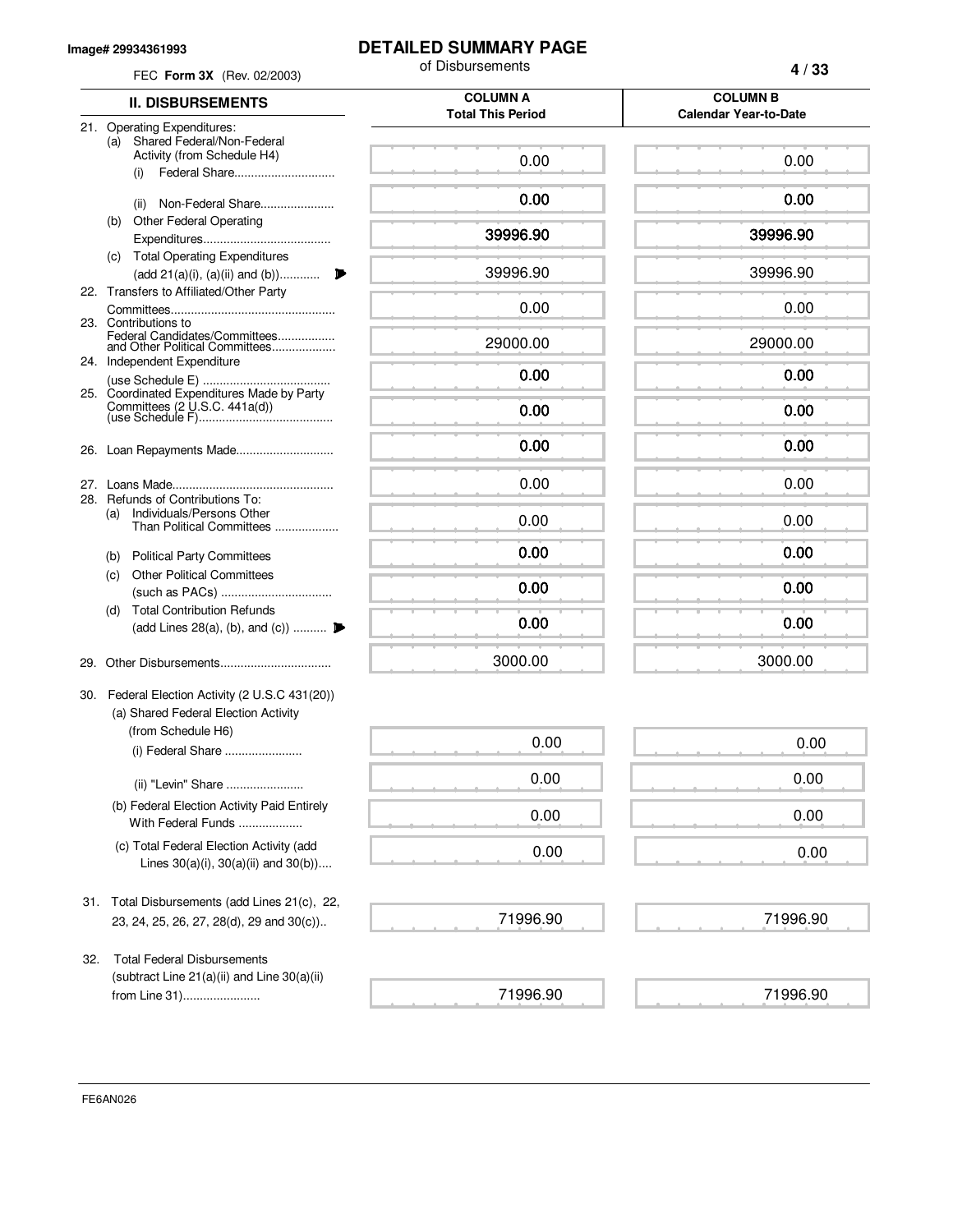### **DETAILED SUMMARY PAGE**

of Disbursements FEC **Form 3X** (Rev. 02/2003)

**5 / 33**

|     | III. Net Contributions/Operating<br><b>Expenditures</b>                                | <b>COLUMN A</b><br><b>Total This Period</b> | <b>COLUMN B</b><br><b>Calendar Year-to-Date</b> |
|-----|----------------------------------------------------------------------------------------|---------------------------------------------|-------------------------------------------------|
| 33. | Total Contributions (other than loans)                                                 | 86500.00                                    | 86500.00                                        |
| 34. | <b>Total Contribution Refunds</b>                                                      | 0.00                                        | 0.00                                            |
| 35. | Net Contributions (other than loans)<br>(subtract Line 34 from Line 33)                | 86500.00                                    | 86500.00                                        |
| 36. | <b>Total Federal Operating Expenditures</b><br>(add Line $21(a)(i)$ and Line $21(b)$ ) | 39996.90                                    | 39996.90                                        |
| 37. | Offsets to Operating Expenditures                                                      | 0.00                                        | 0.00                                            |
| 38. | Net Operating Expenditures<br>(subtract Line 37 from Line 36)                          | 39996.90                                    | 39996.90                                        |

FE6AN026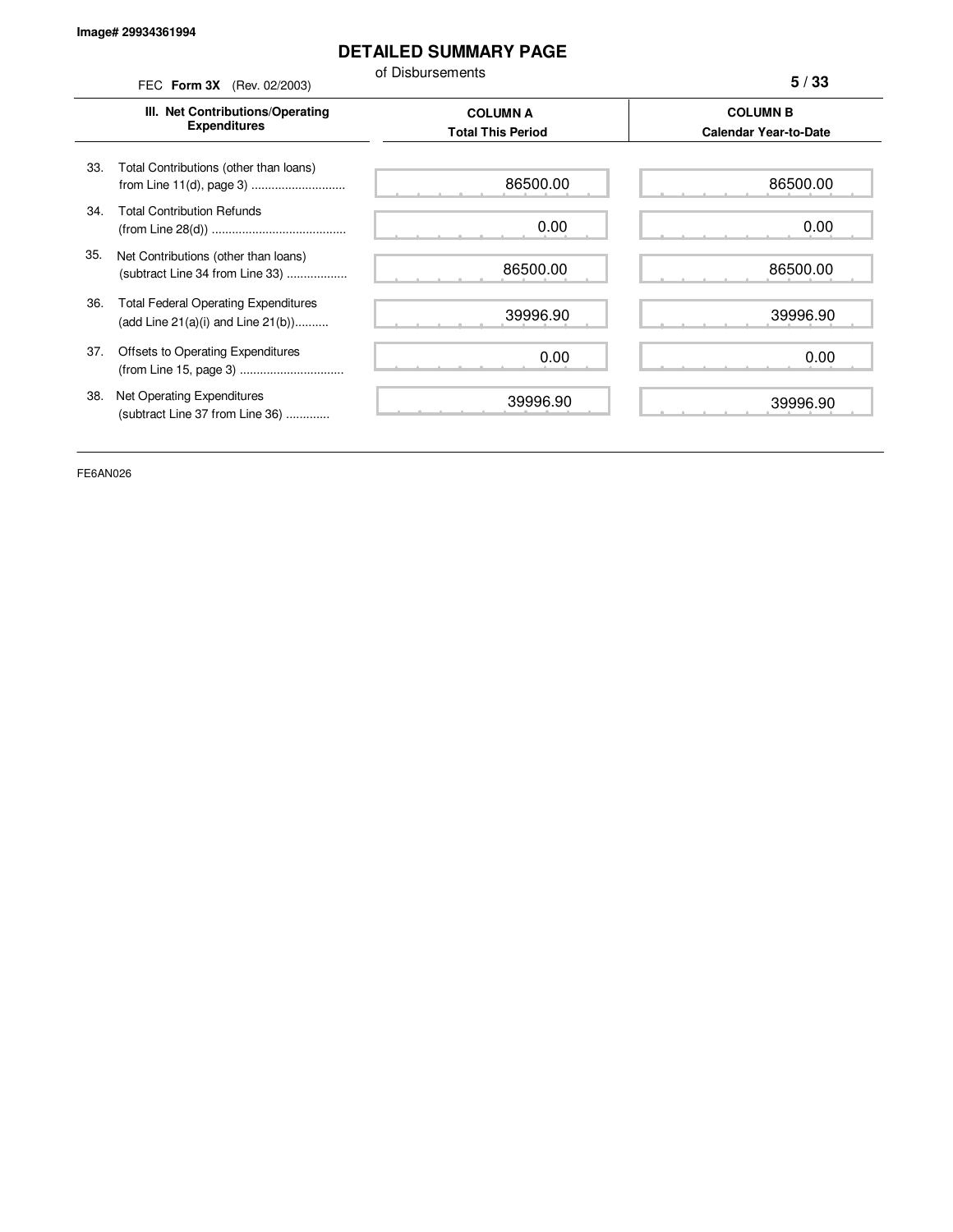| <b>SCHEDULE A (FEC Form 3X)</b> |                                                                                                                                                                                                                                                                                         | Use separate schedule(s)                                |                              | PAGE 6/33<br>FOR LINE NUMBER:<br>(check only one)                                                                                                                                                                                                                                                                                                                                                                                      |
|---------------------------------|-----------------------------------------------------------------------------------------------------------------------------------------------------------------------------------------------------------------------------------------------------------------------------------------|---------------------------------------------------------|------------------------------|----------------------------------------------------------------------------------------------------------------------------------------------------------------------------------------------------------------------------------------------------------------------------------------------------------------------------------------------------------------------------------------------------------------------------------------|
|                                 | <b>ITEMIZED RECEIPTS</b>                                                                                                                                                                                                                                                                |                                                         | for each category of the     |                                                                                                                                                                                                                                                                                                                                                                                                                                        |
|                                 |                                                                                                                                                                                                                                                                                         |                                                         | <b>Detailed Summary Page</b> | X<br>11a<br>11 <sub>b</sub><br>11c<br>12                                                                                                                                                                                                                                                                                                                                                                                               |
|                                 |                                                                                                                                                                                                                                                                                         |                                                         |                              | 15<br>16<br>13<br>14<br>17                                                                                                                                                                                                                                                                                                                                                                                                             |
|                                 | Any information copied from such Reports and Statements may not be sold or used by any person for the purpose of soliciting contributions<br>or for commercial purposes, other than using the name and address of any political committee to solicit contributions from such committee. |                                                         |                              |                                                                                                                                                                                                                                                                                                                                                                                                                                        |
|                                 |                                                                                                                                                                                                                                                                                         |                                                         |                              |                                                                                                                                                                                                                                                                                                                                                                                                                                        |
|                                 | NAME OF COMMITTEE (In Full)                                                                                                                                                                                                                                                             |                                                         |                              |                                                                                                                                                                                                                                                                                                                                                                                                                                        |
|                                 | <b>NEW PAC</b>                                                                                                                                                                                                                                                                          |                                                         |                              |                                                                                                                                                                                                                                                                                                                                                                                                                                        |
|                                 | Full Name (Last, First, Middle Initial)                                                                                                                                                                                                                                                 |                                                         |                              |                                                                                                                                                                                                                                                                                                                                                                                                                                        |
| А.                              | <b>BARONA BAND OF MISSION INDIANS</b>                                                                                                                                                                                                                                                   | Date of Receipt                                         |                              |                                                                                                                                                                                                                                                                                                                                                                                                                                        |
|                                 | Mailing Address 1095 BARONA RD                                                                                                                                                                                                                                                          |                                                         |                              | $M$ $M$<br>$D$ $D$ $I$<br>$Y$ <sup>U</sup><br>Y 'Y 'Y<br>03<br>2009<br>06                                                                                                                                                                                                                                                                                                                                                              |
|                                 | City                                                                                                                                                                                                                                                                                    | <b>State</b>                                            | Zip Code                     | Transaction ID: SA11AI.6252                                                                                                                                                                                                                                                                                                                                                                                                            |
|                                 | <b>LAKESIDE</b>                                                                                                                                                                                                                                                                         | CA                                                      | 92040                        |                                                                                                                                                                                                                                                                                                                                                                                                                                        |
|                                 |                                                                                                                                                                                                                                                                                         |                                                         |                              | Amount of Each Receipt this Period                                                                                                                                                                                                                                                                                                                                                                                                     |
|                                 | FEC ID number of contributing                                                                                                                                                                                                                                                           | C                                                       |                              | 2500.00                                                                                                                                                                                                                                                                                                                                                                                                                                |
|                                 | federal political committee.                                                                                                                                                                                                                                                            |                                                         |                              |                                                                                                                                                                                                                                                                                                                                                                                                                                        |
|                                 | Name of Employer                                                                                                                                                                                                                                                                        | Occupation                                              |                              |                                                                                                                                                                                                                                                                                                                                                                                                                                        |
|                                 |                                                                                                                                                                                                                                                                                         |                                                         |                              |                                                                                                                                                                                                                                                                                                                                                                                                                                        |
|                                 | Receipt For:                                                                                                                                                                                                                                                                            |                                                         | Aggregate Year-to-Date       |                                                                                                                                                                                                                                                                                                                                                                                                                                        |
|                                 | Primary<br>General                                                                                                                                                                                                                                                                      |                                                         |                              |                                                                                                                                                                                                                                                                                                                                                                                                                                        |
|                                 | Other (specify) $\blacktriangledown$                                                                                                                                                                                                                                                    |                                                         | 2500.00                      |                                                                                                                                                                                                                                                                                                                                                                                                                                        |
|                                 |                                                                                                                                                                                                                                                                                         |                                                         |                              |                                                                                                                                                                                                                                                                                                                                                                                                                                        |
|                                 | Full Name (Last, First, Middle Initial)                                                                                                                                                                                                                                                 |                                                         |                              |                                                                                                                                                                                                                                                                                                                                                                                                                                        |
| В.                              | <b>JORDAN MAZZETTA</b>                                                                                                                                                                                                                                                                  |                                                         |                              | Date of Receipt                                                                                                                                                                                                                                                                                                                                                                                                                        |
|                                 | Mailing Address 811 JUDSON AVE                                                                                                                                                                                                                                                          | $M$ $M$<br>D<br>$\overline{D}$<br>Y Y Y Y<br>$\sqrt{ }$ |                              |                                                                                                                                                                                                                                                                                                                                                                                                                                        |
|                                 |                                                                                                                                                                                                                                                                                         |                                                         |                              | 2009<br>06<br>03                                                                                                                                                                                                                                                                                                                                                                                                                       |
|                                 | Zip Code<br>City<br>State                                                                                                                                                                                                                                                               |                                                         |                              | Transaction ID: SA11AI.6245                                                                                                                                                                                                                                                                                                                                                                                                            |
|                                 | <b>HIGHLAND PARK</b>                                                                                                                                                                                                                                                                    | IL                                                      | 60035                        | Amount of Each Receipt this Period                                                                                                                                                                                                                                                                                                                                                                                                     |
|                                 | FEC ID number of contributing                                                                                                                                                                                                                                                           | C                                                       |                              | 500.00                                                                                                                                                                                                                                                                                                                                                                                                                                 |
|                                 | federal political committee.                                                                                                                                                                                                                                                            |                                                         |                              |                                                                                                                                                                                                                                                                                                                                                                                                                                        |
|                                 |                                                                                                                                                                                                                                                                                         | Occupation                                              |                              |                                                                                                                                                                                                                                                                                                                                                                                                                                        |
|                                 | Name of Employer<br>MAZZETTA COMPANY                                                                                                                                                                                                                                                    | <b>PARTNER</b>                                          |                              |                                                                                                                                                                                                                                                                                                                                                                                                                                        |
|                                 | Receipt For:                                                                                                                                                                                                                                                                            |                                                         | Aggregate Year-to-Date ▼     |                                                                                                                                                                                                                                                                                                                                                                                                                                        |
|                                 | Primary<br>General                                                                                                                                                                                                                                                                      |                                                         |                              |                                                                                                                                                                                                                                                                                                                                                                                                                                        |
|                                 | Other (specify) $\blacktriangledown$                                                                                                                                                                                                                                                    |                                                         | 500.00                       |                                                                                                                                                                                                                                                                                                                                                                                                                                        |
|                                 |                                                                                                                                                                                                                                                                                         |                                                         |                              |                                                                                                                                                                                                                                                                                                                                                                                                                                        |
| C.                              | Full Name (Last, First, Middle Initial)<br>THOMAS J MAZZETTA                                                                                                                                                                                                                            |                                                         |                              | Date of Receipt                                                                                                                                                                                                                                                                                                                                                                                                                        |
|                                 | Mailing Address 1990 SAINT JOHNS AVE                                                                                                                                                                                                                                                    |                                                         |                              | $\begin{array}{c c c c c c c c} \hline \textbf{C} & \textbf{C} & \textbf{C} & \textbf{C} & \textbf{C} & \textbf{C} & \textbf{C} \\ \hline \textbf{C} & \textbf{C} & \textbf{C} & \textbf{C} & \textbf{C} & \textbf{C} & \textbf{C} & \textbf{C} \\ \hline \textbf{C} & \textbf{C} & \textbf{C} & \textbf{C} & \textbf{C} & \textbf{C} & \textbf{C} & \textbf{C} & \textbf{C} & \textbf{C} \\ \hline \textbf{C} & \textbf{C$<br>$M$ $M$ |
|                                 |                                                                                                                                                                                                                                                                                         |                                                         |                              | 2009<br>06<br>03                                                                                                                                                                                                                                                                                                                                                                                                                       |
|                                 | City                                                                                                                                                                                                                                                                                    | State                                                   | Zip Code                     | Transaction ID: SA11AI.6247                                                                                                                                                                                                                                                                                                                                                                                                            |
|                                 | <b>HIGHLAND PARK</b>                                                                                                                                                                                                                                                                    | Ш                                                       | 60035                        | Amount of Each Receipt this Period                                                                                                                                                                                                                                                                                                                                                                                                     |
|                                 |                                                                                                                                                                                                                                                                                         |                                                         |                              |                                                                                                                                                                                                                                                                                                                                                                                                                                        |
|                                 | FEC ID number of contributing<br>federal political committee.                                                                                                                                                                                                                           | C                                                       |                              | 1000.00                                                                                                                                                                                                                                                                                                                                                                                                                                |
|                                 |                                                                                                                                                                                                                                                                                         |                                                         |                              |                                                                                                                                                                                                                                                                                                                                                                                                                                        |
|                                 | Name of Employer<br>MAZZETTA COMPANY                                                                                                                                                                                                                                                    | Occupation                                              |                              |                                                                                                                                                                                                                                                                                                                                                                                                                                        |
|                                 |                                                                                                                                                                                                                                                                                         | CEO                                                     |                              |                                                                                                                                                                                                                                                                                                                                                                                                                                        |
|                                 | Receipt For:<br>Primary<br>General                                                                                                                                                                                                                                                      |                                                         | Aggregate Year-to-Date       |                                                                                                                                                                                                                                                                                                                                                                                                                                        |
|                                 |                                                                                                                                                                                                                                                                                         |                                                         | 1000.00                      |                                                                                                                                                                                                                                                                                                                                                                                                                                        |
|                                 | Other (specify) $\blacktriangledown$                                                                                                                                                                                                                                                    |                                                         |                              |                                                                                                                                                                                                                                                                                                                                                                                                                                        |
|                                 |                                                                                                                                                                                                                                                                                         |                                                         |                              |                                                                                                                                                                                                                                                                                                                                                                                                                                        |
|                                 |                                                                                                                                                                                                                                                                                         |                                                         |                              | 4000.00                                                                                                                                                                                                                                                                                                                                                                                                                                |
|                                 |                                                                                                                                                                                                                                                                                         |                                                         |                              |                                                                                                                                                                                                                                                                                                                                                                                                                                        |
|                                 |                                                                                                                                                                                                                                                                                         |                                                         |                              |                                                                                                                                                                                                                                                                                                                                                                                                                                        |
|                                 |                                                                                                                                                                                                                                                                                         |                                                         |                              |                                                                                                                                                                                                                                                                                                                                                                                                                                        |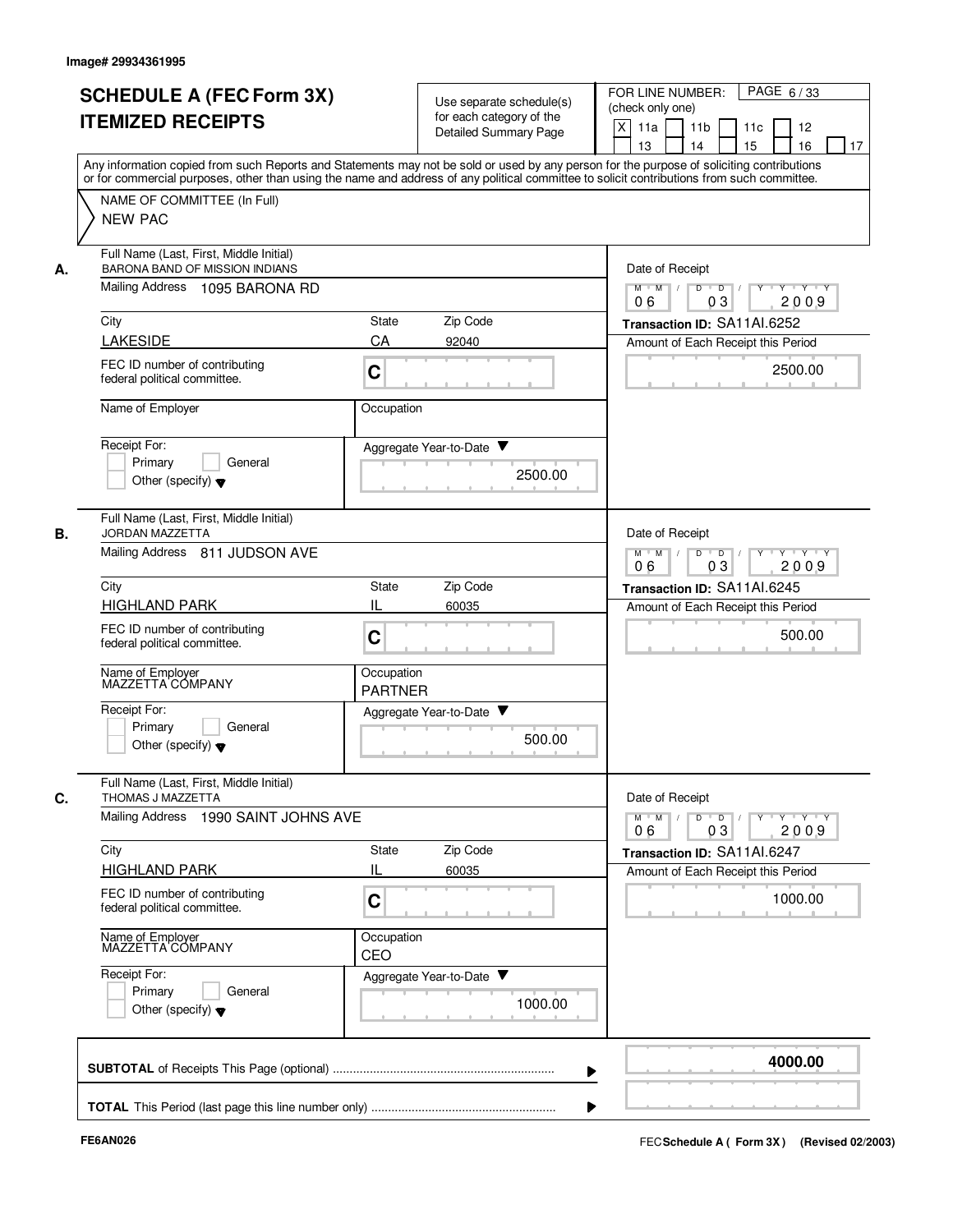|    | <b>SCHEDULE A (FEC Form 3X)</b><br><b>ITEMIZED RECEIPTS</b>                                                                                                                                                                                                                             | Use separate schedule(s)<br>for each category of the<br>Detailed Summary Page | PAGE 7/33<br>FOR LINE NUMBER:<br>(check only one)<br>X<br>11a<br>11 <sub>b</sub><br>11c<br>12<br>15<br>13<br>14<br>16<br>17 |
|----|-----------------------------------------------------------------------------------------------------------------------------------------------------------------------------------------------------------------------------------------------------------------------------------------|-------------------------------------------------------------------------------|-----------------------------------------------------------------------------------------------------------------------------|
|    | Any information copied from such Reports and Statements may not be sold or used by any person for the purpose of soliciting contributions<br>or for commercial purposes, other than using the name and address of any political committee to solicit contributions from such committee. |                                                                               |                                                                                                                             |
|    | NAME OF COMMITTEE (In Full)<br><b>NEW PAC</b>                                                                                                                                                                                                                                           |                                                                               |                                                                                                                             |
| А. | Full Name (Last, First, Middle Initial)<br>ZACHARY D MAZZETTA                                                                                                                                                                                                                           | Date of Receipt                                                               |                                                                                                                             |
|    | Mailing Address 811 JUDSON AVE                                                                                                                                                                                                                                                          |                                                                               | $\overline{D}$<br>Y Y Y Y Y<br>$M$ $M$ /<br>$\overline{D}$<br>03<br>06<br>2009                                              |
|    | City                                                                                                                                                                                                                                                                                    | Zip Code<br>State                                                             | Transaction ID: SA11AI.6248                                                                                                 |
|    | <b>HIGHLAND PARK</b>                                                                                                                                                                                                                                                                    | IL<br>60035                                                                   | Amount of Each Receipt this Period                                                                                          |
|    | FEC ID number of contributing<br>federal political committee.                                                                                                                                                                                                                           | C                                                                             | 500.00                                                                                                                      |
|    | Name of Employer<br>MAZZETTA COMPANY                                                                                                                                                                                                                                                    | Occupation<br><b>PARTNER</b>                                                  |                                                                                                                             |
|    | Receipt For:<br>General                                                                                                                                                                                                                                                                 | Aggregate Year-to-Date ▼                                                      |                                                                                                                             |
|    | Primary<br>Other (specify) $\blacktriangledown$                                                                                                                                                                                                                                         | 500.00                                                                        |                                                                                                                             |
| В. | Full Name (Last, First, Middle Initial)<br>MORONGO BAND OF MISSION INDIANS                                                                                                                                                                                                              |                                                                               | Date of Receipt                                                                                                             |
|    | Mailing Address P.O. BOX 366                                                                                                                                                                                                                                                            | $M$ M<br>D<br>$Y - Y - Y$<br>$\overline{D}$<br>2009<br>06<br>03               |                                                                                                                             |
|    | City                                                                                                                                                                                                                                                                                    | Zip Code<br>State                                                             | Transaction ID: SA11AI.6258                                                                                                 |
|    | CABAZON                                                                                                                                                                                                                                                                                 | CA<br>92230                                                                   | Amount of Each Receipt this Period                                                                                          |
|    | FEC ID number of contributing<br>federal political committee.                                                                                                                                                                                                                           | C                                                                             | 5000.00                                                                                                                     |
|    | Name of Employer                                                                                                                                                                                                                                                                        | Occupation                                                                    |                                                                                                                             |
|    | Receipt For:                                                                                                                                                                                                                                                                            | Aggregate Year-to-Date                                                        |                                                                                                                             |
|    | Primary<br>General<br>Other (specify) $\blacktriangledown$                                                                                                                                                                                                                              | 5000.00                                                                       |                                                                                                                             |
| C. | Full Name (Last, First, Middle Initial)<br>SANTA YNEZ BAND OF MISSION INDIANS                                                                                                                                                                                                           |                                                                               | Date of Receipt                                                                                                             |
|    | Mailing Address P.O. BOX 517                                                                                                                                                                                                                                                            |                                                                               | $Y$ $Y$ $Y$<br>$M$ $M$ /<br>D<br>$\overline{D}$<br>Y<br>2009<br>04<br>29                                                    |
|    | City                                                                                                                                                                                                                                                                                    | Zip Code<br>State                                                             | Transaction ID: SA11Al.6235                                                                                                 |
|    | <b>SANTA YNEZ</b>                                                                                                                                                                                                                                                                       | CA<br>93460                                                                   | Amount of Each Receipt this Period                                                                                          |
|    | FEC ID number of contributing<br>federal political committee.                                                                                                                                                                                                                           | C                                                                             | 2500.00                                                                                                                     |
|    | Name of Employer                                                                                                                                                                                                                                                                        | Occupation                                                                    |                                                                                                                             |
|    | Receipt For:<br>General<br>Primary                                                                                                                                                                                                                                                      | Aggregate Year-to-Date                                                        |                                                                                                                             |
|    | Other (specify) $\blacktriangledown$                                                                                                                                                                                                                                                    | 2500.00                                                                       |                                                                                                                             |
|    |                                                                                                                                                                                                                                                                                         |                                                                               | 8000.00                                                                                                                     |
|    |                                                                                                                                                                                                                                                                                         |                                                                               |                                                                                                                             |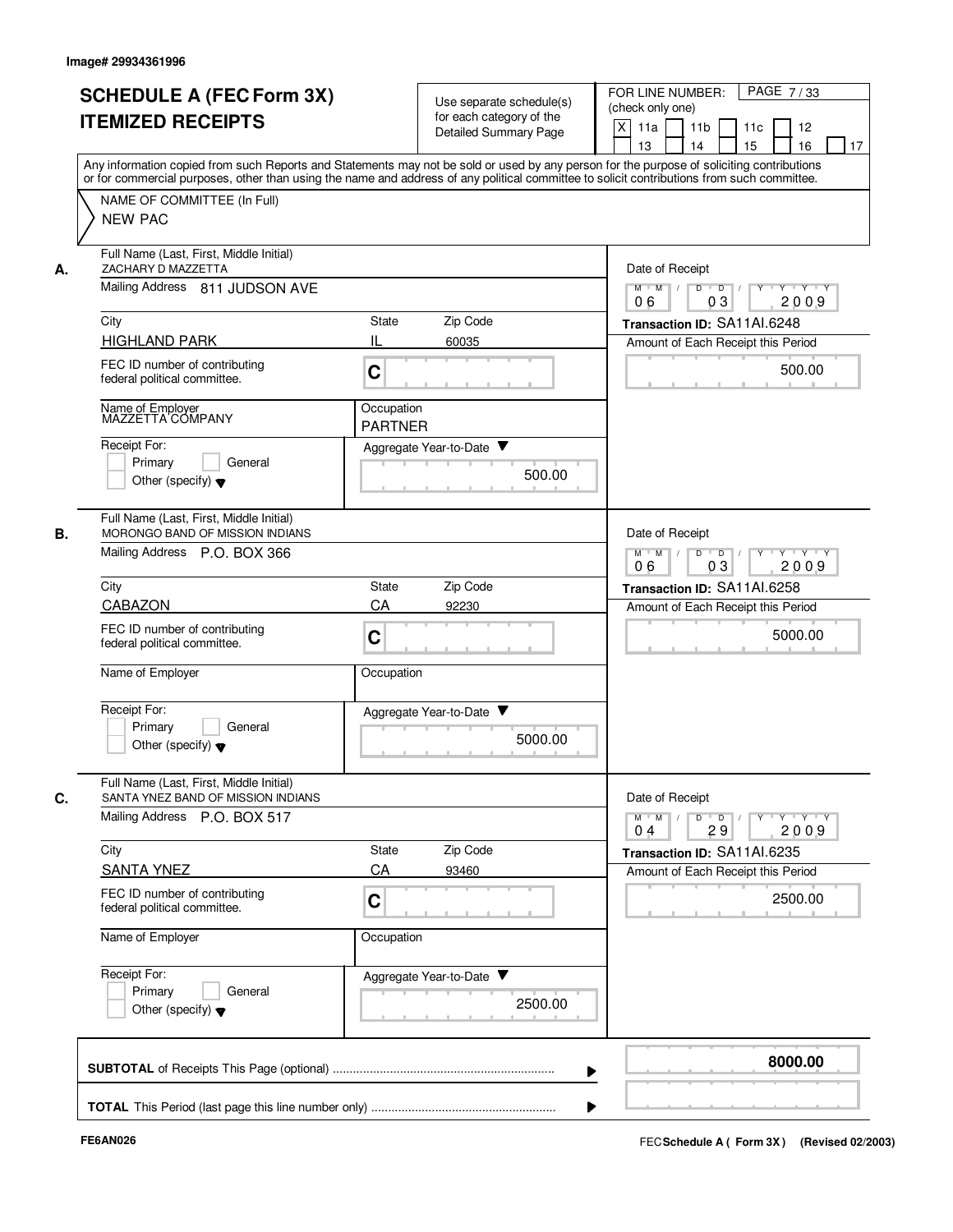| <b>SCHEDULE A (FEC Form 3X)</b><br><b>ITEMIZED RECEIPTS</b>                                                           | Use separate schedule(s)<br>for each category of the<br><b>Detailed Summary Page</b>                                                                                                                                                                                                    | FOR LINE NUMBER:<br>PAGE 8/33<br>(check only one)<br>X<br>11a<br>11 <sub>b</sub><br>11 <sub>c</sub><br>12<br>13<br>14<br>15<br>16<br>17 |
|-----------------------------------------------------------------------------------------------------------------------|-----------------------------------------------------------------------------------------------------------------------------------------------------------------------------------------------------------------------------------------------------------------------------------------|-----------------------------------------------------------------------------------------------------------------------------------------|
| NAME OF COMMITTEE (In Full)<br><b>NEW PAC</b>                                                                         | Any information copied from such Reports and Statements may not be sold or used by any person for the purpose of soliciting contributions<br>or for commercial purposes, other than using the name and address of any political committee to solicit contributions from such committee. |                                                                                                                                         |
| Full Name (Last, First, Middle Initial)<br>MICHAEL D THOMPSON<br>А.<br>Mailing Address 6517 PRINCETON DR              |                                                                                                                                                                                                                                                                                         | Date of Receipt<br>$M$ $M$ /<br>D<br>$\bullet$ D $\prime$<br>Y<br>$Y \cup Y \cup Y$                                                     |
|                                                                                                                       |                                                                                                                                                                                                                                                                                         | 25<br>2009<br>06                                                                                                                        |
| City<br>ALEXANDRIA                                                                                                    | Zip Code<br>State<br>VA<br>22307                                                                                                                                                                                                                                                        | Transaction ID: SA11AI.6342<br>Amount of Each Receipt this Period                                                                       |
| FEC ID number of contributing<br>federal political committee.                                                         | C                                                                                                                                                                                                                                                                                       | 1000.00                                                                                                                                 |
| Name of Employer<br>RICH FEUER GROUP                                                                                  | Occupation<br><b>CONSULTANT</b>                                                                                                                                                                                                                                                         |                                                                                                                                         |
| Receipt For:<br>Primary<br>General<br>Other (specify) $\blacktriangledown$                                            | Aggregate Year-to-Date<br>1000.00                                                                                                                                                                                                                                                       |                                                                                                                                         |
| Full Name (Last, First, Middle Initial)<br>TULE RIVER TRIBAL COUNCIL<br>В.                                            |                                                                                                                                                                                                                                                                                         | Date of Receipt                                                                                                                         |
| Mailing Address P.O. BOX 589                                                                                          |                                                                                                                                                                                                                                                                                         | $Y - Y - Y$<br>$M$ $M$<br>D<br>$\overline{D}$<br>03<br>2009<br>06                                                                       |
| City                                                                                                                  | Zip Code<br>State                                                                                                                                                                                                                                                                       | Transaction ID: SA11AI.6244                                                                                                             |
| <b>PORTERVILLE</b><br>FEC ID number of contributing<br>federal political committee.                                   | CA<br>93258<br>C                                                                                                                                                                                                                                                                        | Amount of Each Receipt this Period<br>3000.00                                                                                           |
| Name of Employer                                                                                                      | Occupation                                                                                                                                                                                                                                                                              |                                                                                                                                         |
| Receipt For:<br>Primary<br>General<br>Other (specify) $\blacktriangledown$                                            | Aggregate Year-to-Date<br>3000.00                                                                                                                                                                                                                                                       |                                                                                                                                         |
| Full Name (Last, First, Middle Initial)<br>C.<br><b>FRANK VITELLO</b><br>Mailing Address<br>309 YOAKUM PKWY, STE 1418 |                                                                                                                                                                                                                                                                                         | Date of Receipt<br>$Y - Y - Y$<br>$\overline{D}$<br>$M$ M<br>D<br>Y                                                                     |
|                                                                                                                       |                                                                                                                                                                                                                                                                                         | 2009<br>0 <sub>5</sub><br>28                                                                                                            |
| City<br><b>ALEZANDRIA</b>                                                                                             | Zip Code<br>State<br>VA<br>22304                                                                                                                                                                                                                                                        | Transaction ID: SA11AI.6250<br>Amount of Each Receipt this Period                                                                       |
| FEC ID number of contributing<br>federal political committee.                                                         | $\mathbf C$                                                                                                                                                                                                                                                                             | 500.00                                                                                                                                  |
| Name of Employer<br>VITELLO CONSULTING                                                                                | Occupation<br>SELF EMPLOYED - CONSULTING                                                                                                                                                                                                                                                |                                                                                                                                         |
| Receipt For:<br>Primary<br>General<br>Other (specify) $\blacktriangledown$                                            | Aggregate Year-to-Date<br>500.00                                                                                                                                                                                                                                                        |                                                                                                                                         |
|                                                                                                                       |                                                                                                                                                                                                                                                                                         | 4500.00                                                                                                                                 |
|                                                                                                                       |                                                                                                                                                                                                                                                                                         | 16500.00                                                                                                                                |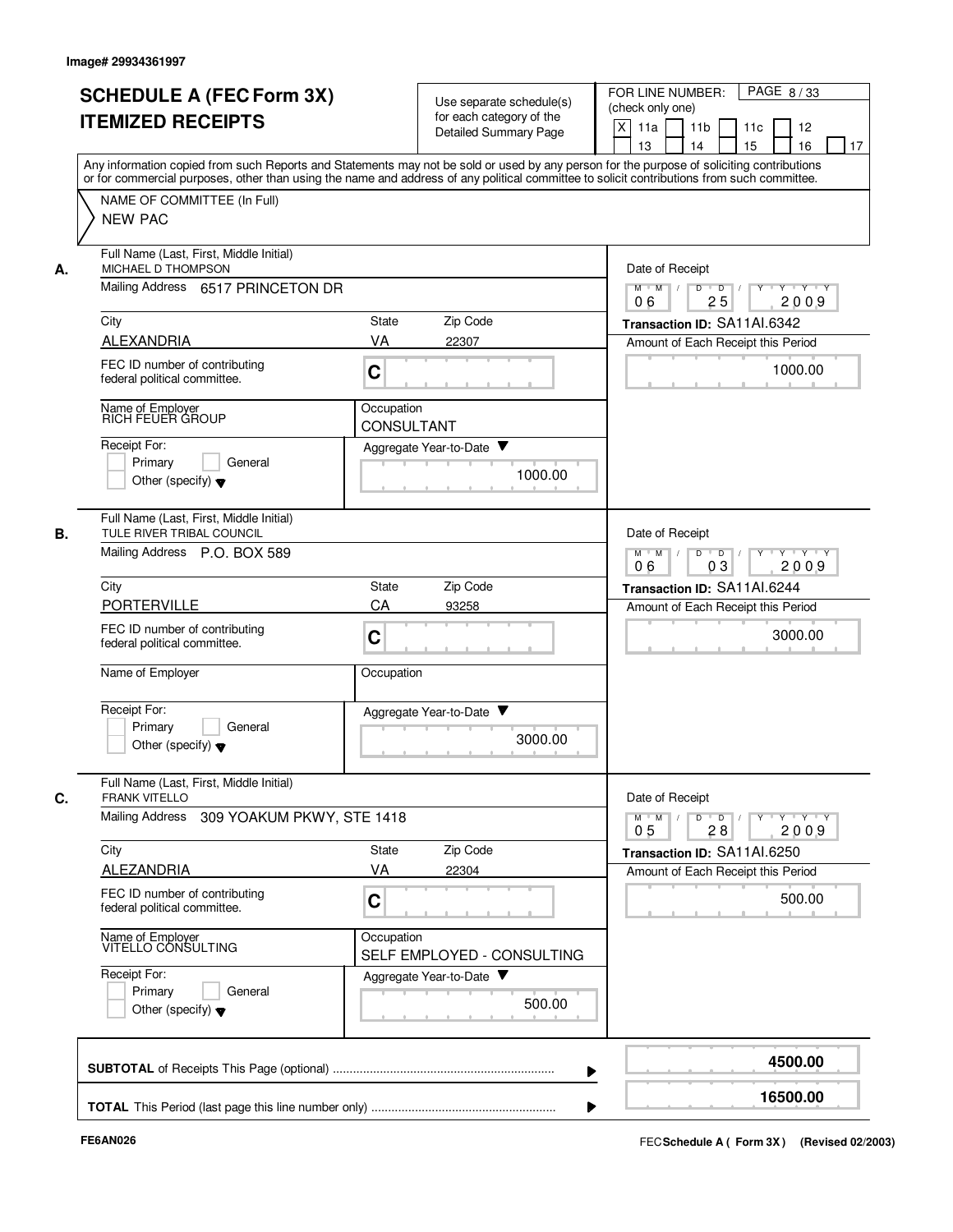|    | <b>SCHEDULE A (FEC Form 3X)</b><br><b>ITEMIZED RECEIPTS</b>                                                                                                                                                                                                                                                                                                                                                                                                                              |                | Use separate schedule(s)<br>for each category of the<br>Detailed Summary Page | PAGE 9/33<br>FOR LINE NUMBER:<br>(check only one)<br>11 <sub>b</sub><br>11a<br>X <sup>11c</sup><br>12<br>13<br>14<br>15<br>16<br>17              |
|----|------------------------------------------------------------------------------------------------------------------------------------------------------------------------------------------------------------------------------------------------------------------------------------------------------------------------------------------------------------------------------------------------------------------------------------------------------------------------------------------|----------------|-------------------------------------------------------------------------------|--------------------------------------------------------------------------------------------------------------------------------------------------|
|    | Any information copied from such Reports and Statements may not be sold or used by any person for the purpose of soliciting contributions<br>or for commercial purposes, other than using the name and address of any political committee to solicit contributions from such committee.<br>NAME OF COMMITTEE (In Full)<br><b>NEW PAC</b><br>Full Name (Last, First, Middle Initial)<br>ABBOTT LABORATORIES EMPLOYEE POLITICAL ACTION COMMITTEE<br>Mailing Address<br>100 Abbott Park Rd. |                |                                                                               |                                                                                                                                                  |
| А. |                                                                                                                                                                                                                                                                                                                                                                                                                                                                                          |                |                                                                               | Date of Receipt<br>$Y$ $Y$ $Y$<br>$\overline{D}$<br>$\blacksquare$ $\blacksquare$ $\blacksquare$ $\blacksquare$ $\blacksquare$<br>Y<br>$M$ $M$ / |
|    | D312 AP6D-2                                                                                                                                                                                                                                                                                                                                                                                                                                                                              |                |                                                                               | 2009<br>06<br>08                                                                                                                                 |
|    | City<br><b>Abbott Park</b>                                                                                                                                                                                                                                                                                                                                                                                                                                                               | State<br>IL    | Zip Code<br>60064                                                             | Transaction ID: SA11C.6259                                                                                                                       |
|    | FEC ID number of contributing<br>federal political committee.                                                                                                                                                                                                                                                                                                                                                                                                                            | С              | C00040279                                                                     | Amount of Each Receipt this Period<br>2500.00                                                                                                    |
|    | Name of Employer                                                                                                                                                                                                                                                                                                                                                                                                                                                                         | Occupation     |                                                                               |                                                                                                                                                  |
|    | Receipt For:<br>Primary<br>General<br>Other (specify) $\blacktriangledown$                                                                                                                                                                                                                                                                                                                                                                                                               |                | Aggregate Year-to-Date<br>2500.00                                             |                                                                                                                                                  |
| В. | Full Name (Last, First, Middle Initial)<br>ALTRIA GROUP, INC. POLITICAL ACTION COMMITTEE (ALTRIAPAC)                                                                                                                                                                                                                                                                                                                                                                                     |                |                                                                               | Date of Receipt                                                                                                                                  |
|    | <b>Mailing Address</b><br>101 Constitution Ave NW<br>Suite 400W                                                                                                                                                                                                                                                                                                                                                                                                                          |                |                                                                               | $M$ $M$ $/$<br>D<br>Y Y Y Y<br>$\blacksquare$ D $\blacksquare$ /<br>$Y$ <sup>U</sup><br>03<br>2009<br>06                                         |
|    | City                                                                                                                                                                                                                                                                                                                                                                                                                                                                                     | State          | Zip Code                                                                      | Transaction ID: SA11C.6257                                                                                                                       |
|    | Washington<br>FEC ID number of contributing<br>federal political committee.                                                                                                                                                                                                                                                                                                                                                                                                              | DC<br>С        | 20001<br>C00089136                                                            | Amount of Each Receipt this Period<br>2500.00                                                                                                    |
|    | Name of Employer                                                                                                                                                                                                                                                                                                                                                                                                                                                                         | Occupation     |                                                                               |                                                                                                                                                  |
|    | Receipt For:<br>Primary<br>General<br>Other (specify) $\blacktriangledown$                                                                                                                                                                                                                                                                                                                                                                                                               |                | Aggregate Year-to-Date<br>2500.00                                             |                                                                                                                                                  |
| C. | Full Name (Last, First, Middle Initial)<br>AMERICAN AIRLINES POLITICAL ACTION COMMITTEE                                                                                                                                                                                                                                                                                                                                                                                                  |                |                                                                               | Date of Receipt                                                                                                                                  |
|    | Mailing Address 1101 17 Street N.W. Suite 600                                                                                                                                                                                                                                                                                                                                                                                                                                            |                |                                                                               | $D$ $D$ $/$<br>$M = M$<br><u> Y FY FY FY</u><br>2009<br>06<br>16                                                                                 |
|    | City                                                                                                                                                                                                                                                                                                                                                                                                                                                                                     | State          | Zip Code                                                                      | Transaction ID: SA11C.6344                                                                                                                       |
|    | Washington                                                                                                                                                                                                                                                                                                                                                                                                                                                                               | DC             | 20036                                                                         | Amount of Each Receipt this Period                                                                                                               |
|    | FEC ID number of contributing<br>federal political committee.                                                                                                                                                                                                                                                                                                                                                                                                                            | С<br>C00107300 |                                                                               | 2500.00                                                                                                                                          |
|    | Name of Employer<br>Occupation                                                                                                                                                                                                                                                                                                                                                                                                                                                           |                |                                                                               |                                                                                                                                                  |
|    | Receipt For:<br>Primary<br>General<br>Other (specify) $\blacktriangledown$                                                                                                                                                                                                                                                                                                                                                                                                               |                | Aggregate Year-to-Date<br>2500.00                                             |                                                                                                                                                  |
|    |                                                                                                                                                                                                                                                                                                                                                                                                                                                                                          |                |                                                                               | 7500.00                                                                                                                                          |
|    |                                                                                                                                                                                                                                                                                                                                                                                                                                                                                          |                |                                                                               |                                                                                                                                                  |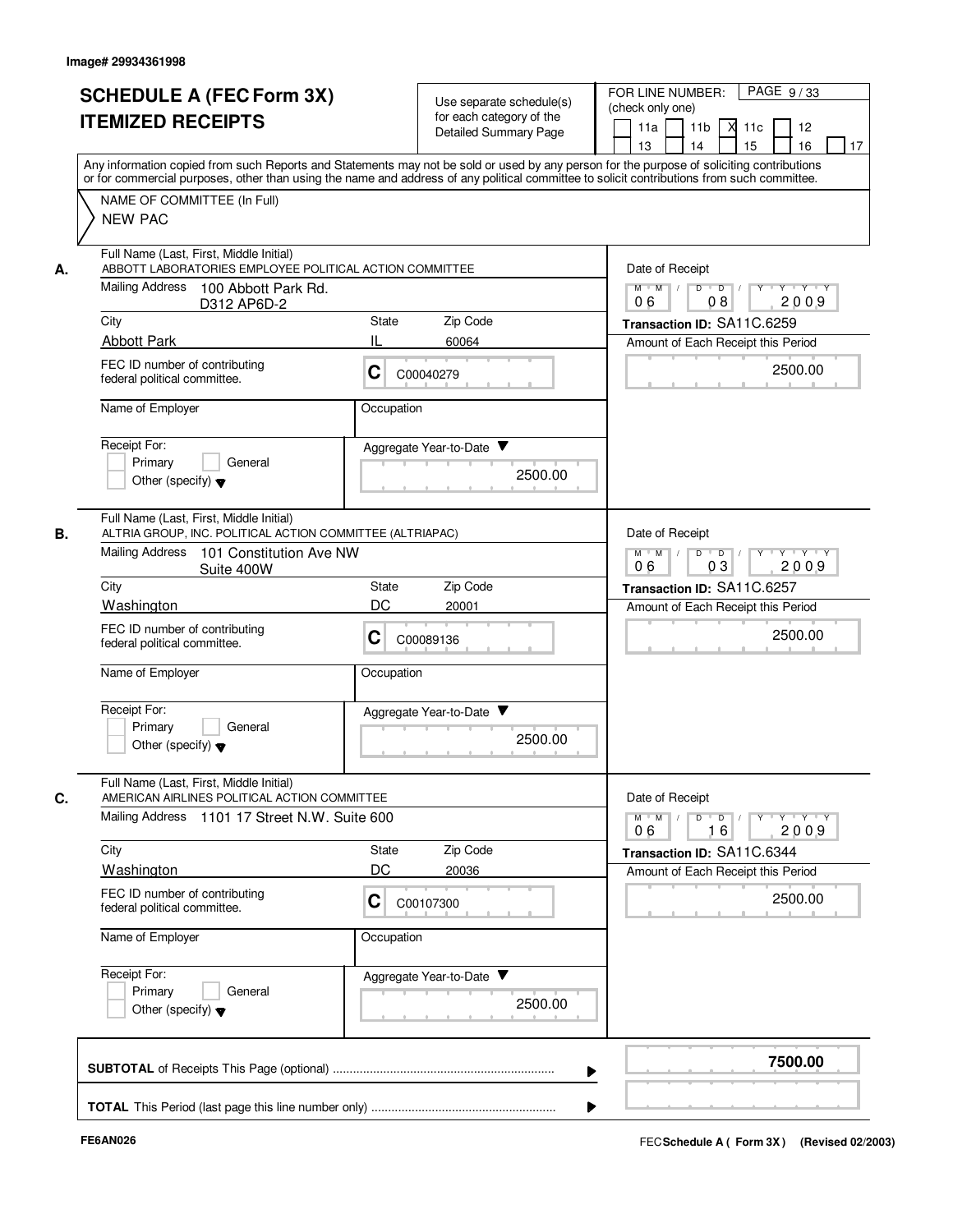|    | <b>SCHEDULE A (FEC Form 3X)</b><br><b>ITEMIZED RECEIPTS</b>                                                                                                                                                                                                                                                            |             | Use separate schedule(s)<br>for each category of the<br><b>Detailed Summary Page</b> | PAGE 10/33<br>FOR LINE NUMBER:<br>(check only one)<br>11 <sub>b</sub><br>11a<br>12<br>11c<br>15<br>16<br>13<br>14<br>17 |
|----|------------------------------------------------------------------------------------------------------------------------------------------------------------------------------------------------------------------------------------------------------------------------------------------------------------------------|-------------|--------------------------------------------------------------------------------------|-------------------------------------------------------------------------------------------------------------------------|
|    | Any information copied from such Reports and Statements may not be sold or used by any person for the purpose of soliciting contributions<br>or for commercial purposes, other than using the name and address of any political committee to solicit contributions from such committee.<br>NAME OF COMMITTEE (In Full) |             |                                                                                      |                                                                                                                         |
|    | <b>NEW PAC</b>                                                                                                                                                                                                                                                                                                         |             |                                                                                      |                                                                                                                         |
| А. | Full Name (Last, First, Middle Initial)<br>AT&T INC. FEDERAL POLITICAL ACTION COMMITTEE (AT&T FEDERAL PAC)                                                                                                                                                                                                             |             |                                                                                      | Date of Receipt                                                                                                         |
|    | <b>Mailing Address</b><br>175 E. Houston Street<br>Room 7-A-50                                                                                                                                                                                                                                                         |             |                                                                                      | $D$ $D$ $I$<br>$Y^+$<br>Y TYTEY<br>$M$ $M$ /<br>24<br>2009<br>0 <sub>4</sub>                                            |
|    | City                                                                                                                                                                                                                                                                                                                   | State       | Zip Code                                                                             | Transaction ID: SA11C.6229                                                                                              |
|    | San Antonio<br>FEC ID number of contributing<br>federal political committee.                                                                                                                                                                                                                                           | ТX<br>С     | 78205<br>C00109017                                                                   | Amount of Each Receipt this Period<br>5000.00                                                                           |
|    | Name of Employer                                                                                                                                                                                                                                                                                                       | Occupation  |                                                                                      |                                                                                                                         |
|    | Receipt For:<br>Primary<br>General<br>Other (specify) $\blacktriangledown$                                                                                                                                                                                                                                             |             | Aggregate Year-to-Date<br>5000.00                                                    |                                                                                                                         |
| В. | Full Name (Last, First, Middle Initial)<br>BANK OF AMERICA CORPORATION FEDERAL PAC                                                                                                                                                                                                                                     |             |                                                                                      | Date of Receipt                                                                                                         |
|    | <b>Mailing Address</b><br>1909 K Street NW Suite 710<br>DC9-920-07-01                                                                                                                                                                                                                                                  |             |                                                                                      | $Y - Y - Y$<br>$M$ $M$ /<br>D<br>$\overline{D}$<br>2009<br>03<br>03                                                     |
|    | City<br>Washington                                                                                                                                                                                                                                                                                                     | State<br>DC | Zip Code<br>20006                                                                    | Transaction ID: SA11C.6224                                                                                              |
|    | FEC ID number of contributing<br>federal political committee.                                                                                                                                                                                                                                                          | С           | C00364778                                                                            | Amount of Each Receipt this Period<br>5000.00                                                                           |
|    | Name of Employer                                                                                                                                                                                                                                                                                                       | Occupation  |                                                                                      |                                                                                                                         |
|    | Receipt For:<br>Primary<br>General<br>Other (specify) $\blacktriangledown$                                                                                                                                                                                                                                             |             | Aggregate Year-to-Date ▼<br>5000.00                                                  |                                                                                                                         |
| C. | Full Name (Last, First, Middle Initial)<br>BAXTER HEALTHCARE POLITICAL ACTION COMMITTEE<br><b>Mailing Address</b><br>1501 K Street, NW<br>Suite 375                                                                                                                                                                    |             |                                                                                      | Date of Receipt<br>D<br>$M$ $M$ /<br>$\overline{D}$ /<br>$Y - Y - Y$<br>Y<br>06<br>29<br>2009                           |
|    | City                                                                                                                                                                                                                                                                                                                   | State       | Zip Code                                                                             | Transaction ID: SA11C.6337                                                                                              |
|    | <b>Washington</b><br>FEC ID number of contributing<br>federal political committee.                                                                                                                                                                                                                                     | DC<br>С     | 20005<br>C00117838                                                                   | Amount of Each Receipt this Period<br>2500.00                                                                           |
|    | Name of Employer<br>Occupation                                                                                                                                                                                                                                                                                         |             |                                                                                      |                                                                                                                         |
|    | Receipt For:<br>Primary<br>General<br>Other (specify) $\blacktriangledown$                                                                                                                                                                                                                                             |             | Aggregate Year-to-Date<br>2500.00                                                    |                                                                                                                         |
|    |                                                                                                                                                                                                                                                                                                                        |             |                                                                                      | 12500.00                                                                                                                |
|    |                                                                                                                                                                                                                                                                                                                        |             |                                                                                      |                                                                                                                         |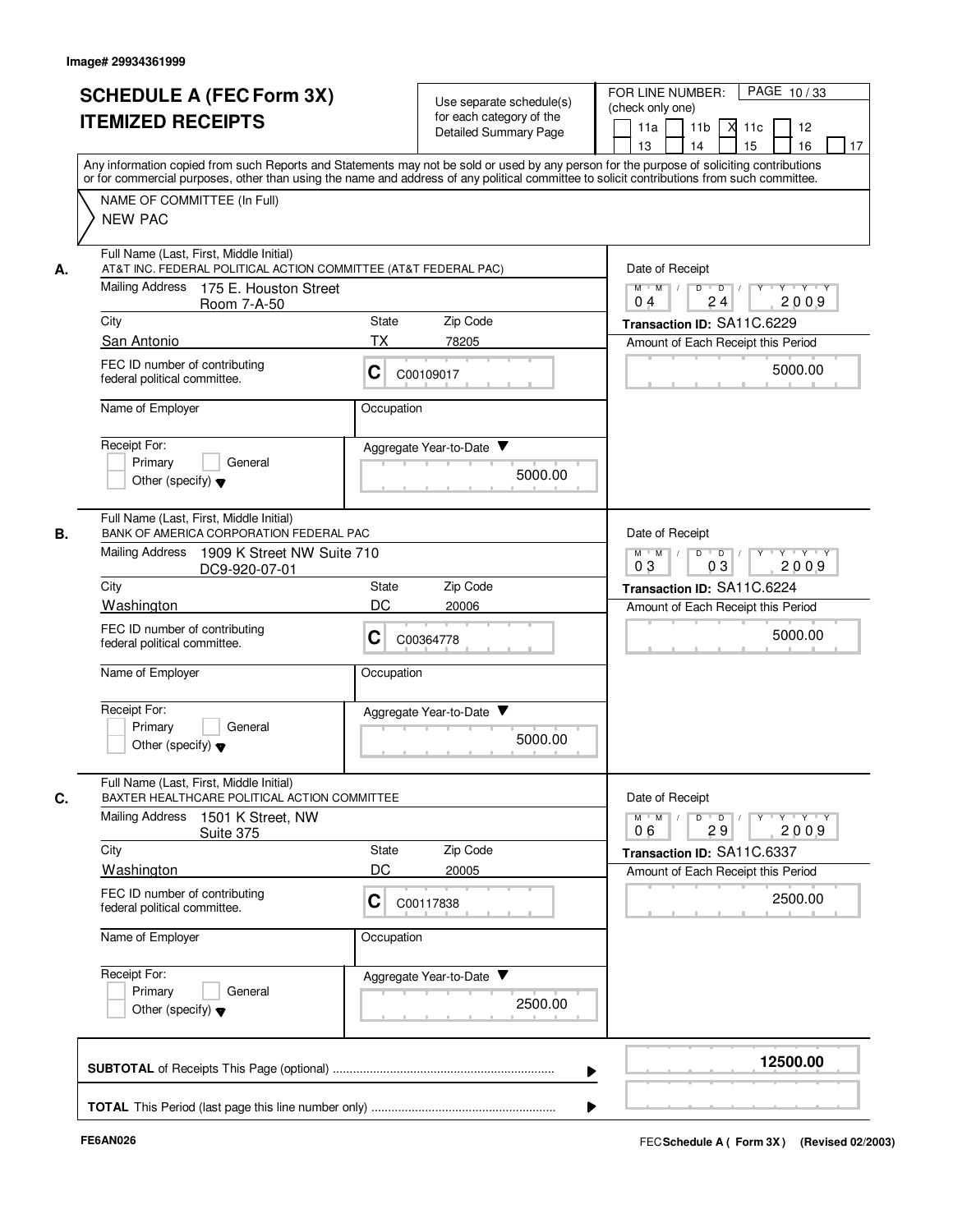|                |                                                                                                                                     |              | <b>Detailed Summary Page</b>        | 11 <sub>b</sub><br>11a<br>м<br>12<br>11c<br>14<br>15<br>13<br>16<br>17<br>Any information copied from such Reports and Statements may not be sold or used by any person for the purpose of soliciting contributions |
|----------------|-------------------------------------------------------------------------------------------------------------------------------------|--------------|-------------------------------------|---------------------------------------------------------------------------------------------------------------------------------------------------------------------------------------------------------------------|
| <b>NEW PAC</b> | NAME OF COMMITTEE (In Full)                                                                                                         |              |                                     | or for commercial purposes, other than using the name and address of any political committee to solicit contributions from such committee.                                                                          |
| А.             | Full Name (Last, First, Middle Initial)<br>CALIFORNIA DAIRIES INC FEDERAL POLITICAL ACTION COMMITTEE<br>Mailing Address PO BOX 2198 |              |                                     | Date of Receipt<br>$Y$ $Y$ $Y$<br>$M$ $M$ /<br>$D$ $D$ $/$<br>$Y$ <sup>U</sup><br>03<br>2009<br>06                                                                                                                  |
| City           |                                                                                                                                     | State        | Zip Code                            | Transaction ID: SA11C.6254                                                                                                                                                                                          |
|                | <b>LOS BANOS</b>                                                                                                                    | CA           | 93635                               | Amount of Each Receipt this Period                                                                                                                                                                                  |
|                | FEC ID number of contributing<br>federal political committee.                                                                       | C            | C00349746                           | 5000.00                                                                                                                                                                                                             |
|                | Name of Employer                                                                                                                    | Occupation   |                                     |                                                                                                                                                                                                                     |
| Receipt For:   | Primary<br>General<br>Other (specify) $\blacktriangledown$                                                                          |              | Aggregate Year-to-Date<br>5000.00   |                                                                                                                                                                                                                     |
| В.             | Full Name (Last, First, Middle Initial)<br>COMCAST CORPORATION POLITICAL ACTION COMMITTEE- FEDERAL                                  |              |                                     | Date of Receipt                                                                                                                                                                                                     |
|                | <b>Mailing Address</b><br>1701 JFK Blvd, 49th Floor<br>35th Floor                                                                   |              |                                     | Y Y Y Y<br>$M$ $M$ /<br>D<br>$\overline{D}$<br>$Y$ <sup><math>\top</math></sup><br>0 <sub>5</sub><br>05<br>2009                                                                                                     |
| City           |                                                                                                                                     | <b>State</b> | Zip Code                            | Transaction ID: SA11C.6232                                                                                                                                                                                          |
|                | Philadelphia                                                                                                                        | PA           | 19103                               | Amount of Each Receipt this Period                                                                                                                                                                                  |
|                | FEC ID number of contributing<br>federal political committee.                                                                       | С            | C00248716                           | 2500.00                                                                                                                                                                                                             |
|                | Name of Employer                                                                                                                    | Occupation   |                                     |                                                                                                                                                                                                                     |
| Receipt For:   | Primary<br>General<br>Other (specify) $\blacktriangledown$                                                                          |              | Aggregate Year-to-Date ▼<br>2500.00 |                                                                                                                                                                                                                     |
| C.             | Full Name (Last, First, Middle Initial)<br>DAVITA INC POLITICAL ACTION COMMITTEE ('DAVITA')                                         |              |                                     | Date of Receipt                                                                                                                                                                                                     |
|                | <b>Mailing Address</b><br>601 Hawaii Street<br>C/O CONGRESSIONAL CONSULTANTS                                                        |              |                                     | $M = M$<br>$D$ $D$ $/$<br>$Y$ <sup>U</sup><br>$Y + Y + Y$<br>2009<br>06<br>25                                                                                                                                       |
| City           |                                                                                                                                     | State        | Zip Code                            | Transaction ID: SA11C.6340                                                                                                                                                                                          |
|                | El Segundo<br>FEC ID number of contributing<br>federal political committee.                                                         | CA<br>С      | 90245<br>C00340943                  | Amount of Each Receipt this Period<br>2500.00                                                                                                                                                                       |
|                | Name of Employer                                                                                                                    | Occupation   |                                     |                                                                                                                                                                                                                     |
| Receipt For:   | Primary<br>General<br>Other (specify) $\blacktriangledown$                                                                          |              | Aggregate Year-to-Date<br>2500.00   |                                                                                                                                                                                                                     |
|                |                                                                                                                                     |              |                                     | 10000.00                                                                                                                                                                                                            |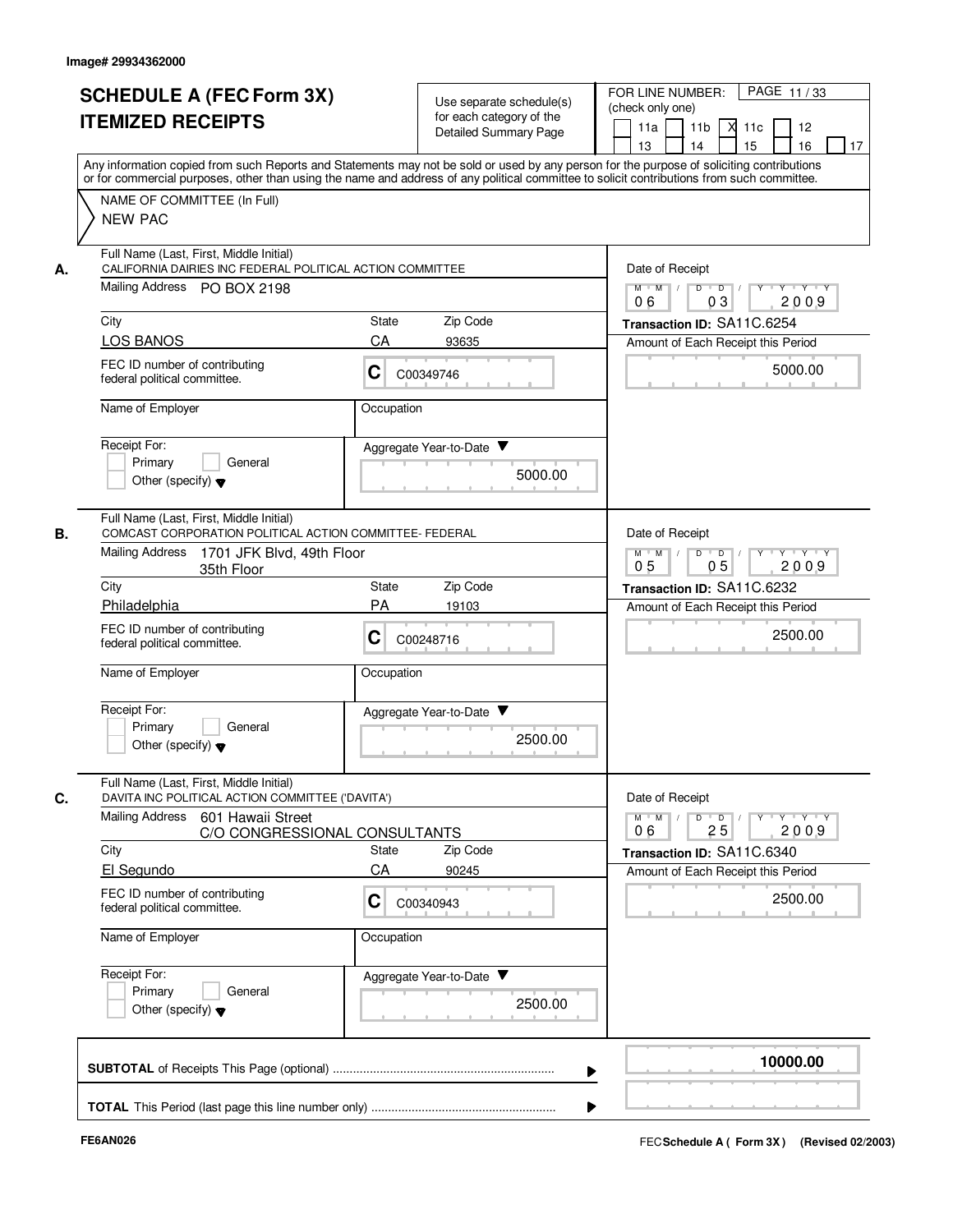|    | <b>SCHEDULE A (FEC Form 3X)</b><br><b>ITEMIZED RECEIPTS</b>                                                                                                                                                                                                                                                                              | Use separate schedule(s)<br>for each category of the<br>Detailed Summary Page                    | PAGE 12/33<br>FOR LINE NUMBER:<br>(check only one)<br>$X$ 11 $c$<br>11a<br>11 <sub>b</sub><br>12<br>15<br>13<br>14<br>16<br>17 |
|----|------------------------------------------------------------------------------------------------------------------------------------------------------------------------------------------------------------------------------------------------------------------------------------------------------------------------------------------|--------------------------------------------------------------------------------------------------|--------------------------------------------------------------------------------------------------------------------------------|
|    | Any information copied from such Reports and Statements may not be sold or used by any person for the purpose of soliciting contributions<br>or for commercial purposes, other than using the name and address of any political committee to solicit contributions from such committee.<br>NAME OF COMMITTEE (In Full)<br><b>NEW PAC</b> |                                                                                                  |                                                                                                                                |
| А. | Full Name (Last, First, Middle Initial)<br>DUKE ENERGY CORPORATION PAC<br>Mailing Address<br>400 South Tryon Street                                                                                                                                                                                                                      |                                                                                                  | Date of Receipt<br>$M$ $M$ /<br>D<br>$\overline{D}$ /<br>$Y$ <sup>U</sup><br>Y Y Y Y<br>2009<br>06<br>03                       |
|    | ST06F<br>City                                                                                                                                                                                                                                                                                                                            | Zip Code<br>State                                                                                | Transaction ID: SA11C.6255                                                                                                     |
|    | Charlotte                                                                                                                                                                                                                                                                                                                                | <b>NC</b><br>28285                                                                               | Amount of Each Receipt this Period                                                                                             |
|    | FEC ID number of contributing<br>federal political committee.                                                                                                                                                                                                                                                                            | C<br>C00083535                                                                                   | 2500.00                                                                                                                        |
|    | Name of Employer                                                                                                                                                                                                                                                                                                                         | Occupation                                                                                       |                                                                                                                                |
|    | Receipt For:<br>Primary<br>General<br>Other (specify) $\blacktriangledown$                                                                                                                                                                                                                                                               | Aggregate Year-to-Date ▼<br>2500.00                                                              |                                                                                                                                |
| В. | Full Name (Last, First, Middle Initial)<br>Mailing Address 412 First Street, SE, Suite 300                                                                                                                                                                                                                                               | INDEPENDENT INSURANCE AGENTS & BROKERS OF AMERICA POLITICAL ACTION COMMITTEE (INDEDEMBAGAGECEIDT | $M$ M<br>$Y - Y - Y$<br>D<br>$\overline{D}$<br>25<br>2009<br>06                                                                |
|    | City                                                                                                                                                                                                                                                                                                                                     | Zip Code<br>State                                                                                | Transaction ID: SA11C.6339                                                                                                     |
|    | Washington                                                                                                                                                                                                                                                                                                                               | DC<br>20003                                                                                      | Amount of Each Receipt this Period                                                                                             |
|    | FEC ID number of contributing<br>federal political committee.                                                                                                                                                                                                                                                                            | С<br>C00022343                                                                                   | 2500.00                                                                                                                        |
|    | Name of Employer                                                                                                                                                                                                                                                                                                                         | Occupation                                                                                       |                                                                                                                                |
|    | Receipt For:<br>Primary<br>General<br>Other (specify) $\blacktriangledown$                                                                                                                                                                                                                                                               | Aggregate Year-to-Date<br>2500.00                                                                |                                                                                                                                |
| C. | Full Name (Last, First, Middle Initial)<br>INVESTMENT COMPANY INSTITUTE POLITICAL ACTION COMMITTEE (ICI PAC)<br>Mailing Address 1401 H STREET NW SUITE 1200                                                                                                                                                                              |                                                                                                  | Date of Receipt<br>$Y - Y - Y$<br>$M$ <sup><math>+</math></sup><br>M<br>D<br>$\overline{D}$<br>2009<br>06<br>03                |
|    | City                                                                                                                                                                                                                                                                                                                                     | Zip Code<br>State                                                                                | Transaction ID: SA11C.6242                                                                                                     |
|    | <b>WASHINGTON</b>                                                                                                                                                                                                                                                                                                                        | DC<br>20005                                                                                      | Amount of Each Receipt this Period                                                                                             |
|    | FEC ID number of contributing<br>federal political committee.                                                                                                                                                                                                                                                                            | C                                                                                                | 2500.00                                                                                                                        |
|    | Name of Employer                                                                                                                                                                                                                                                                                                                         | Occupation                                                                                       |                                                                                                                                |
|    | Receipt For:<br>Primary<br>General<br>Other (specify) $\blacktriangledown$                                                                                                                                                                                                                                                               | Aggregate Year-to-Date<br>2500.00                                                                |                                                                                                                                |
|    |                                                                                                                                                                                                                                                                                                                                          |                                                                                                  | 7500.00                                                                                                                        |
|    |                                                                                                                                                                                                                                                                                                                                          |                                                                                                  |                                                                                                                                |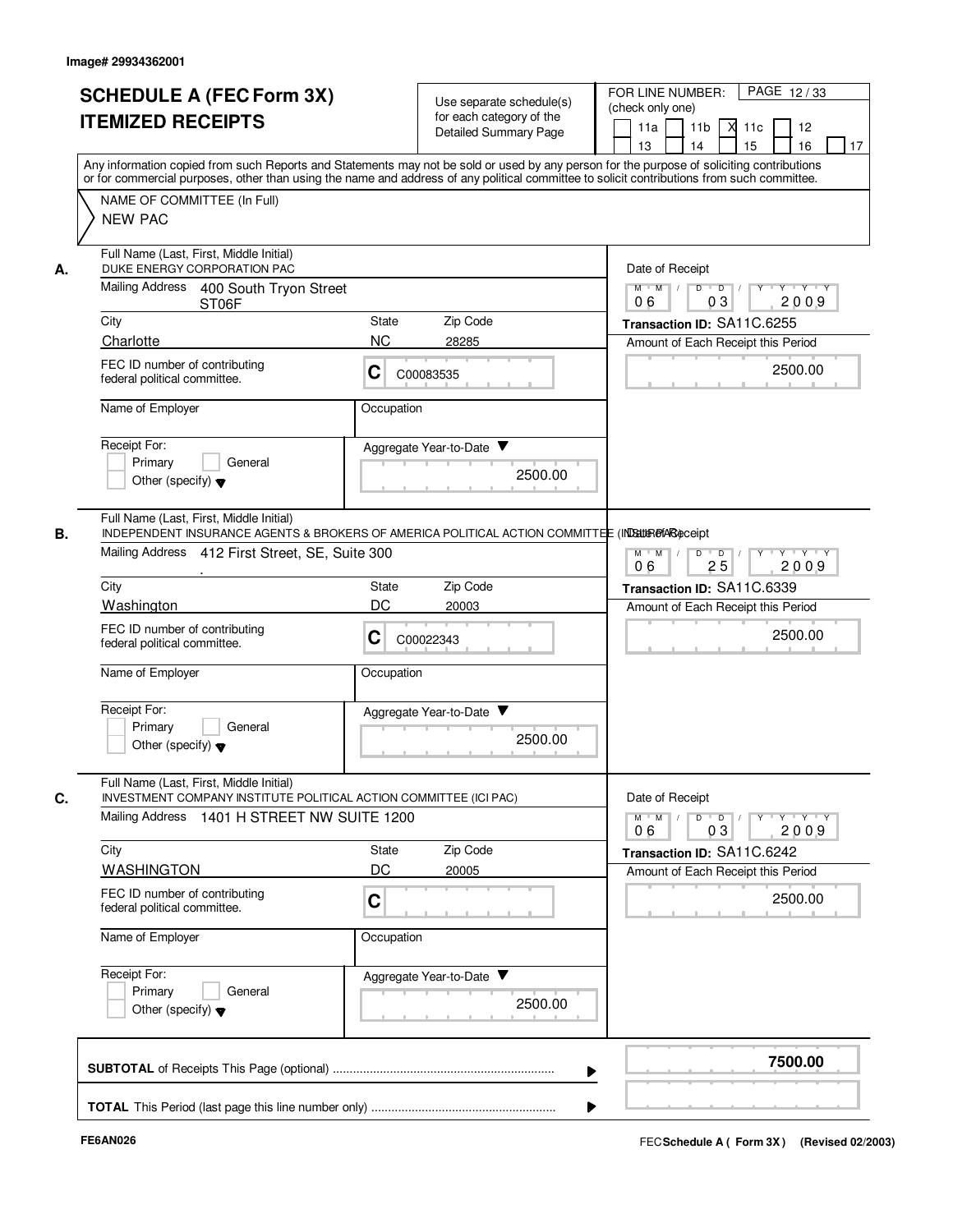|    | <b>SCHEDULE A (FEC Form 3X)</b><br><b>ITEMIZED RECEIPTS</b>                                                                                                                                                                                                                                                                              |                               | Use separate schedule(s)<br>for each category of the<br><b>Detailed Summary Page</b> | PAGE 13/33<br>FOR LINE NUMBER:<br>(check only one)<br>11 <sub>b</sub><br>12<br>11a<br>⋊<br>11c<br>13<br>14<br>15<br>16<br>17                                         |
|----|------------------------------------------------------------------------------------------------------------------------------------------------------------------------------------------------------------------------------------------------------------------------------------------------------------------------------------------|-------------------------------|--------------------------------------------------------------------------------------|----------------------------------------------------------------------------------------------------------------------------------------------------------------------|
|    | Any information copied from such Reports and Statements may not be sold or used by any person for the purpose of soliciting contributions<br>or for commercial purposes, other than using the name and address of any political committee to solicit contributions from such committee.<br>NAME OF COMMITTEE (In Full)<br><b>NEW PAC</b> |                               |                                                                                      |                                                                                                                                                                      |
| А. | Full Name (Last, First, Middle Initial)<br>MERCK & CO., INC., EMPLOYEES POLITICAL ACTION COMMITTEE (MERCK PAC)<br>Mailing Address 601 Pennsylvania Ave., NW<br>North Building, Suite 1200                                                                                                                                                |                               |                                                                                      | Date of Receipt<br>$\overline{D}$<br>$\blacksquare$ $\blacksquare$ $\blacksquare$ $\blacksquare$ $\blacksquare$<br>$Y - Y - Y$<br>$M$ $M$ /<br>Y<br>2009<br>06<br>08 |
|    | City                                                                                                                                                                                                                                                                                                                                     | Zip Code<br>State             |                                                                                      | Transaction ID: SA11C.6238                                                                                                                                           |
|    | Washington                                                                                                                                                                                                                                                                                                                               | DC<br>20004                   |                                                                                      | Amount of Each Receipt this Period                                                                                                                                   |
|    | FEC ID number of contributing<br>federal political committee.                                                                                                                                                                                                                                                                            | С<br>C00097485                |                                                                                      | 2500.00                                                                                                                                                              |
|    | Name of Employer                                                                                                                                                                                                                                                                                                                         | Occupation                    |                                                                                      |                                                                                                                                                                      |
|    | Receipt For:<br>Primary<br>General<br>Other (specify) $\blacktriangledown$                                                                                                                                                                                                                                                               | Aggregate Year-to-Date        | 2500.00                                                                              |                                                                                                                                                                      |
| В. | Full Name (Last, First, Middle Initial)<br>PG&E CORPORATION EMPLOYEES ENERGYPAC                                                                                                                                                                                                                                                          |                               |                                                                                      | Date of Receipt                                                                                                                                                      |
|    | Mailing Address<br>77 Beale Street Mail Code: B29H                                                                                                                                                                                                                                                                                       |                               |                                                                                      | D<br>Y Y Y Y<br>$M$ $M$ /<br>$\overline{D}$<br>$Y$ <sup>U</sup><br>16<br>2009<br>0 <sub>4</sub>                                                                      |
|    | City                                                                                                                                                                                                                                                                                                                                     | Zip Code<br>State             |                                                                                      | Transaction ID: SA11C.6227                                                                                                                                           |
|    | San Francisco<br>FEC ID number of contributing                                                                                                                                                                                                                                                                                           | CA<br>94105<br>C              |                                                                                      | Amount of Each Receipt this Period<br>2500.00                                                                                                                        |
|    | federal political committee.<br>Name of Employer                                                                                                                                                                                                                                                                                         | C00177469<br>Occupation       |                                                                                      |                                                                                                                                                                      |
|    |                                                                                                                                                                                                                                                                                                                                          |                               |                                                                                      |                                                                                                                                                                      |
|    | Receipt For:<br>Primary<br>General<br>Other (specify) $\blacktriangledown$                                                                                                                                                                                                                                                               | Aggregate Year-to-Date        | 2500.00                                                                              |                                                                                                                                                                      |
| C. | Full Name (Last, First, Middle Initial)<br>PRICEWATERHOUSECOOPERS POLITICAL ACTION COMMITTEE I                                                                                                                                                                                                                                           |                               |                                                                                      | Date of Receipt                                                                                                                                                      |
|    | <b>Mailing Address</b><br>1301 K Street, NW<br>Suite 800W                                                                                                                                                                                                                                                                                |                               |                                                                                      | $M = M$<br>$D$ $D$ $/$<br>$\mathsf{Y} \dashv \mathsf{Y} \dashv \mathsf{Y}$<br>$Y$ <sup>U</sup><br>2009<br>29<br>04                                                   |
|    | City                                                                                                                                                                                                                                                                                                                                     | State<br>Zip Code             |                                                                                      | Transaction ID: SA11C.6230                                                                                                                                           |
|    | Washington<br>FEC ID number of contributing<br>federal political committee.                                                                                                                                                                                                                                                              | DC<br>20005<br>С<br>C00107235 |                                                                                      | Amount of Each Receipt this Period<br>2500.00                                                                                                                        |
|    | Name of Employer                                                                                                                                                                                                                                                                                                                         | Occupation                    |                                                                                      |                                                                                                                                                                      |
|    | Receipt For:<br>Primary<br>General<br>Other (specify) $\blacktriangledown$                                                                                                                                                                                                                                                               | Aggregate Year-to-Date        | 2500.00                                                                              |                                                                                                                                                                      |
|    |                                                                                                                                                                                                                                                                                                                                          |                               |                                                                                      | 7500.00                                                                                                                                                              |
|    |                                                                                                                                                                                                                                                                                                                                          |                               |                                                                                      |                                                                                                                                                                      |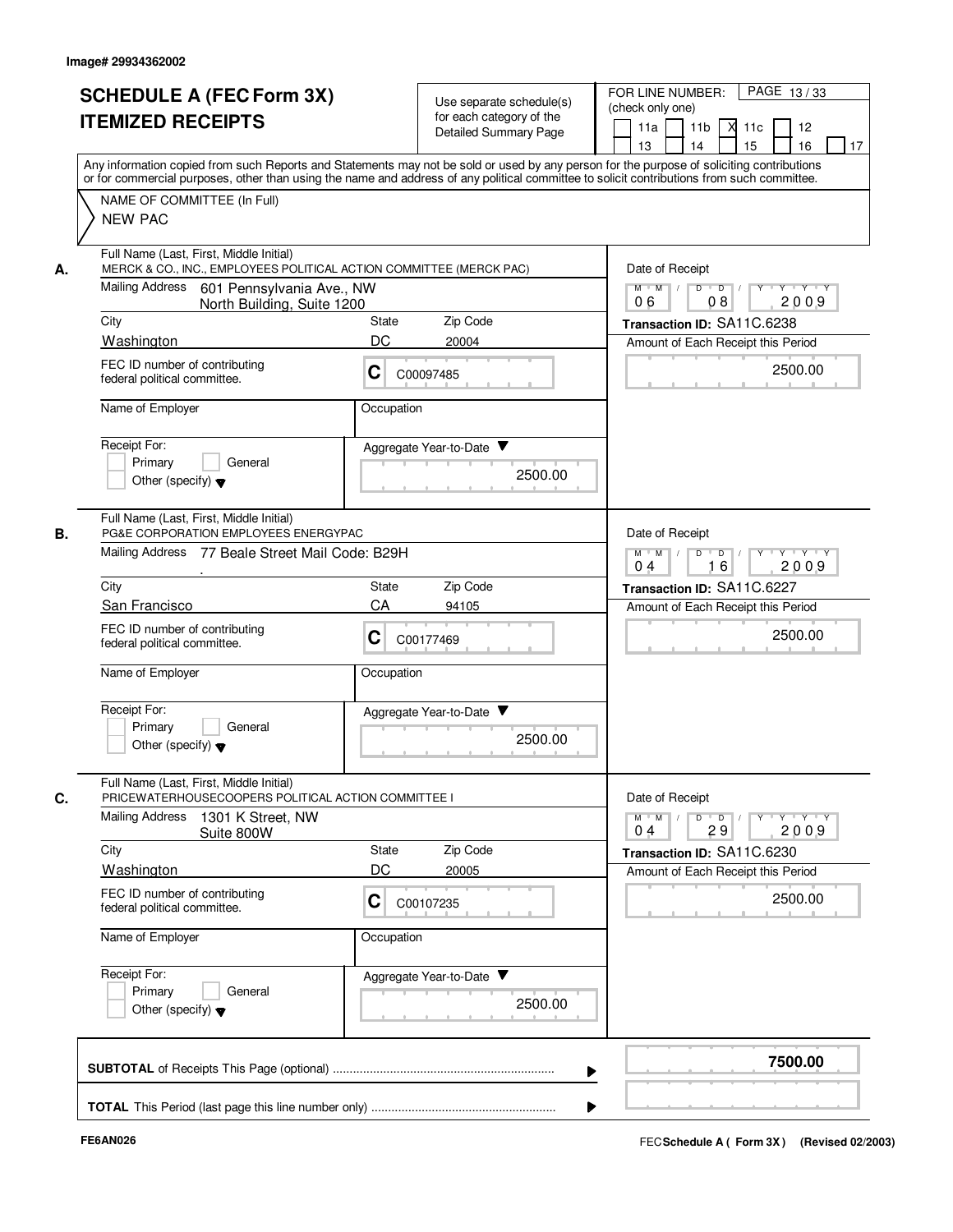|    | <b>SCHEDULE A (FEC Form 3X)</b><br><b>ITEMIZED RECEIPTS</b>                                                                                  | Use separate schedule(s)<br>for each category of the<br>Detailed Summary Page                                                                                                                                                                                                           | PAGE 14/33<br>FOR LINE NUMBER:<br>(check only one)<br>11a<br>11 <sub>b</sub><br>$X$ 11 $c$<br>12<br>15<br>16<br>13<br>14<br>17 |
|----|----------------------------------------------------------------------------------------------------------------------------------------------|-----------------------------------------------------------------------------------------------------------------------------------------------------------------------------------------------------------------------------------------------------------------------------------------|--------------------------------------------------------------------------------------------------------------------------------|
|    | NAME OF COMMITTEE (In Full)                                                                                                                  | Any information copied from such Reports and Statements may not be sold or used by any person for the purpose of soliciting contributions<br>or for commercial purposes, other than using the name and address of any political committee to solicit contributions from such committee. |                                                                                                                                |
|    | <b>NEW PAC</b><br>Full Name (Last, First, Middle Initial)                                                                                    |                                                                                                                                                                                                                                                                                         |                                                                                                                                |
| А. | PRINTING INDUSTRIES OF AMERICA<br>Mailing Address<br>601 13th Street NW                                                                      |                                                                                                                                                                                                                                                                                         | Date of Receipt<br>$M$ $M$ $/$<br>D<br>$\overline{D}$<br>$Y - Y - Y$<br>25<br>2009<br>06                                       |
|    | Suite 360 North<br>City                                                                                                                      | Zip Code<br>State                                                                                                                                                                                                                                                                       | Transaction ID: SA11C.6343                                                                                                     |
|    | Washington                                                                                                                                   | DC<br>20005                                                                                                                                                                                                                                                                             | Amount of Each Receipt this Period                                                                                             |
|    | FEC ID number of contributing<br>federal political committee.                                                                                | C                                                                                                                                                                                                                                                                                       | 2500.00                                                                                                                        |
|    | Name of Employer                                                                                                                             | Occupation                                                                                                                                                                                                                                                                              |                                                                                                                                |
|    | Receipt For:<br>Primary<br>General<br>Other (specify) $\blacktriangledown$                                                                   | Aggregate Year-to-Date<br>2500.00                                                                                                                                                                                                                                                       |                                                                                                                                |
| В. | Full Name (Last, First, Middle Initial)<br>R.J. REYNOLDS POLITICAL ACTION COMMITTEE; REYNOLDS AMERICAN INC.<br>Mailing Address P. O. Box 718 |                                                                                                                                                                                                                                                                                         | Date of Receipt<br>$M$ M<br>D<br>$\overline{D}$<br>Y Y Y Y<br>2009<br>04                                                       |
|    | City                                                                                                                                         | Zip Code<br>State                                                                                                                                                                                                                                                                       | 22<br>Transaction ID: SA11C.6226                                                                                               |
|    | Winston-Salem                                                                                                                                | <b>NC</b><br>27102                                                                                                                                                                                                                                                                      | Amount of Each Receipt this Period                                                                                             |
|    | FEC ID number of contributing<br>federal political committee.                                                                                | C                                                                                                                                                                                                                                                                                       | 5000.00                                                                                                                        |
|    | Name of Employer                                                                                                                             | Occupation                                                                                                                                                                                                                                                                              |                                                                                                                                |
|    | Receipt For:<br>Primary<br>General<br>Other (specify) $\blacktriangledown$                                                                   | Aggregate Year-to-Date<br>5000.00                                                                                                                                                                                                                                                       |                                                                                                                                |
| C. | Full Name (Last, First, Middle Initial)<br>SEMPRA ENERGY EMPLOYEES POLITICAL ACTION COMMITTEE                                                |                                                                                                                                                                                                                                                                                         | Date of Receipt                                                                                                                |
|    | Mailing Address 101 Ash Street                                                                                                               |                                                                                                                                                                                                                                                                                         | $M$ $M$<br>2009<br>06<br>08                                                                                                    |
|    | City                                                                                                                                         | Zip Code<br>State                                                                                                                                                                                                                                                                       | Transaction ID: SA11C.6241                                                                                                     |
|    | San Diego<br>FEC ID number of contributing                                                                                                   | CA<br>92101                                                                                                                                                                                                                                                                             | Amount of Each Receipt this Period<br>2500.00                                                                                  |
|    | federal political committee.                                                                                                                 | C                                                                                                                                                                                                                                                                                       |                                                                                                                                |
|    | Name of Employer                                                                                                                             | Occupation                                                                                                                                                                                                                                                                              |                                                                                                                                |
|    | Receipt For:<br>Primary<br>General<br>Other (specify) $\blacktriangledown$                                                                   | Aggregate Year-to-Date<br>2500.00                                                                                                                                                                                                                                                       |                                                                                                                                |
|    |                                                                                                                                              |                                                                                                                                                                                                                                                                                         | 10000.00                                                                                                                       |
|    |                                                                                                                                              |                                                                                                                                                                                                                                                                                         |                                                                                                                                |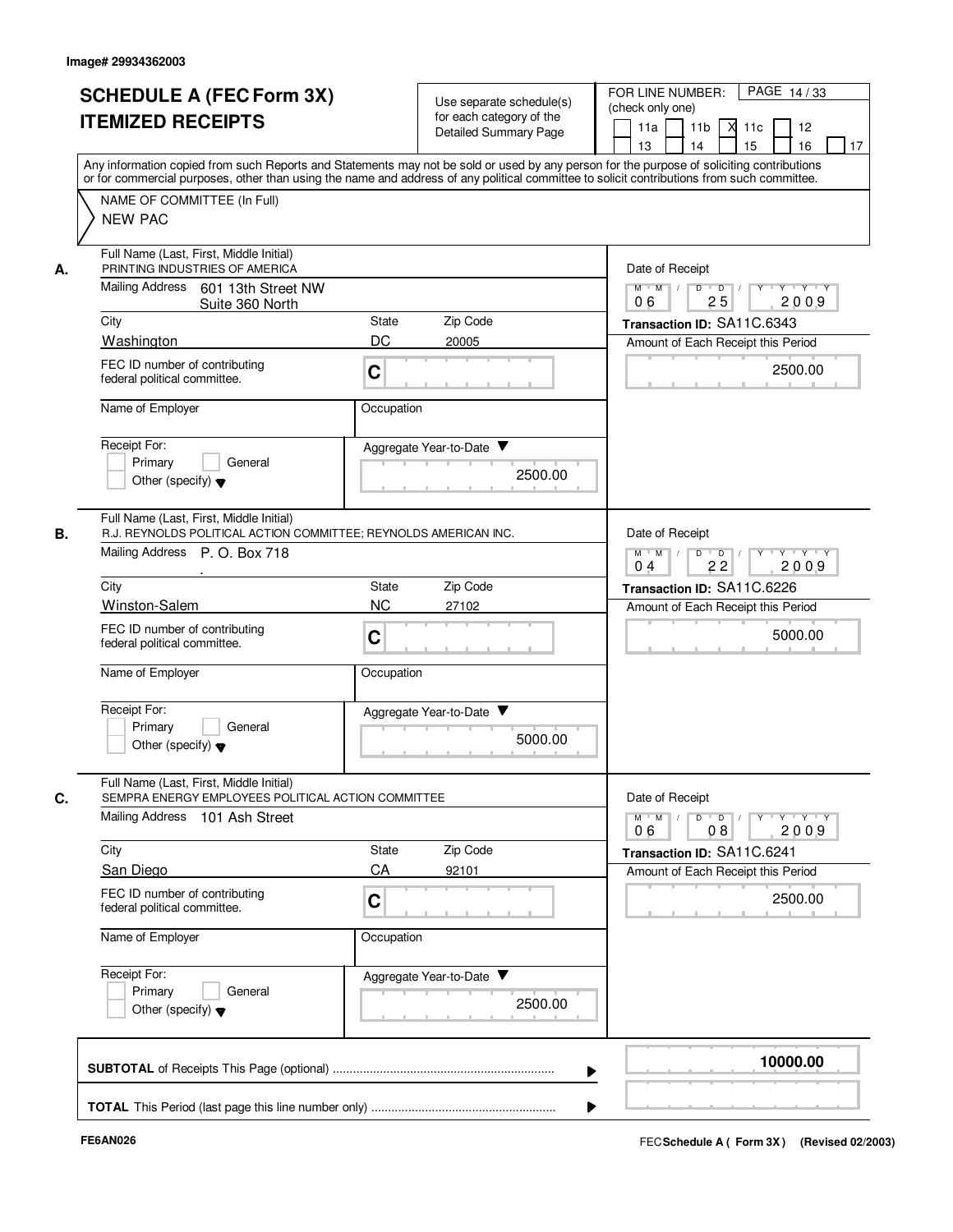|    | <b>SCHEDULE A (FEC Form 3X)</b><br><b>ITEMIZED RECEIPTS</b><br>Any information copied from such Reports and Statements may not be sold or used by any person for the purpose of soliciting contributions |             | Use separate schedule(s)<br>for each category of the<br><b>Detailed Summary Page</b> | PAGE 15/33<br>FOR LINE NUMBER:<br>(check only one)<br>11 <sub>b</sub><br>11a<br>м<br>12<br>11c<br>14<br>15<br>13<br>16<br>17 |
|----|----------------------------------------------------------------------------------------------------------------------------------------------------------------------------------------------------------|-------------|--------------------------------------------------------------------------------------|------------------------------------------------------------------------------------------------------------------------------|
|    | or for commercial purposes, other than using the name and address of any political committee to solicit contributions from such committee.<br>NAME OF COMMITTEE (In Full)<br><b>NEW PAC</b>              |             |                                                                                      |                                                                                                                              |
| А. | Full Name (Last, First, Middle Initial)<br>TYCO ELECTRONICS CORPORATION POLITICAL ACTION COMMITTEE TELPAC<br>Mailing Address 607 14th Street NW                                                          |             |                                                                                      | Date of Receipt<br>$Y$ $Y$ $Y$<br>$M$ $M$ /<br>$D$ $D$ $/$<br>$Y$ <sup>U</sup>                                               |
|    | Ste. 250                                                                                                                                                                                                 |             |                                                                                      | 2009<br>06<br>08                                                                                                             |
|    | City<br>Washington                                                                                                                                                                                       | State<br>DC | Zip Code<br>20005                                                                    | Transaction ID: SA11C.6236                                                                                                   |
|    | FEC ID number of contributing<br>federal political committee.                                                                                                                                            | С           | C00433482                                                                            | Amount of Each Receipt this Period<br>2500.00                                                                                |
|    | Name of Employer                                                                                                                                                                                         | Occupation  |                                                                                      |                                                                                                                              |
|    | Receipt For:<br>Primary<br>General<br>Other (specify) $\blacktriangledown$                                                                                                                               |             | Aggregate Year-to-Date<br>2500.00                                                    |                                                                                                                              |
| В. | Full Name (Last, First, Middle Initial)<br>US ONCOLOGY INC GOOD GOVERNMENT COMMITTEE<br>Mailing Address 16825 NORTHCHASE DRIVE SUITE 1300                                                                |             |                                                                                      | Date of Receipt<br>Y Y Y Y<br>$M$ $M$ /<br>D<br>$\blacksquare$ D $\blacksquare$ /<br>$Y$ <sup>U</sup><br>16<br>2009<br>06    |
|    | City                                                                                                                                                                                                     | State       | Zip Code                                                                             | Transaction ID: SA11C.6346                                                                                                   |
|    | <b>HOUSTON</b>                                                                                                                                                                                           | <b>TX</b>   | 77060                                                                                | Amount of Each Receipt this Period                                                                                           |
|    | FEC ID number of contributing<br>federal political committee.                                                                                                                                            | C           |                                                                                      | 2500.00                                                                                                                      |
|    | Name of Employer                                                                                                                                                                                         | Occupation  |                                                                                      |                                                                                                                              |
|    | Receipt For:<br>Primary<br>General<br>Other (specify) $\blacktriangledown$                                                                                                                               |             | Aggregate Year-to-Date ▼<br>2500.00                                                  |                                                                                                                              |
| C. | Full Name (Last, First, Middle Initial)<br>WESTERN UNITED DAIRYMEN'S ASSOCIATION FEDERAL POLITICAL ACTION COMMITTEE<br><b>Mailing Address</b><br>1315 K STREET                                           |             |                                                                                      | Date of Receipt<br>$M = M$<br>$D$ $D$ $l$<br>$Y$ <sup>U</sup><br>$Y + Y + Y$<br>2009<br>06<br>03                             |
|    | City                                                                                                                                                                                                     | State       | Zip Code                                                                             | Transaction ID: SA11C.6253                                                                                                   |
|    | <b>MODESTO</b>                                                                                                                                                                                           | CA          | 95354                                                                                | Amount of Each Receipt this Period                                                                                           |
|    | FEC ID number of contributing<br>federal political committee.                                                                                                                                            | C           | C00186072                                                                            | 5000.00                                                                                                                      |
|    | Name of Employer                                                                                                                                                                                         | Occupation  |                                                                                      |                                                                                                                              |
|    | Receipt For:<br>Primary<br>General<br>Other (specify) $\blacktriangledown$                                                                                                                               |             | Aggregate Year-to-Date<br>5000.00                                                    |                                                                                                                              |
|    |                                                                                                                                                                                                          |             |                                                                                      | 10000.00                                                                                                                     |
|    |                                                                                                                                                                                                          |             |                                                                                      |                                                                                                                              |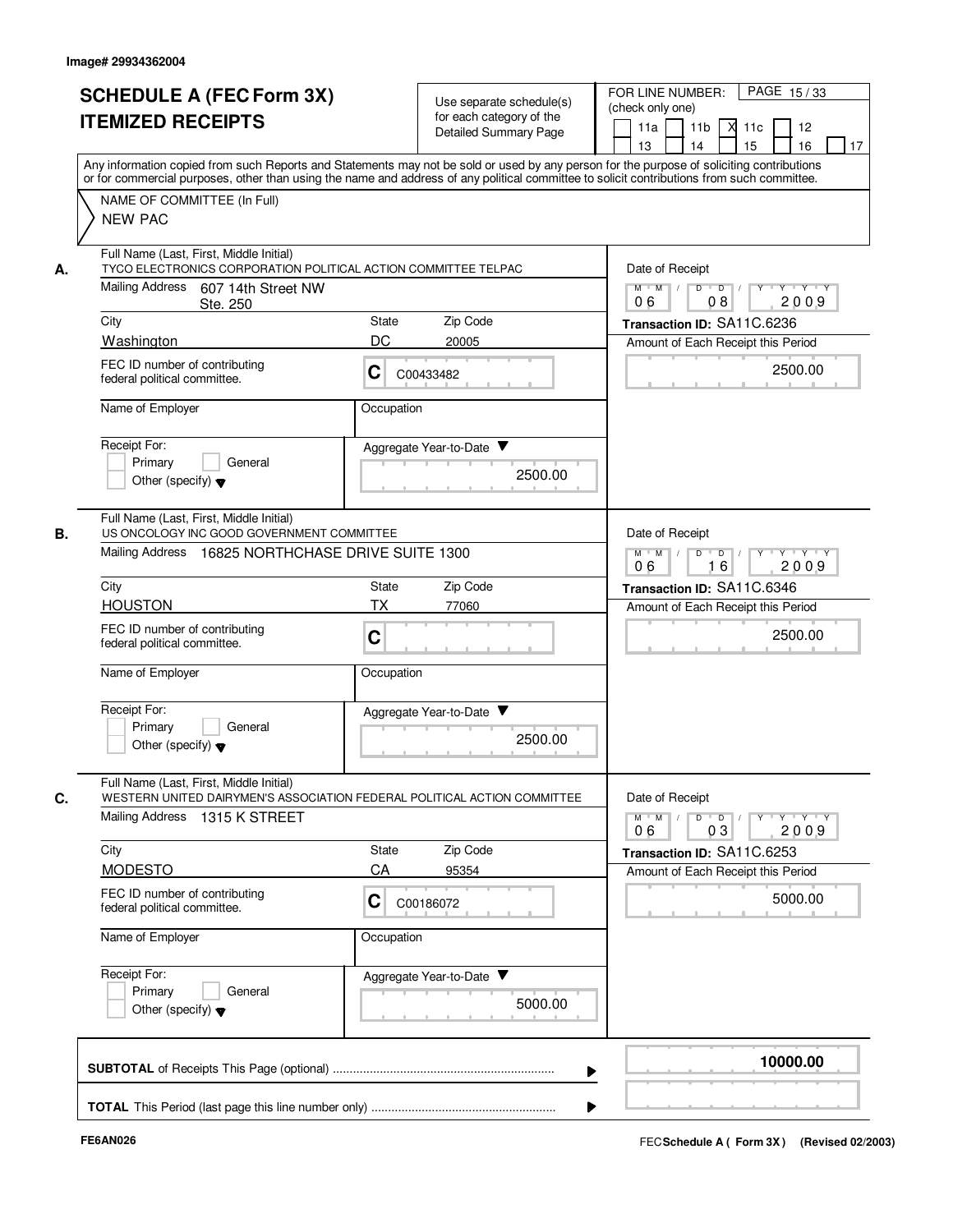**A.**

## **SCHEDULE A (FEC Form 3X) ITEMIZED RECEIPTS**

Use separate schedule(s) for each category of the

FOR LINE NUMBER:<br>(check only one)

 $PAGE$  16 / 33

Any information copied from such Reports and Statements may not be sold or used by any person for the purpose of soliciting contributions or for commercial purposes, other than using the name and address of any political committee to solicit contributions from such committee. NAME OF COMMITTEE (In Full) Detailed Summary Page Date of Receipt  $M$   $M$   $/$   $D$   $D$ Amount of Each Receipt this Period **Transaction ID:** SA11C.6240 FEC ID number of contributing federal political committee. **C** Full Name (Last, First, Middle Initial) Mailing Address 805 FIFTEENTH ST NW SUITE 430 City City State Zip Code NEW PAC 11a 13 11b 14 11c 15 12 16  $\Box$  17 X WINE AND SPIRITS WHOLESALERS OF AMERICA, INC. POLITICAL ACTION COMMITTEE WASHINGTON DC 20005 0 6 | 0 8 | 200 9 5000.00

| ะc⊔nation |
|-----------|

| Name of Employer                                                           | Occupation                        |
|----------------------------------------------------------------------------|-----------------------------------|
| Receipt For:<br>Primary<br>General<br>Other (specify) $\blacktriangledown$ | Aggregate Year-to-Date<br>5000.00 |

|  | 5000.00  |
|--|----------|
|  | 70000.00 |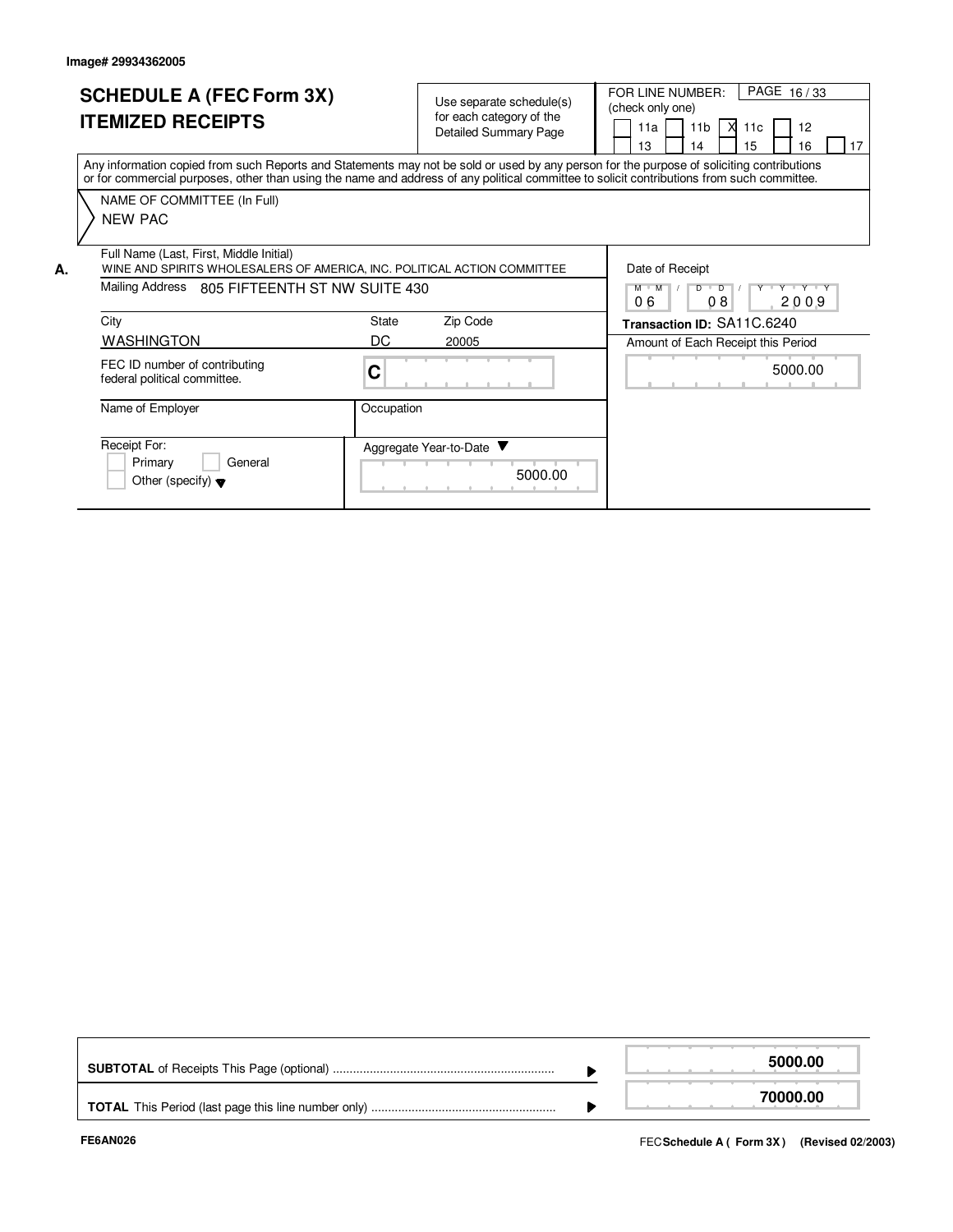| <b>SCHEDULE B (FEC Form 3X)</b>                                                                                                                                                                                                                                                        | Use separate schedule(s)                                                                    |     |                          | (check only one)                                                                | FOR LINE NUMBER:   |   |                       |                    |                                         |          | PAGE 17/33            |  |  |
|----------------------------------------------------------------------------------------------------------------------------------------------------------------------------------------------------------------------------------------------------------------------------------------|---------------------------------------------------------------------------------------------|-----|--------------------------|---------------------------------------------------------------------------------|--------------------|---|-----------------------|--------------------|-----------------------------------------|----------|-----------------------|--|--|
| <b>ITEMIZED DISBURSEMENTS</b>                                                                                                                                                                                                                                                          | for each category of the<br>Detailed Summary Page                                           |     | $\mathsf{\overline{x}}$  | 21 <sub>b</sub><br>27                                                           | 22<br>28a          |   | 23<br>28 <sub>b</sub> |                    | 24<br>28 <sub>c</sub>                   | 25<br>29 | 26<br>30 <sub>b</sub> |  |  |
| Any Information copied from such Reports and Statements may not be sold or used by any person for the purpose of soliciting contributions<br>or for commercial purposes, other than using the name and address of any political committee to solicit contributions from such committee |                                                                                             |     |                          |                                                                                 |                    |   |                       |                    |                                         |          |                       |  |  |
| NAME OF COMMITTEE (In Full)<br><b>NEW PAC</b>                                                                                                                                                                                                                                          |                                                                                             |     |                          |                                                                                 |                    |   |                       |                    |                                         |          |                       |  |  |
| Full Name (Last, First, Middle Initial)<br>ADVANTA BANK CORP                                                                                                                                                                                                                           |                                                                                             |     |                          |                                                                                 |                    |   | Date of Disbursement  |                    | Transaction ID: SB21B.6263              |          |                       |  |  |
| <b>Mailing Address</b><br>P.O. BOX 30715                                                                                                                                                                                                                                               |                                                                                             |     |                          |                                                                                 | M<br>01            | M | $\sqrt{ }$            | $\overline{P}$ 2 4 |                                         | 2009     |                       |  |  |
| City<br><b>SALT LAKE CITY</b>                                                                                                                                                                                                                                                          | Zip Code<br>State<br>UT<br>84130                                                            |     |                          |                                                                                 |                    |   |                       |                    | Amount of Each Disbursement this Period |          |                       |  |  |
| Purpose of Disbursement<br>PAC FUNDRAISING EXPENSE                                                                                                                                                                                                                                     |                                                                                             |     | 003                      |                                                                                 |                    |   |                       |                    |                                         | 387.23   |                       |  |  |
| <b>Candidate Name</b>                                                                                                                                                                                                                                                                  |                                                                                             |     | Category/<br>Type        |                                                                                 |                    |   |                       |                    |                                         |          |                       |  |  |
| Office Sought:<br>House<br>Senate<br>President                                                                                                                                                                                                                                         | Disbursement For:<br>2010<br>$X$ Primary<br>General<br>Other (specify) $\blacktriangledown$ |     |                          |                                                                                 |                    |   |                       |                    |                                         |          |                       |  |  |
| District:<br>State:<br>Full Name (Last, First, Middle Initial)<br><b>LA PIAZZA</b>                                                                                                                                                                                                     |                                                                                             |     |                          |                                                                                 |                    |   |                       |                    | Transaction ID: SB21B.6263.0            |          |                       |  |  |
| <b>Mailing Address</b><br>1600 E TULARE AVE                                                                                                                                                                                                                                            |                                                                                             |     |                          | Date of Disbursement<br>M<br>D<br>$2\frac{D}{4}$<br>м<br>2009<br>0 <sub>1</sub> |                    |   |                       |                    |                                         |          |                       |  |  |
| City                                                                                                                                                                                                                                                                                   | Zip Code<br><b>State</b>                                                                    |     |                          |                                                                                 |                    |   |                       |                    | Amount of Each Disbursement this Period |          |                       |  |  |
| <b>TULARE</b><br>Purpose of Disbursement                                                                                                                                                                                                                                               | CA<br>93274                                                                                 |     |                          |                                                                                 |                    |   |                       |                    |                                         | 387.23   |                       |  |  |
| <b>PAC FUNDRAISING EXPENSE</b><br>Candidate Name                                                                                                                                                                                                                                       |                                                                                             |     | 003<br>Category/<br>Type |                                                                                 |                    |   |                       |                    |                                         |          |                       |  |  |
| Office Sought:<br>House<br>Senate<br>$\times$<br>President<br>District:<br>State:                                                                                                                                                                                                      | Disbursement For:<br>2010<br>Primary<br>General<br>Other (specify) $\blacktriangledown$     |     |                          |                                                                                 | [MEMO ITEM]        |   |                       |                    |                                         |          |                       |  |  |
| Full Name (Last, First, Middle Initial)<br><b>BANK OF AMERICA - CREDIT CARD</b>                                                                                                                                                                                                        |                                                                                             |     |                          |                                                                                 |                    |   | Date of Disbursement  |                    | Transaction ID: SB21B.6269              |          |                       |  |  |
| <b>Mailing Address</b><br>P.O. BOX 15715                                                                                                                                                                                                                                               |                                                                                             |     |                          |                                                                                 | $\overline{0}^M$ 3 | M | D                     | 09                 |                                         | 2009     |                       |  |  |
| City<br><b>WILMINGTON</b>                                                                                                                                                                                                                                                              | Zip Code<br>State<br>DE.<br>19886                                                           |     |                          |                                                                                 |                    |   |                       |                    | Amount of Each Disbursement this Period |          |                       |  |  |
| Purpose of Disbursement<br><b>TRAVEL</b>                                                                                                                                                                                                                                               |                                                                                             | 002 |                          |                                                                                 |                    |   |                       |                    |                                         | 2005.94  |                       |  |  |
| <b>Candidate Name</b>                                                                                                                                                                                                                                                                  |                                                                                             |     | Category/<br>Type        |                                                                                 |                    |   |                       |                    |                                         |          |                       |  |  |
| Office Sought:<br>House<br>Senate<br>President                                                                                                                                                                                                                                         | Disbursement For:<br>2010<br>$X$ Primary<br>General<br>Other (specify) $\blacktriangledown$ |     |                          |                                                                                 |                    |   |                       |                    |                                         |          |                       |  |  |
| District:<br>State:                                                                                                                                                                                                                                                                    |                                                                                             |     |                          |                                                                                 |                    |   |                       |                    |                                         |          |                       |  |  |
|                                                                                                                                                                                                                                                                                        |                                                                                             |     |                          | ▶                                                                               |                    |   |                       |                    |                                         | 2393.17  |                       |  |  |
|                                                                                                                                                                                                                                                                                        |                                                                                             |     |                          | ▶                                                                               |                    |   |                       |                    |                                         |          |                       |  |  |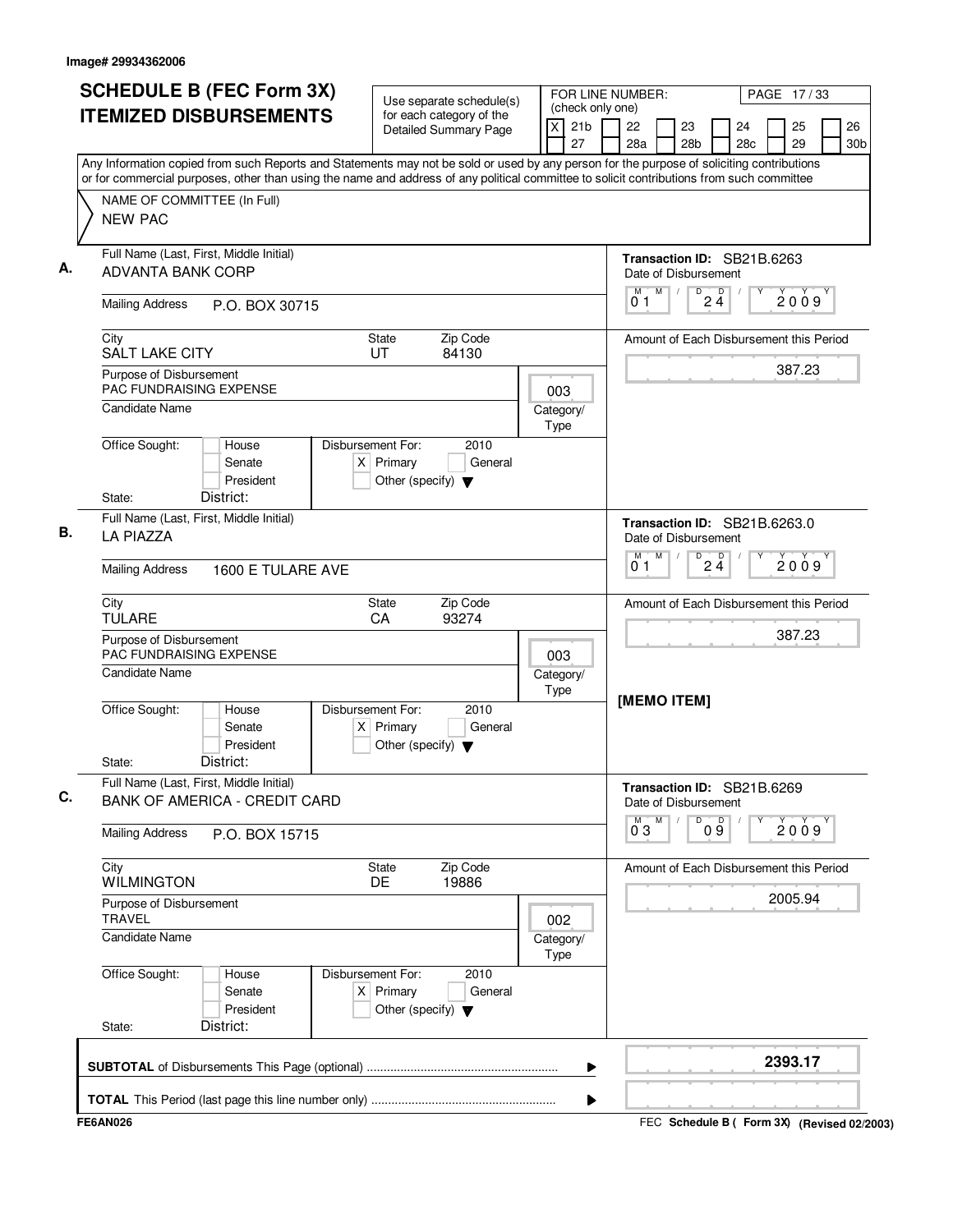| <b>SCHEDULE B (FEC Form 3X)</b>                                                                                                                                                                                                                                                        | Use separate schedule(s)                                                                    |                                           | FOR LINE NUMBER:<br>PAGE 18/33                       |    |                       |          |  |                       |
|----------------------------------------------------------------------------------------------------------------------------------------------------------------------------------------------------------------------------------------------------------------------------------------|---------------------------------------------------------------------------------------------|-------------------------------------------|------------------------------------------------------|----|-----------------------|----------|--|-----------------------|
| <b>ITEMIZED DISBURSEMENTS</b>                                                                                                                                                                                                                                                          | for each category of the<br><b>Detailed Summary Page</b>                                    | (check only one)<br>21b<br>$\times$<br>27 | 22<br>23<br>28a<br>28 <sub>b</sub>                   |    | 24<br>28 <sub>c</sub> | 25<br>29 |  | 26<br>30 <sub>b</sub> |
| Any Information copied from such Reports and Statements may not be sold or used by any person for the purpose of soliciting contributions<br>or for commercial purposes, other than using the name and address of any political committee to solicit contributions from such committee |                                                                                             |                                           |                                                      |    |                       |          |  |                       |
| NAME OF COMMITTEE (In Full)                                                                                                                                                                                                                                                            |                                                                                             |                                           |                                                      |    |                       |          |  |                       |
| <b>NEW PAC</b>                                                                                                                                                                                                                                                                         |                                                                                             |                                           |                                                      |    |                       |          |  |                       |
| Full Name (Last, First, Middle Initial)                                                                                                                                                                                                                                                |                                                                                             |                                           | Transaction ID: SB21B.6272                           |    |                       |          |  |                       |
| <b>BANK OF AMERICA - CREDIT CARD</b>                                                                                                                                                                                                                                                   |                                                                                             |                                           | Date of Disbursement<br>M<br>M<br>D                  | D  |                       |          |  |                       |
| <b>Mailing Address</b><br>P.O. BOX 15715                                                                                                                                                                                                                                               |                                                                                             |                                           | 04                                                   | 10 |                       | 2009     |  |                       |
| City<br><b>WILMINGTON</b>                                                                                                                                                                                                                                                              | Zip Code<br>State<br>DE<br>19886                                                            |                                           | Amount of Each Disbursement this Period              |    |                       |          |  |                       |
| Purpose of Disbursement                                                                                                                                                                                                                                                                |                                                                                             |                                           |                                                      |    |                       | 2641.90  |  |                       |
| <b>TRAVEL</b><br><b>Candidate Name</b>                                                                                                                                                                                                                                                 |                                                                                             | 002<br>Category/                          |                                                      |    |                       |          |  |                       |
|                                                                                                                                                                                                                                                                                        |                                                                                             | Type                                      |                                                      |    |                       |          |  |                       |
| Office Sought:<br>House<br>Senate<br>President                                                                                                                                                                                                                                         | Disbursement For:<br>2010<br>$X$ Primary<br>General<br>Other (specify) $\blacktriangledown$ |                                           |                                                      |    |                       |          |  |                       |
| District:<br>State:                                                                                                                                                                                                                                                                    |                                                                                             |                                           |                                                      |    |                       |          |  |                       |
| Full Name (Last, First, Middle Initial)<br><b>CARDMEMEBER SERVICES - UNITED</b>                                                                                                                                                                                                        |                                                                                             |                                           | Transaction ID: SB21B.6260<br>Date of Disbursement   |    |                       |          |  |                       |
| <b>Mailing Address</b><br>P.O. BOX 94014                                                                                                                                                                                                                                               | M<br>D<br>M<br>$0\overline{3}$<br>2009<br>01                                                |                                           |                                                      |    |                       |          |  |                       |
| City<br><b>PALANTINE</b>                                                                                                                                                                                                                                                               | Zip Code<br>State<br>60094<br>IL                                                            |                                           | Amount of Each Disbursement this Period              |    |                       |          |  |                       |
| Purpose of Disbursement<br><b>PAC FUNDRAISING EXPENSE</b>                                                                                                                                                                                                                              | 003                                                                                         |                                           |                                                      |    | 284.67                |          |  |                       |
| Candidate Name                                                                                                                                                                                                                                                                         |                                                                                             | Category/<br>Type                         |                                                      |    |                       |          |  |                       |
| Office Sought:<br>House<br>Senate<br>President<br>District:<br>State:                                                                                                                                                                                                                  | Disbursement For:<br>2010<br>$X$ Primary<br>General<br>Other (specify) $\blacktriangledown$ |                                           |                                                      |    |                       |          |  |                       |
| Full Name (Last, First, Middle Initial)<br><b>CAPITOL HILL CLUB</b>                                                                                                                                                                                                                    |                                                                                             |                                           | Transaction ID: SB21B.6260.0<br>Date of Disbursement |    |                       |          |  |                       |
| <b>Mailing Address</b><br>300 FIRST STREET, SE                                                                                                                                                                                                                                         |                                                                                             | M<br>М<br>D<br>0 1                        | $0\overline{3}$                                      |    |                       | 2009     |  |                       |
| City<br>WASHINGTON                                                                                                                                                                                                                                                                     | Zip Code<br><b>State</b><br>20003<br>DC                                                     |                                           | Amount of Each Disbursement this Period              |    |                       |          |  |                       |
| Purpose of Disbursement<br>PAC FUNDRAISING EXPENSE                                                                                                                                                                                                                                     |                                                                                             | 003                                       |                                                      |    |                       | 214.17   |  |                       |
| Candidate Name                                                                                                                                                                                                                                                                         |                                                                                             | Category/<br>Type                         |                                                      |    |                       |          |  |                       |
| Office Sought:<br>House<br>Senate<br>President<br>District:<br>State:                                                                                                                                                                                                                  | Disbursement For:<br>2010<br>$X$ Primary<br>General<br>Other (specify) $\blacktriangledown$ |                                           | [MEMO ITEM]                                          |    |                       |          |  |                       |
|                                                                                                                                                                                                                                                                                        |                                                                                             | ▶                                         |                                                      |    |                       | 2926.57  |  |                       |
|                                                                                                                                                                                                                                                                                        |                                                                                             |                                           |                                                      |    |                       |          |  |                       |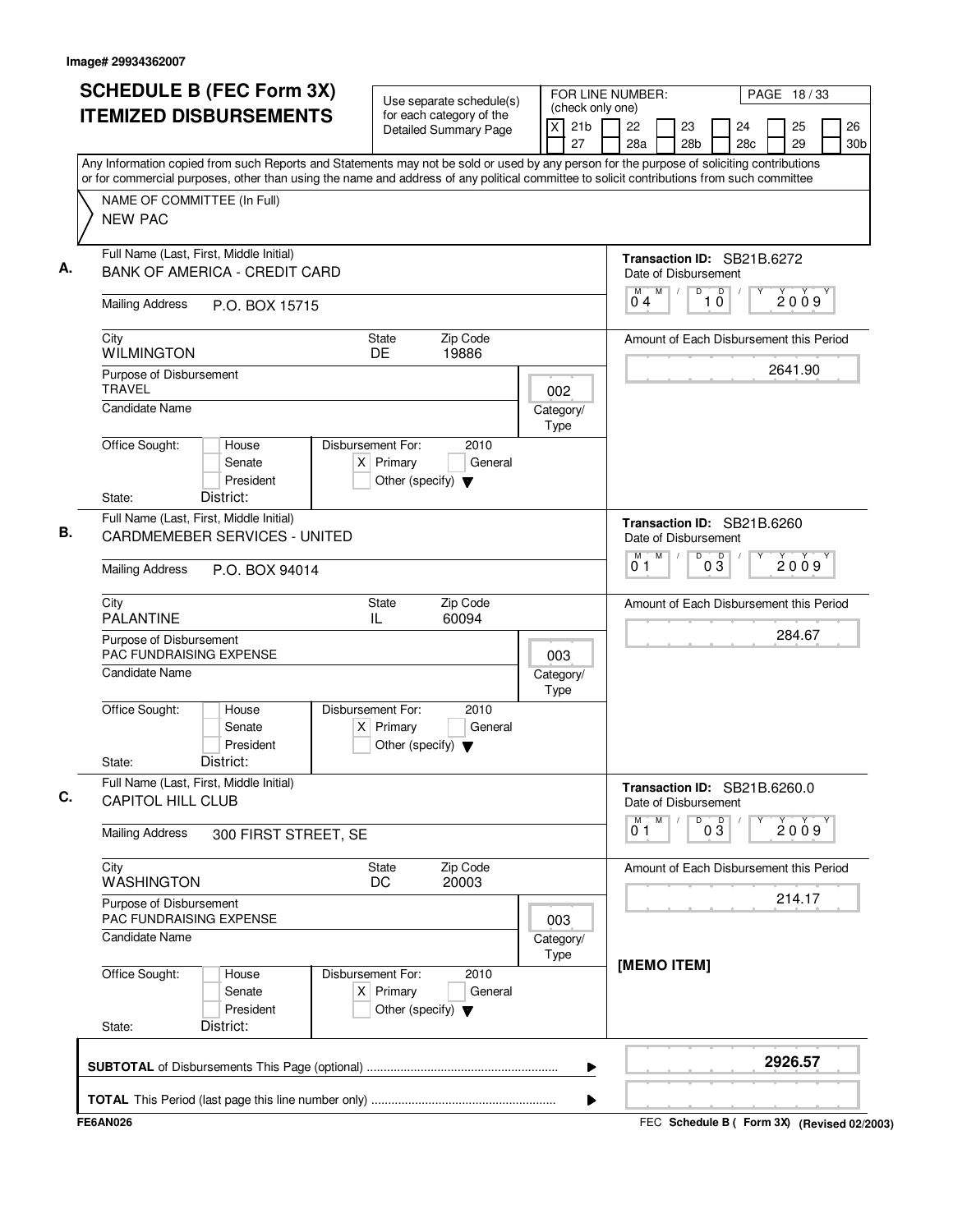| <b>SCHEDULE B (FEC Form 3X)</b><br><b>ITEMIZED DISBURSEMENTS</b>                                       | Use separate schedule(s)<br>for each category of the<br>ΙX<br><b>Detailed Summary Page</b>                                                                                                                                                                                             | FOR LINE NUMBER:<br>PAGE 19/33<br>(check only one)<br>21 <sub>b</sub><br>22<br>26<br>23<br>24<br>25<br>27<br>28 <sub>b</sub><br>29<br>28a<br>28c<br>30b |
|--------------------------------------------------------------------------------------------------------|----------------------------------------------------------------------------------------------------------------------------------------------------------------------------------------------------------------------------------------------------------------------------------------|---------------------------------------------------------------------------------------------------------------------------------------------------------|
|                                                                                                        | Any Information copied from such Reports and Statements may not be sold or used by any person for the purpose of soliciting contributions<br>or for commercial purposes, other than using the name and address of any political committee to solicit contributions from such committee |                                                                                                                                                         |
| NAME OF COMMITTEE (In Full)<br><b>NEW PAC</b>                                                          |                                                                                                                                                                                                                                                                                        |                                                                                                                                                         |
| Full Name (Last, First, Middle Initial)<br><b>CARDMEMEBER SERVICES - UNITED</b>                        |                                                                                                                                                                                                                                                                                        | Transaction ID: SB21B.6266<br>Date of Disbursement                                                                                                      |
| <b>Mailing Address</b><br>P.O. BOX 94014                                                               |                                                                                                                                                                                                                                                                                        | D<br>M<br>$30^{\circ}$<br>M<br>$\sqrt{2}$<br>2009<br>01                                                                                                 |
| City<br><b>PALANTINE</b>                                                                               | Zip Code<br>State<br>60094<br>IL                                                                                                                                                                                                                                                       | Amount of Each Disbursement this Period                                                                                                                 |
| Purpose of Disbursement<br><b>TRAVEL</b>                                                               | 002                                                                                                                                                                                                                                                                                    | 1879.49                                                                                                                                                 |
| <b>Candidate Name</b>                                                                                  | Category/<br>Type                                                                                                                                                                                                                                                                      |                                                                                                                                                         |
| Office Sought:<br>House<br>Senate<br>President                                                         | Disbursement For:<br>2010<br>$X$ Primary<br>General<br>Other (specify) $\blacktriangledown$                                                                                                                                                                                            |                                                                                                                                                         |
| District:<br>State:<br>Full Name (Last, First, Middle Initial)<br><b>CARDMEMEBER SERVICES - UNITED</b> |                                                                                                                                                                                                                                                                                        | Transaction ID: SB21B.6267<br>Date of Disbursement                                                                                                      |
| <b>Mailing Address</b><br>P.O. BOX 94014                                                               | D<br>M<br>0 <sup>0</sup><br>$\overline{0}^M$ 3<br>2009                                                                                                                                                                                                                                 |                                                                                                                                                         |
| City<br><b>PALANTINE</b>                                                                               | State<br>Zip Code<br>IL<br>60094                                                                                                                                                                                                                                                       | Amount of Each Disbursement this Period                                                                                                                 |
| Purpose of Disbursement<br><b>TRAVEL</b><br>Candidate Name                                             | 002<br>Category/                                                                                                                                                                                                                                                                       | 1320.69                                                                                                                                                 |
| Office Sought:<br>House<br>Senate<br>President<br>District:<br>State:                                  | Type<br>Disbursement For:<br>2010<br>$X$ Primary<br>General<br>Other (specify) $\blacktriangledown$                                                                                                                                                                                    |                                                                                                                                                         |
| Full Name (Last, First, Middle Initial)<br><b>CARDMEMEBER SERVICES - UNITED</b>                        |                                                                                                                                                                                                                                                                                        | Transaction ID: SB21B.6271<br>Date of Disbursement                                                                                                      |
| <b>Mailing Address</b><br>P.O. BOX 94014                                                               |                                                                                                                                                                                                                                                                                        | M<br>M<br>D<br>$0\overline{3}$<br>2009<br>04                                                                                                            |
| City<br><b>PALANTINE</b>                                                                               | Zip Code<br>State<br>60094<br>IL                                                                                                                                                                                                                                                       | Amount of Each Disbursement this Period                                                                                                                 |
| Purpose of Disbursement<br><b>TRAVEL</b>                                                               | 002                                                                                                                                                                                                                                                                                    | 1997.97                                                                                                                                                 |
| <b>Candidate Name</b>                                                                                  | Category/<br>Type                                                                                                                                                                                                                                                                      |                                                                                                                                                         |
| Office Sought:<br>House<br>Senate<br>President                                                         | Disbursement For:<br>2010<br>$X$ Primary<br>General<br>Other (specify) $\blacktriangledown$                                                                                                                                                                                            |                                                                                                                                                         |
| District:<br>State:                                                                                    |                                                                                                                                                                                                                                                                                        |                                                                                                                                                         |
|                                                                                                        |                                                                                                                                                                                                                                                                                        | 5198.15<br>▶                                                                                                                                            |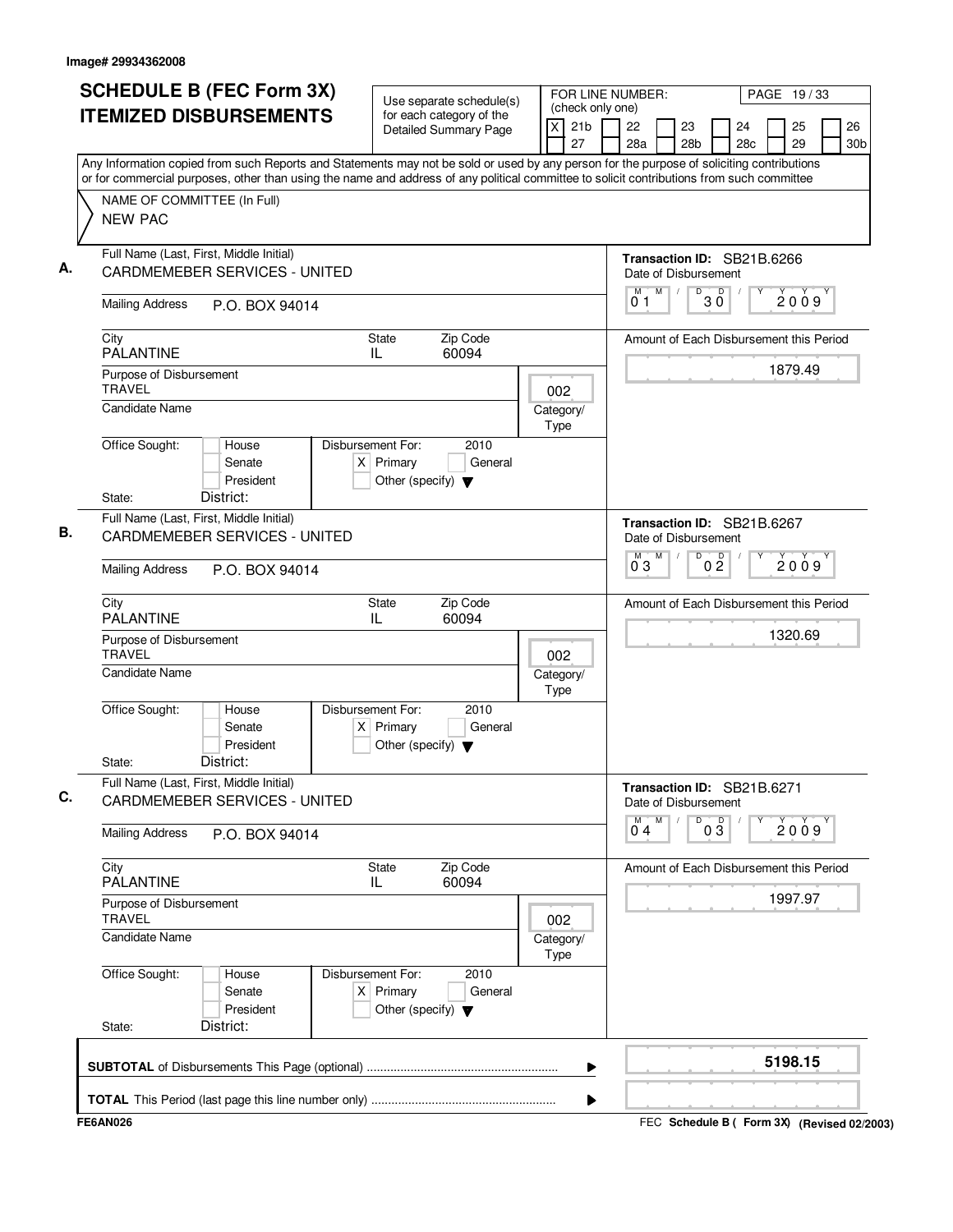| <b>SCHEDULE B (FEC Form 3X)</b>                                                                                                                                                                                                                                                        | Use separate schedule(s)                                                                    | FOR LINE NUMBER:<br>(check only one)    |                                                             | PAGE 20 / 33                      |  |
|----------------------------------------------------------------------------------------------------------------------------------------------------------------------------------------------------------------------------------------------------------------------------------------|---------------------------------------------------------------------------------------------|-----------------------------------------|-------------------------------------------------------------|-----------------------------------|--|
| <b>ITEMIZED DISBURSEMENTS</b>                                                                                                                                                                                                                                                          | for each category of the<br><b>Detailed Summary Page</b>                                    | $\mathsf{X}$<br>21 <sub>b</sub><br>27   | 22<br>23<br>24<br>28a<br>28 <sub>b</sub><br>28 <sub>c</sub> | 25<br>26<br>29<br>30 <sub>b</sub> |  |
| Any Information copied from such Reports and Statements may not be sold or used by any person for the purpose of soliciting contributions<br>or for commercial purposes, other than using the name and address of any political committee to solicit contributions from such committee |                                                                                             |                                         |                                                             |                                   |  |
| NAME OF COMMITTEE (In Full)                                                                                                                                                                                                                                                            |                                                                                             |                                         |                                                             |                                   |  |
| <b>NEW PAC</b>                                                                                                                                                                                                                                                                         |                                                                                             |                                         |                                                             |                                   |  |
| Full Name (Last, First, Middle Initial)                                                                                                                                                                                                                                                | <b>CARDMEMEBER SERVICES - UNITED</b>                                                        |                                         |                                                             |                                   |  |
| <b>Mailing Address</b><br>P.O. BOX 94014                                                                                                                                                                                                                                               |                                                                                             |                                         | M<br>$\overline{D}$<br>M<br>$\overline{15}$<br>04           | 2009                              |  |
| City<br><b>PALANTINE</b>                                                                                                                                                                                                                                                               | Zip Code<br>State<br>60094<br>IL                                                            |                                         | Amount of Each Disbursement this Period                     | 583.31                            |  |
| Purpose of Disbursement<br><b>TRAVEL</b>                                                                                                                                                                                                                                               |                                                                                             |                                         |                                                             |                                   |  |
| <b>Candidate Name</b>                                                                                                                                                                                                                                                                  |                                                                                             | Category/<br>Type                       |                                                             |                                   |  |
| Office Sought:<br>House<br>Senate<br>President<br>District:<br>State:                                                                                                                                                                                                                  | Disbursement For:<br>2010<br>$X$ Primary<br>General<br>Other (specify) $\blacktriangledown$ |                                         |                                                             |                                   |  |
| Full Name (Last, First, Middle Initial)<br><b>CARDMEMEBER SERVICES - UNITED</b>                                                                                                                                                                                                        |                                                                                             |                                         | Transaction ID: SB21B.6274<br>Date of Disbursement          |                                   |  |
| <b>Mailing Address</b><br>P.O. BOX 94014                                                                                                                                                                                                                                               |                                                                                             | M<br>D<br>$30^{\circ}$<br>$0^{\circ}$ 4 | 2009                                                        |                                   |  |
| City<br><b>PALANTINE</b>                                                                                                                                                                                                                                                               | Zip Code<br>State<br>IL<br>60094                                                            |                                         | Amount of Each Disbursement this Period                     |                                   |  |
| Purpose of Disbursement<br><b>PAC FUNDRAISING EXPENSE</b>                                                                                                                                                                                                                              | 003                                                                                         | 1773.44                                 |                                                             |                                   |  |
| Candidate Name                                                                                                                                                                                                                                                                         |                                                                                             | Category/<br>Type                       |                                                             |                                   |  |
| Office Sought:<br>House<br>Senate<br>President<br>District:<br>State:                                                                                                                                                                                                                  | Disbursement For:<br>2010<br>$X$ Primary<br>General<br>Other (specify) $\blacktriangledown$ |                                         |                                                             |                                   |  |
| Full Name (Last, First, Middle Initial)<br><b>CAPITOL HILL CLUB</b>                                                                                                                                                                                                                    |                                                                                             |                                         | Transaction ID: SB21B.6274.0<br>Date of Disbursement        |                                   |  |
| <b>Mailing Address</b><br>300 FIRST STREET, SE                                                                                                                                                                                                                                         |                                                                                             | M<br>$B^D$ 3 $\overline{0}$<br>04       | 2009                                                        |                                   |  |
| City<br>WASHINGTON                                                                                                                                                                                                                                                                     | Zip Code<br><b>State</b><br>DC<br>20003                                                     |                                         | Amount of Each Disbursement this Period                     |                                   |  |
| Purpose of Disbursement<br>PAC FUNDRAISING EXPENSE                                                                                                                                                                                                                                     |                                                                                             | 003                                     |                                                             | 1773.44                           |  |
| Candidate Name                                                                                                                                                                                                                                                                         |                                                                                             | Category/<br>Type                       | [MEMO ITEM]                                                 |                                   |  |
| Office Sought:<br>House<br>Senate<br>President<br>District:<br>State:                                                                                                                                                                                                                  | Disbursement For:<br>2010<br>$X$ Primary<br>General<br>Other (specify) $\blacktriangledown$ |                                         |                                                             |                                   |  |
|                                                                                                                                                                                                                                                                                        |                                                                                             | ▶                                       |                                                             | 2356.75                           |  |
|                                                                                                                                                                                                                                                                                        |                                                                                             | ▶                                       |                                                             |                                   |  |
| <b>FE6AN026</b>                                                                                                                                                                                                                                                                        |                                                                                             |                                         | FEC Schedule B ( Form 3X) (Revised 02/2003)                 |                                   |  |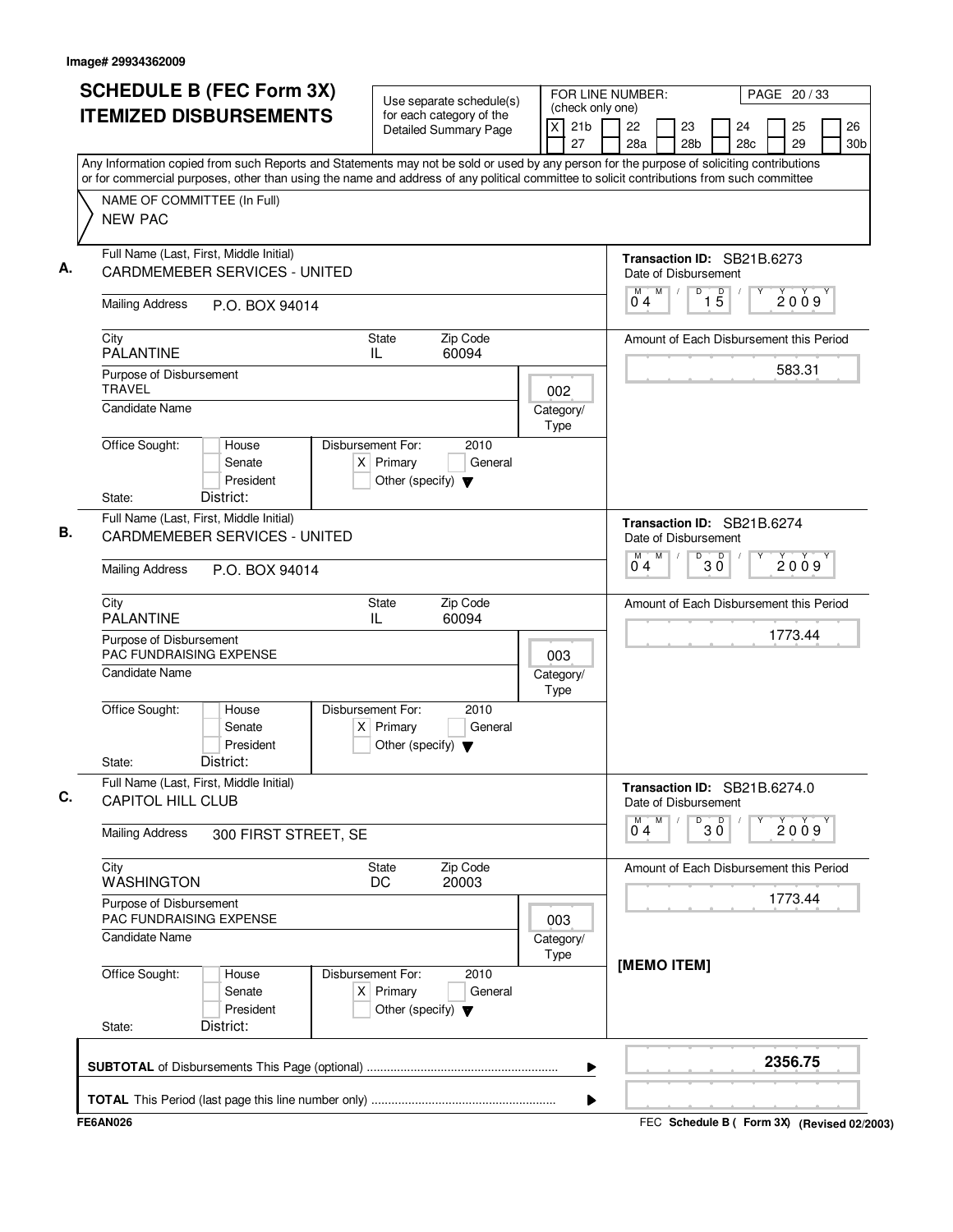| <b>SCHEDULE B (FEC Form 3X)</b><br><b>ITEMIZED DISBURSEMENTS</b>                                                                                                                                 | Use separate schedule(s)<br>for each category of the<br><b>Detailed Summary Page</b>                                                   | FOR LINE NUMBER:<br>PAGE 21 / 33<br>(check only one)<br>21 <sub>b</sub><br>22<br>26<br>X<br>23<br>24<br>25<br>27<br>28a<br>28 <sub>b</sub><br>29<br>28 <sub>c</sub><br>30 <sub>b</sub>                                                                                                 |
|--------------------------------------------------------------------------------------------------------------------------------------------------------------------------------------------------|----------------------------------------------------------------------------------------------------------------------------------------|----------------------------------------------------------------------------------------------------------------------------------------------------------------------------------------------------------------------------------------------------------------------------------------|
| NAME OF COMMITTEE (In Full)<br><b>NEW PAC</b>                                                                                                                                                    |                                                                                                                                        | Any Information copied from such Reports and Statements may not be sold or used by any person for the purpose of soliciting contributions<br>or for commercial purposes, other than using the name and address of any political committee to solicit contributions from such committee |
| Full Name (Last, First, Middle Initial)<br>А.<br><b>CENTRAL VALLEY BUSINESS FORMS</b><br><b>Mailing Address</b><br>7500 W SUNNYVIEW AVE                                                          |                                                                                                                                        | Transaction ID: SB21B.6306<br>Date of Disbursement<br>$\mathsf D$<br>M<br>$2\frac{D}{7}$<br>M<br>$\sqrt{2}$<br>2009<br>04                                                                                                                                                              |
| City<br><b>VISALIA</b><br>Purpose of Disbursement<br>PAC FUNDRAISING EXP: HATS/VISORS/JACKETS<br>Candidate Name                                                                                  | Zip Code<br>State<br>93291<br><b>CA</b>                                                                                                | Amount of Each Disbursement this Period<br>2388.47<br>003<br>Category/                                                                                                                                                                                                                 |
| Office Sought:<br>House<br>Senate<br>President<br>District:<br>State:                                                                                                                            | Disbursement For:<br>2010<br>$X$ Primary<br>General<br>Other (specify) $\blacktriangledown$                                            | Type                                                                                                                                                                                                                                                                                   |
| Full Name (Last, First, Middle Initial)<br>В.<br>CENTRAL VALLEY BUSINESS FORMS<br><b>Mailing Address</b><br>7500 W SUNNYVIEW AVE                                                                 |                                                                                                                                        | Transaction ID: SB21B.6373<br>Date of Disbursement<br>$\overline{D}$<br>M<br>M<br>08<br>2009<br>0°6                                                                                                                                                                                    |
| City<br><b>VISALIA</b><br>Purpose of Disbursement<br><b>ITEMS FOR DISTRIBUTION AT PAC FUNDRAISER</b><br>Candidate Name<br>Office Sought:<br>House<br>Senate<br>President<br>District:<br>State:  | Zip Code<br><b>State</b><br>93291<br>CA<br>Disbursement For:<br>2010<br>$X$ Primary<br>General<br>Other (specify) $\blacktriangledown$ | Amount of Each Disbursement this Period<br>1885.10<br>003<br>Category/<br>Type                                                                                                                                                                                                         |
| Full Name (Last, First, Middle Initial)<br>C.<br><b>CITI CARDS</b>                                                                                                                               |                                                                                                                                        | Transaction ID: SB21B.6270<br>Date of Disbursement<br>M<br>$\overline{P}$ 2 $\overline{4}$<br>M<br>2009<br>03                                                                                                                                                                          |
| <b>Mailing Address</b><br>P.O. BOX 6406<br>City<br>THE LAKES<br>Purpose of Disbursement<br><b>TRAVEL</b><br><b>Candidate Name</b><br>Office Sought:<br>House<br>Senate<br>President<br>District: | Zip Code<br>State<br><b>NV</b><br>88901<br>Disbursement For:<br>2010<br>$X$ Primary<br>General<br>Other (specify) $\blacktriangledown$ | Amount of Each Disbursement this Period<br>1076.60<br>002<br>Category/<br>Type                                                                                                                                                                                                         |
| State:                                                                                                                                                                                           |                                                                                                                                        | 5350.17<br>▶                                                                                                                                                                                                                                                                           |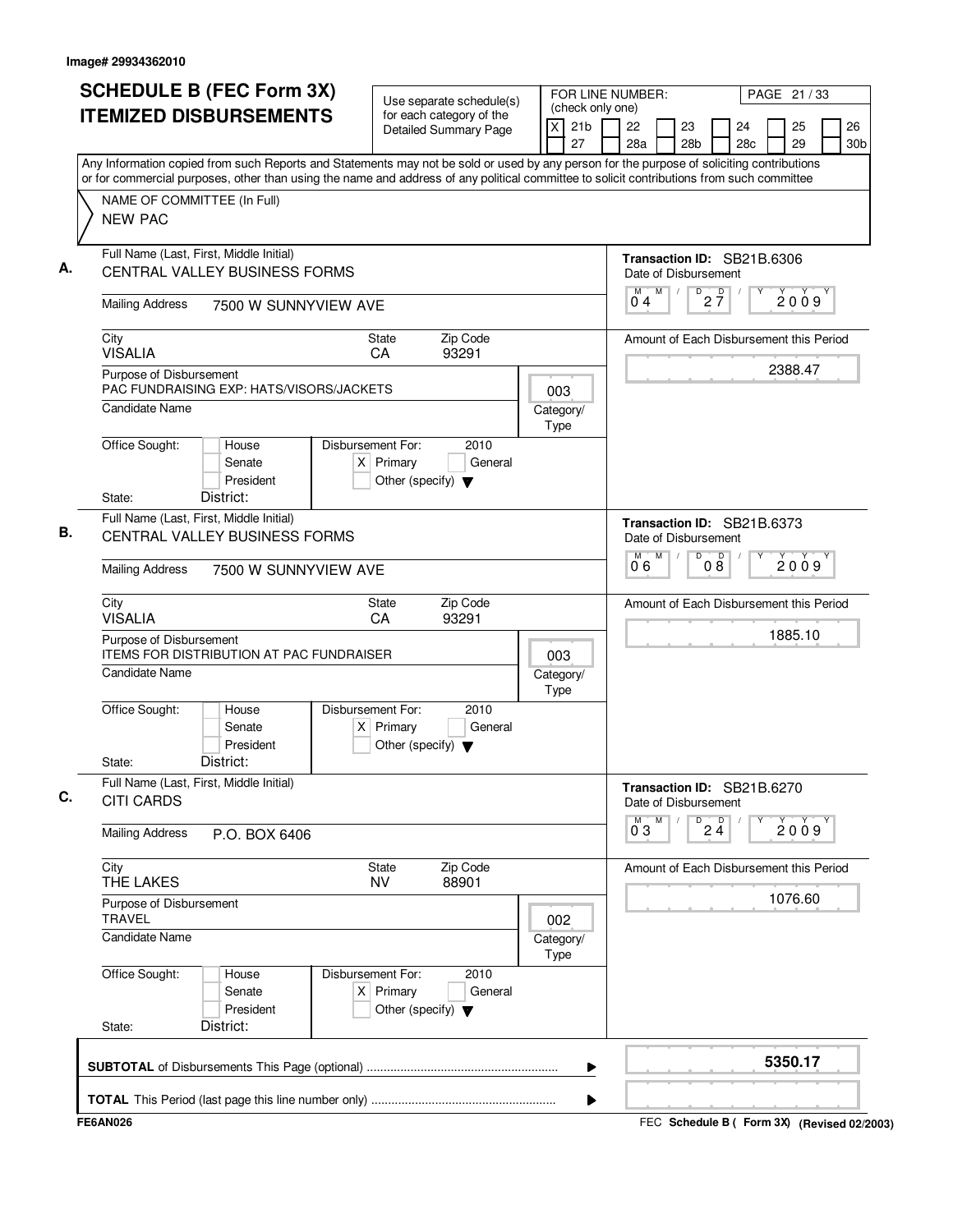| <b>SCHEDULE B (FEC Form 3X)</b>                                                                                                                                                                                                                                                        |                                                                            | Use separate schedule(s)                                 |                   | FOR LINE NUMBER:<br>(check only one) |                     |   |                           |                |                                         | PAGE 22 / 33 |                       |
|----------------------------------------------------------------------------------------------------------------------------------------------------------------------------------------------------------------------------------------------------------------------------------------|----------------------------------------------------------------------------|----------------------------------------------------------|-------------------|--------------------------------------|---------------------|---|---------------------------|----------------|-----------------------------------------|--------------|-----------------------|
| <b>ITEMIZED DISBURSEMENTS</b>                                                                                                                                                                                                                                                          |                                                                            | for each category of the<br><b>Detailed Summary Page</b> | $\pmb{\times}$    | 21 <sub>b</sub><br>27                | 22<br>28a           |   | 23<br>28 <sub>b</sub>     |                | 24<br>28 <sub>c</sub>                   | 25<br>29     | 26<br>30 <sub>b</sub> |
| Any Information copied from such Reports and Statements may not be sold or used by any person for the purpose of soliciting contributions<br>or for commercial purposes, other than using the name and address of any political committee to solicit contributions from such committee |                                                                            |                                                          |                   |                                      |                     |   |                           |                |                                         |              |                       |
| NAME OF COMMITTEE (In Full)<br><b>NEW PAC</b>                                                                                                                                                                                                                                          |                                                                            |                                                          |                   |                                      |                     |   |                           |                |                                         |              |                       |
| Full Name (Last, First, Middle Initial)<br><b>JIM FEBCEO</b>                                                                                                                                                                                                                           |                                                                            |                                                          |                   |                                      |                     |   | Date of Disbursement      |                | Transaction ID: SB21B.6282              |              |                       |
| <b>Mailing Address</b><br>1 CHARLES ST SOUTH, #1012                                                                                                                                                                                                                                    |                                                                            |                                                          |                   |                                      | M<br>02             | M | D<br>$\sqrt{2}$           | $2\frac{D}{4}$ |                                         | 2009         |                       |
| City<br><b>BOSTON</b>                                                                                                                                                                                                                                                                  | State<br>MA                                                                | Zip Code<br>02116                                        |                   |                                      |                     |   |                           |                | Amount of Each Disbursement this Period |              |                       |
| Purpose of Disbursement<br><b>PAC FUNDRAISNING EXPENSES</b>                                                                                                                                                                                                                            |                                                                            |                                                          | 003               |                                      |                     |   |                           |                |                                         | 1040.34      |                       |
| Candidate Name                                                                                                                                                                                                                                                                         |                                                                            |                                                          | Category/<br>Type |                                      |                     |   |                           |                |                                         |              |                       |
| Office Sought:<br>House<br>Senate<br>President                                                                                                                                                                                                                                         | Disbursement For:<br>$X$ Primary<br>Other (specify) $\blacktriangledown$   | 2010<br>General                                          |                   |                                      |                     |   |                           |                |                                         |              |                       |
| District:<br>State:                                                                                                                                                                                                                                                                    |                                                                            |                                                          |                   |                                      |                     |   |                           |                |                                         |              |                       |
| Full Name (Last, First, Middle Initial)<br><b>CLARISSA N HENDERSON</b>                                                                                                                                                                                                                 |                                                                            |                                                          |                   |                                      |                     |   | Date of Disbursement<br>D |                | Transaction ID: SB21B.6290              |              |                       |
| <b>Mailing Address</b><br>P.O. Box 7474                                                                                                                                                                                                                                                |                                                                            |                                                          |                   |                                      | $\overline{0}^M$ 2  | M |                           | 0 <sup>0</sup> |                                         | 2009         |                       |
| City<br><b>VISALIA</b>                                                                                                                                                                                                                                                                 | <b>State</b><br>CA                                                         | Zip Code<br>93291                                        |                   |                                      |                     |   |                           |                | Amount of Each Disbursement this Period |              |                       |
| Purpose of Disbursement<br>OFFICE EXP: CONSULTING                                                                                                                                                                                                                                      |                                                                            |                                                          | 001               |                                      |                     |   |                           |                |                                         | 200.00       |                       |
| <b>Candidate Name</b>                                                                                                                                                                                                                                                                  |                                                                            |                                                          | Category/<br>Type |                                      |                     |   |                           |                |                                         |              |                       |
| Office Sought:<br>House<br>Senate<br>President<br>District:<br>State:                                                                                                                                                                                                                  | Disbursement For:<br>Primary<br>X.<br>Other (specify) $\blacktriangledown$ | 2010<br>General                                          |                   |                                      |                     |   |                           |                |                                         |              |                       |
| Full Name (Last, First, Middle Initial)<br><b>CLARISSA N HENDERSON</b>                                                                                                                                                                                                                 |                                                                            |                                                          |                   |                                      |                     |   | Date of Disbursement      |                | Transaction ID: SB21B.6301              |              |                       |
| <b>Mailing Address</b><br>P.O. Box 7474                                                                                                                                                                                                                                                |                                                                            |                                                          |                   |                                      | M<br>$0^{\degree}3$ | M | D                         | $0\frac{D}{3}$ |                                         | 2009         |                       |
| City<br><b>VISALIA</b>                                                                                                                                                                                                                                                                 | State<br>CA                                                                | Zip Code<br>93291                                        |                   |                                      |                     |   |                           |                | Amount of Each Disbursement this Period |              |                       |
| Purpose of Disbursement<br>OFFICE EXP: CONSULTING                                                                                                                                                                                                                                      |                                                                            |                                                          | 001               |                                      |                     |   |                           |                |                                         | 200.00       |                       |
| <b>Candidate Name</b>                                                                                                                                                                                                                                                                  |                                                                            |                                                          | Category/<br>Type |                                      |                     |   |                           |                |                                         |              |                       |
| Office Sought:<br>House<br>Senate<br>President                                                                                                                                                                                                                                         | Disbursement For:<br>$X$ Primary<br>Other (specify) $\blacktriangledown$   | 2010<br>General                                          |                   |                                      |                     |   |                           |                |                                         |              |                       |
| District:<br>State:                                                                                                                                                                                                                                                                    |                                                                            |                                                          |                   |                                      |                     |   |                           |                |                                         |              |                       |
|                                                                                                                                                                                                                                                                                        |                                                                            |                                                          |                   | ▶                                    |                     |   |                           |                |                                         | 1440.34      |                       |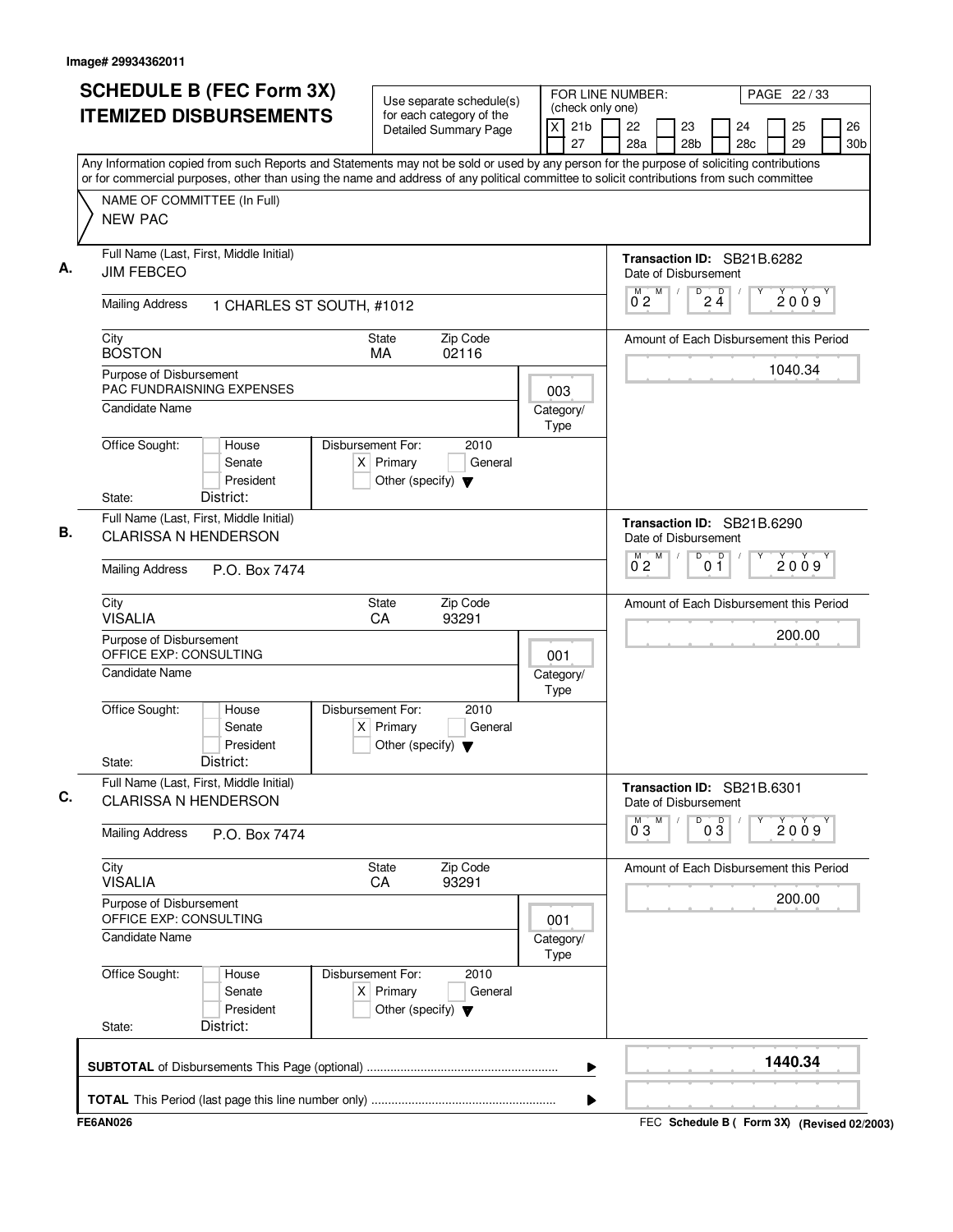| <b>SCHEDULE B (FEC Form 3X)</b>                                                                                                                                                                                                                                                        | Use separate schedule(s)                                                                    | (check only one)           | FOR LINE NUMBER:<br>PAGE 23/33     |                                                |  |  |  |  |  |  |
|----------------------------------------------------------------------------------------------------------------------------------------------------------------------------------------------------------------------------------------------------------------------------------------|---------------------------------------------------------------------------------------------|----------------------------|------------------------------------|------------------------------------------------|--|--|--|--|--|--|
| <b>ITEMIZED DISBURSEMENTS</b>                                                                                                                                                                                                                                                          | for each category of the<br><b>Detailed Summary Page</b>                                    | X<br>21 <sub>b</sub><br>27 | 22<br>23<br>28a<br>28 <sub>b</sub> | 26<br>24<br>25<br>28c<br>29<br>30 <sub>b</sub> |  |  |  |  |  |  |
| Any Information copied from such Reports and Statements may not be sold or used by any person for the purpose of soliciting contributions<br>or for commercial purposes, other than using the name and address of any political committee to solicit contributions from such committee |                                                                                             |                            |                                    |                                                |  |  |  |  |  |  |
| NAME OF COMMITTEE (In Full)                                                                                                                                                                                                                                                            |                                                                                             |                            |                                    |                                                |  |  |  |  |  |  |
| <b>NEW PAC</b>                                                                                                                                                                                                                                                                         |                                                                                             |                            |                                    |                                                |  |  |  |  |  |  |
| Full Name (Last, First, Middle Initial)<br><b>CLARISSA N HENDERSON</b>                                                                                                                                                                                                                 |                                                                                             |                            | Date of Disbursement               | Transaction ID: SB21B.6302                     |  |  |  |  |  |  |
| <b>Mailing Address</b><br>P.O. Box 7474                                                                                                                                                                                                                                                |                                                                                             |                            | M<br>D<br>0 <sub>3</sub>           | 26<br>2009                                     |  |  |  |  |  |  |
| City<br><b>VISALIA</b>                                                                                                                                                                                                                                                                 | Zip Code<br>State<br>93291<br>CA                                                            |                            |                                    | Amount of Each Disbursement this Period        |  |  |  |  |  |  |
| Purpose of Disbursement<br>OFFICE EXP: CONSULTING                                                                                                                                                                                                                                      |                                                                                             | 001                        |                                    | 200.00                                         |  |  |  |  |  |  |
| <b>Candidate Name</b>                                                                                                                                                                                                                                                                  |                                                                                             | Category/<br>Type          |                                    |                                                |  |  |  |  |  |  |
| Office Sought:<br>House<br>Senate<br>President<br>District:<br>State:                                                                                                                                                                                                                  | Disbursement For:<br>2010<br>$X$ Primary<br>General<br>Other (specify) $\blacktriangledown$ |                            |                                    |                                                |  |  |  |  |  |  |
| Full Name (Last, First, Middle Initial)<br><b>CLARISSA N HENDERSON</b>                                                                                                                                                                                                                 |                                                                                             |                            | Date of Disbursement               | Transaction ID: SB21B.6311                     |  |  |  |  |  |  |
| <b>Mailing Address</b><br>P.O. Box 7474                                                                                                                                                                                                                                                |                                                                                             |                            | M<br>D<br>$\overline{0}^M$ 5       | $\overline{D}$<br>2009<br>$20^{\circ}$         |  |  |  |  |  |  |
| City                                                                                                                                                                                                                                                                                   | Zip Code<br>State                                                                           |                            |                                    | Amount of Each Disbursement this Period        |  |  |  |  |  |  |
| <b>VISALIA</b><br>Purpose of Disbursement                                                                                                                                                                                                                                              | CA<br>93291                                                                                 |                            |                                    | 200.00                                         |  |  |  |  |  |  |
| OFFICE EXP: CONSULTING<br>Candidate Name                                                                                                                                                                                                                                               |                                                                                             | 001<br>Category/<br>Type   |                                    |                                                |  |  |  |  |  |  |
| Office Sought:<br>House<br>Senate<br>President<br>District:<br>State:                                                                                                                                                                                                                  | Disbursement For:<br>2010<br>$X$ Primary<br>General<br>Other (specify) $\blacktriangledown$ |                            |                                    |                                                |  |  |  |  |  |  |
| Full Name (Last, First, Middle Initial)<br><b>CLARISSA N HENDERSON</b>                                                                                                                                                                                                                 |                                                                                             |                            | Date of Disbursement               | Transaction ID: SB21B.6312                     |  |  |  |  |  |  |
| <b>Mailing Address</b><br>P.O. Box 7474                                                                                                                                                                                                                                                |                                                                                             |                            | м<br>M<br>D<br>06                  | $0\overline{5}$<br>2009                        |  |  |  |  |  |  |
| City<br><b>VISALIA</b>                                                                                                                                                                                                                                                                 | Zip Code<br>State<br>CA<br>93291                                                            |                            |                                    | Amount of Each Disbursement this Period        |  |  |  |  |  |  |
| Purpose of Disbursement<br><b>TRAVEL</b>                                                                                                                                                                                                                                               |                                                                                             | 002                        |                                    | 13202.93                                       |  |  |  |  |  |  |
| <b>Candidate Name</b>                                                                                                                                                                                                                                                                  |                                                                                             | Category/<br>Type          |                                    |                                                |  |  |  |  |  |  |
| Office Sought:<br>House<br>Senate<br>President<br>District:<br>State:                                                                                                                                                                                                                  | Disbursement For:<br>2010<br>$X$ Primary<br>General<br>Other (specify) $\blacktriangledown$ |                            |                                    |                                                |  |  |  |  |  |  |
|                                                                                                                                                                                                                                                                                        |                                                                                             | ▶                          |                                    | 13602.93                                       |  |  |  |  |  |  |
|                                                                                                                                                                                                                                                                                        |                                                                                             | ▶                          |                                    |                                                |  |  |  |  |  |  |
| <b>FE6AN026</b>                                                                                                                                                                                                                                                                        |                                                                                             |                            |                                    | FEC Schedule B ( Form 3X) (Revised 02/2003)    |  |  |  |  |  |  |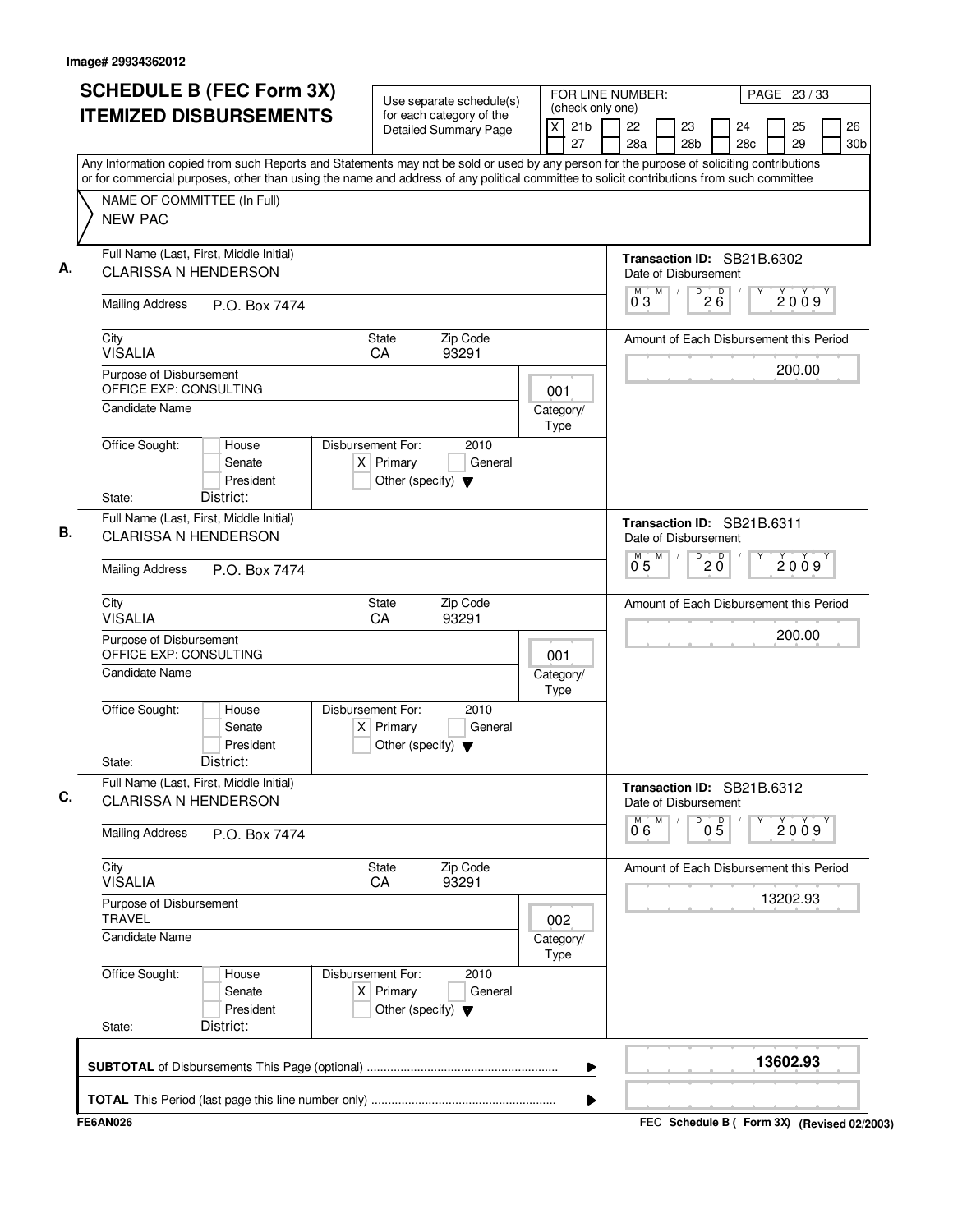| <b>SCHEDULE B (FEC Form 3X)</b>                                                                                                           | Use separate schedule(s)                                                                    | FOR LINE NUMBER:                                          |                                                      |                       |                       | PAGE 24 / 33 |                                             |
|-------------------------------------------------------------------------------------------------------------------------------------------|---------------------------------------------------------------------------------------------|-----------------------------------------------------------|------------------------------------------------------|-----------------------|-----------------------|--------------|---------------------------------------------|
| <b>ITEMIZED DISBURSEMENTS</b>                                                                                                             | for each category of the<br><b>Detailed Summary Page</b>                                    | (check only one)<br>$\mathsf{x}$<br>21 <sub>b</sub><br>27 | 22<br>28a                                            | 23<br>28 <sub>b</sub> | 24<br>28 <sub>c</sub> | 25<br>29     | 26<br>30 <sub>b</sub>                       |
| Any Information copied from such Reports and Statements may not be sold or used by any person for the purpose of soliciting contributions |                                                                                             |                                                           |                                                      |                       |                       |              |                                             |
| or for commercial purposes, other than using the name and address of any political committee to solicit contributions from such committee |                                                                                             |                                                           |                                                      |                       |                       |              |                                             |
| NAME OF COMMITTEE (In Full)<br><b>NEW PAC</b>                                                                                             |                                                                                             |                                                           |                                                      |                       |                       |              |                                             |
| Full Name (Last, First, Middle Initial)<br><b>CLARISSA N HENDERSON</b>                                                                    |                                                                                             |                                                           | Transaction ID: SB21B.6316                           |                       |                       |              |                                             |
|                                                                                                                                           |                                                                                             |                                                           | Date of Disbursement<br>M                            | D                     |                       |              |                                             |
| <b>Mailing Address</b><br>P.O. Box 7474                                                                                                   |                                                                                             |                                                           | 06                                                   | $0\overline{5}$       |                       | 2009         |                                             |
| City<br><b>VISALIA</b>                                                                                                                    | Zip Code<br><b>State</b><br>CA<br>93291                                                     |                                                           | Amount of Each Disbursement this Period              |                       |                       |              |                                             |
| Purpose of Disbursement<br>OFFICE EXP: CONSULTING                                                                                         |                                                                                             | 001                                                       |                                                      |                       |                       | 200.00       |                                             |
| Candidate Name                                                                                                                            |                                                                                             | Category/<br>Type                                         |                                                      |                       |                       |              |                                             |
| Office Sought:<br>House<br>Senate<br>President<br>District:<br>State:                                                                     | Disbursement For:<br>2010<br>$X$ Primary<br>General<br>Other (specify) $\blacktriangledown$ |                                                           |                                                      |                       |                       |              |                                             |
| Full Name (Last, First, Middle Initial)<br><b>CLARISSA N HENDERSON</b>                                                                    |                                                                                             |                                                           | Transaction ID: SB21B.6317<br>Date of Disbursement   |                       |                       |              |                                             |
| <b>Mailing Address</b><br>P.O. Box 7474                                                                                                   |                                                                                             |                                                           | M<br>06                                              | D<br>$0\overline{5}$  |                       | 2009         |                                             |
| City<br><b>VISALIA</b>                                                                                                                    | Zip Code<br><b>State</b><br>CA<br>93291                                                     |                                                           | Amount of Each Disbursement this Period              |                       |                       |              |                                             |
| Purpose of Disbursement<br><b>PAC FUNDRAISING EXP: CATERING/SUPPLIES</b>                                                                  |                                                                                             | 003                                                       |                                                      |                       |                       | 5492.80      |                                             |
| <b>Candidate Name</b>                                                                                                                     |                                                                                             | Category/<br>Type                                         |                                                      |                       |                       |              |                                             |
| Office Sought:<br>House<br>Senate<br>President<br>District:<br>State:                                                                     | Disbursement For:<br>2010<br>$X$ Primary<br>General<br>Other (specify) $\blacktriangledown$ |                                                           |                                                      |                       |                       |              |                                             |
| Full Name (Last, First, Middle Initial)<br><b>TAYLOR RENTAL</b>                                                                           |                                                                                             |                                                           | Transaction ID: SB21B.6317.3<br>Date of Disbursement |                       |                       |              |                                             |
| <b>Mailing Address</b><br>2790 BROAD STREET                                                                                               |                                                                                             |                                                           | M<br>06                                              | $0\overline{5}$       |                       | 2009         |                                             |
| City<br><b>SAN LUIS OBISPO</b>                                                                                                            | Zip Code<br><b>State</b><br>93401<br>CA.                                                    |                                                           | Amount of Each Disbursement this Period              |                       |                       |              |                                             |
| Purpose of Disbursement<br>PAC FUNDRAISING EXP: CATERING RENTALS                                                                          |                                                                                             | 003                                                       |                                                      |                       |                       | 676.10       |                                             |
| Candidate Name                                                                                                                            |                                                                                             | Category/<br>Type                                         |                                                      |                       |                       |              |                                             |
| Office Sought:<br>House<br>Senate<br>President<br>District:<br>State:                                                                     | Disbursement For:<br>2010<br>$X$ Primary<br>General<br>Other (specify) $\blacktriangledown$ |                                                           | [MEMO ITEM]                                          |                       |                       |              |                                             |
|                                                                                                                                           |                                                                                             | ▶                                                         |                                                      |                       |                       | 5692.80      |                                             |
|                                                                                                                                           |                                                                                             | ▶                                                         |                                                      |                       |                       |              |                                             |
| <b>FE6AN026</b>                                                                                                                           |                                                                                             |                                                           |                                                      |                       |                       |              | FEC Schedule B ( Form 3X) (Revised 02/2003) |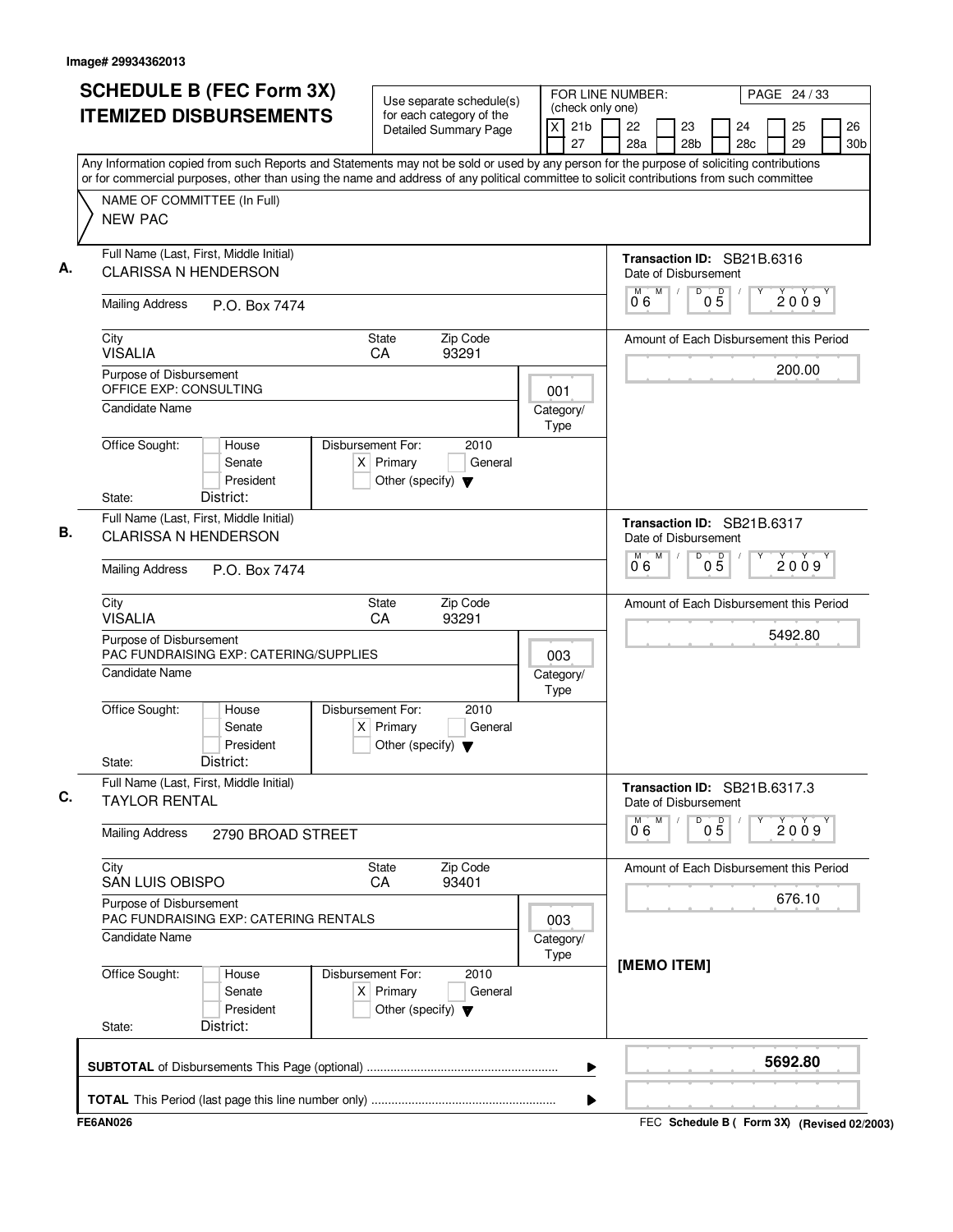| <b>SCHEDULE B (FEC Form 3X)</b>                                     |                              | Use separate schedule(s)                                                                                                                  |                                                       | FOR LINE NUMBER:       | PAGE 25/33                                     |
|---------------------------------------------------------------------|------------------------------|-------------------------------------------------------------------------------------------------------------------------------------------|-------------------------------------------------------|------------------------|------------------------------------------------|
| <b>ITEMIZED DISBURSEMENTS</b>                                       |                              | for each category of the<br><b>Detailed Summary Page</b>                                                                                  | (check only one)<br>$\times$<br>21 <sub>b</sub><br>27 | 22<br>23<br>28a<br>28b | 25<br>26<br>24<br>29<br>28c<br>30 <sub>b</sub> |
|                                                                     |                              | Any Information copied from such Reports and Statements may not be sold or used by any person for the purpose of soliciting contributions |                                                       |                        |                                                |
| NAME OF COMMITTEE (In Full)                                         |                              | or for commercial purposes, other than using the name and address of any political committee to solicit contributions from such committee |                                                       |                        |                                                |
| <b>NEW PAC</b>                                                      |                              |                                                                                                                                           |                                                       |                        |                                                |
| Full Name (Last, First, Middle Initial)<br>CAHOOTS CATERING CO      |                              |                                                                                                                                           |                                                       | Date of Disbursement   | Transaction ID: SB21B.6317.6                   |
| <b>Mailing Address</b>                                              | P.O. BOX 760                 |                                                                                                                                           |                                                       | M<br>D<br>06           | $0\overline{5}$<br>2009                        |
| City<br><b>PASO ROBLES</b>                                          |                              | Zip Code<br>State<br>CA<br>93445                                                                                                          |                                                       |                        | Amount of Each Disbursement this Period        |
| Purpose of Disbursement<br>PAC FUNDRAISING EXP: CATERING/FOOD       |                              |                                                                                                                                           | 003                                                   |                        | 969.95                                         |
| <b>Candidate Name</b>                                               |                              |                                                                                                                                           | Category/<br>Type                                     | [MEMO ITEM]            |                                                |
| Office Sought:<br>District:<br>State:                               | House<br>Senate<br>President | Disbursement For:<br>2010<br>$X$ Primary<br>General<br>Other (specify) $\blacktriangledown$                                               |                                                       |                        |                                                |
| Full Name (Last, First, Middle Initial)<br>DAIRY CREEK GOLF COURSE  |                              |                                                                                                                                           |                                                       | Date of Disbursement   | Transaction ID: SB21B.6317.8                   |
| <b>Mailing Address</b>                                              | 2990 DAIRY CREEK RD          |                                                                                                                                           |                                                       | M<br>M<br>D<br>06      | $0\overline{5}$<br>2009                        |
| City<br>SAN LUIS OBISPO                                             |                              | Zip Code<br>State<br>CA<br>93405                                                                                                          |                                                       |                        | Amount of Each Disbursement this Period        |
| Purpose of Disbursement<br>PAC FUNDRAISING EXP: EVENT FEES          |                              |                                                                                                                                           | 003                                                   |                        | 378.00                                         |
| <b>Candidate Name</b>                                               |                              |                                                                                                                                           | Category/<br>Type                                     | [MEMO ITEM]            |                                                |
| Office Sought:<br>District:<br>State:                               | House<br>Senate<br>President | 2010<br>Disbursement For:<br>$X$ Primary<br>General<br>Other (specify) $\blacktriangledown$                                               |                                                       |                        |                                                |
| Full Name (Last, First, Middle Initial)<br><b>TOLOSA WINERY</b>     |                              |                                                                                                                                           |                                                       | Date of Disbursement   | Transaction ID: SB21B.6317.9                   |
| <b>Mailing Address</b>                                              | 4910 EDNA ROAD               |                                                                                                                                           |                                                       | M<br>D<br>06           | $0\overline{5}$<br>2009                        |
| City<br>SAN LUIS OBISPO                                             |                              | Zip Code<br>State<br>93401<br>CA                                                                                                          |                                                       |                        | Amount of Each Disbursement this Period        |
| Purpose of Disbursement<br>PAC FUNDRAISING EXP: CATERING/FOOD & BEV |                              |                                                                                                                                           | 003                                                   |                        | 2001.75                                        |
| Candidate Name                                                      |                              |                                                                                                                                           | Category/<br>Type                                     | [MEMO ITEM]            |                                                |
| Office Sought:<br>District:<br>State:                               | House<br>Senate<br>President | Disbursement For:<br>2010<br>$X$ Primary<br>General<br>Other (specify) $\blacktriangledown$                                               |                                                       |                        |                                                |
|                                                                     |                              |                                                                                                                                           | ▶                                                     |                        | 0.00                                           |
|                                                                     |                              |                                                                                                                                           | ▶                                                     |                        |                                                |
| <b>FE6AN026</b>                                                     |                              |                                                                                                                                           |                                                       |                        | FEC Schedule B ( Form 3X) (Revised 02/2003)    |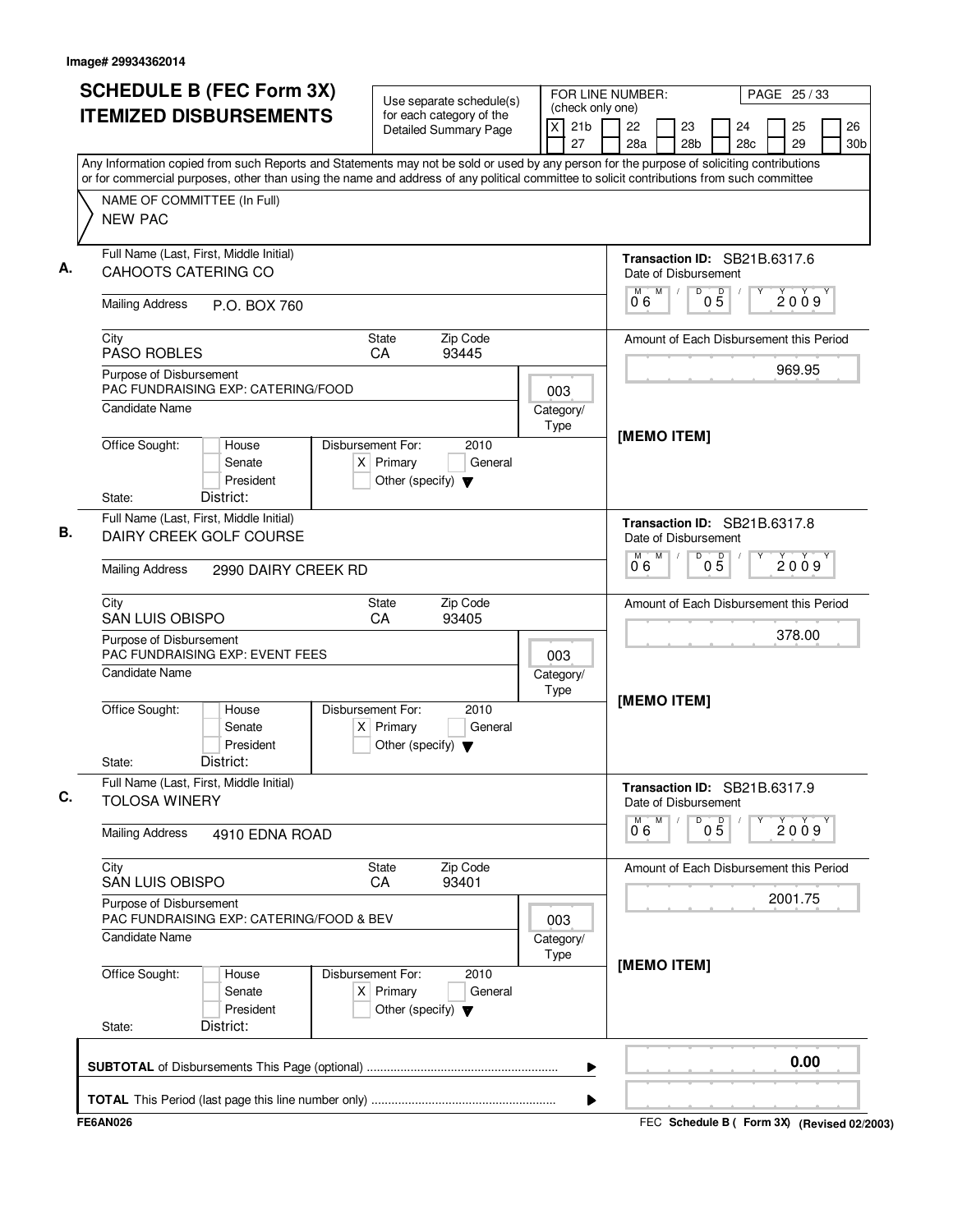| <b>SCHEDULE B (FEC Form 3X)</b>                                                                                                                                                                                                                                                        | Use separate schedule(s)                                                                    |                         | (check only one)      | FOR LINE NUMBER:     |   |                       |                      |                                         | PAGE 26 / 33 |                       |
|----------------------------------------------------------------------------------------------------------------------------------------------------------------------------------------------------------------------------------------------------------------------------------------|---------------------------------------------------------------------------------------------|-------------------------|-----------------------|----------------------|---|-----------------------|----------------------|-----------------------------------------|--------------|-----------------------|
| <b>ITEMIZED DISBURSEMENTS</b>                                                                                                                                                                                                                                                          | for each category of the<br>Detailed Summary Page                                           | $\overline{\mathsf{x}}$ | 21 <sub>b</sub><br>27 | 22<br>28a            |   | 23<br>28 <sub>b</sub> |                      | 24<br>28c                               | 25<br>29     | 26<br>30 <sub>b</sub> |
| Any Information copied from such Reports and Statements may not be sold or used by any person for the purpose of soliciting contributions<br>or for commercial purposes, other than using the name and address of any political committee to solicit contributions from such committee |                                                                                             |                         |                       |                      |   |                       |                      |                                         |              |                       |
| NAME OF COMMITTEE (In Full)<br><b>NEW PAC</b>                                                                                                                                                                                                                                          |                                                                                             |                         |                       |                      |   |                       |                      |                                         |              |                       |
| Full Name (Last, First, Middle Initial)<br>NATURALLY NUTS                                                                                                                                                                                                                              |                                                                                             |                         |                       | Date of Disbursement |   |                       |                      | Transaction ID: SB21B.6317.11           |              |                       |
| <b>Mailing Address</b><br>1240 E CALWELL AVE                                                                                                                                                                                                                                           |                                                                                             |                         |                       | M<br>06              | M |                       | D<br>$0\overline{5}$ |                                         | 2009         |                       |
| City<br><b>VISALIA</b>                                                                                                                                                                                                                                                                 | Zip Code<br>State<br>CA<br>93292                                                            |                         |                       |                      |   |                       |                      | Amount of Each Disbursement this Period |              |                       |
| Purpose of Disbursement                                                                                                                                                                                                                                                                |                                                                                             |                         |                       |                      |   |                       |                      |                                         | 374.00       |                       |
| PAC FUNDRAISING EXP: EVENT FOOD/GIFTS<br><b>Candidate Name</b>                                                                                                                                                                                                                         |                                                                                             | 003<br>Category/        |                       |                      |   |                       |                      |                                         |              |                       |
|                                                                                                                                                                                                                                                                                        |                                                                                             | Type                    |                       | [MEMO ITEM]          |   |                       |                      |                                         |              |                       |
| Office Sought:<br>House<br>Senate<br>President                                                                                                                                                                                                                                         | Disbursement For:<br>2010<br>$X$ Primary<br>General<br>Other (specify) $\blacktriangledown$ |                         |                       |                      |   |                       |                      |                                         |              |                       |
| District:<br>State:                                                                                                                                                                                                                                                                    |                                                                                             |                         |                       |                      |   |                       |                      |                                         |              |                       |
| Full Name (Last, First, Middle Initial)<br><b>CLARISSA N HENDERSON</b>                                                                                                                                                                                                                 |                                                                                             |                         |                       | Date of Disbursement |   |                       |                      | Transaction ID: SB21B.6374              |              |                       |
| <b>Mailing Address</b><br>P.O. Box 7474                                                                                                                                                                                                                                                |                                                                                             |                         |                       | м<br>06              | M |                       | D<br>$30^{\circ}$    |                                         | 2009         |                       |
| City<br><b>VISALIA</b>                                                                                                                                                                                                                                                                 | Zip Code<br><b>State</b><br>CA<br>93291                                                     |                         |                       |                      |   |                       |                      | Amount of Each Disbursement this Period |              |                       |
| Purpose of Disbursement<br>OFFICE EXP: CONSULTING                                                                                                                                                                                                                                      |                                                                                             | 001                     |                       |                      |   |                       |                      |                                         | 200.00       |                       |
| Candidate Name                                                                                                                                                                                                                                                                         |                                                                                             | Category/<br>Type       |                       |                      |   |                       |                      |                                         |              |                       |
| Office Sought:<br>House<br>Senate<br>$\vert X \vert$<br>President<br>District:<br>State:                                                                                                                                                                                               | Disbursement For:<br>2010<br>Primary<br>General<br>Other (specify) $\blacktriangledown$     |                         |                       |                      |   |                       |                      |                                         |              |                       |
| Full Name (Last, First, Middle Initial)<br>KAPIOLANI J SULLENGER                                                                                                                                                                                                                       |                                                                                             |                         |                       | Date of Disbursement |   |                       |                      | Transaction ID: SB21B.6309              |              |                       |
| <b>Mailing Address</b><br>2958 TEMPLETON RD                                                                                                                                                                                                                                            |                                                                                             |                         |                       | M<br>0 <sub>5</sub>  | M |                       | D<br>30              |                                         | 2009         |                       |
| City<br><b>TEMPLETON</b>                                                                                                                                                                                                                                                               | Zip Code<br>State<br>93465<br>CA                                                            |                         |                       |                      |   |                       |                      | Amount of Each Disbursement this Period |              |                       |
| Purpose of Disbursement<br>PAC FUNDRAISING EXP: CATERING & STAFFING                                                                                                                                                                                                                    |                                                                                             | 003                     |                       |                      |   |                       |                      |                                         | 400.00       |                       |
| <b>Candidate Name</b>                                                                                                                                                                                                                                                                  |                                                                                             | Category/<br>Type       |                       |                      |   |                       |                      |                                         |              |                       |
| Office Sought:<br>House<br>Senate<br>President                                                                                                                                                                                                                                         | Disbursement For:<br>2010<br>$X$ Primary<br>General<br>Other (specify) $\blacktriangledown$ |                         |                       |                      |   |                       |                      |                                         |              |                       |
| District:<br>State:                                                                                                                                                                                                                                                                    |                                                                                             |                         |                       |                      |   |                       |                      |                                         |              |                       |
|                                                                                                                                                                                                                                                                                        |                                                                                             |                         | ▶                     |                      |   |                       |                      |                                         | 600.00       |                       |
|                                                                                                                                                                                                                                                                                        |                                                                                             |                         | ▶                     |                      |   |                       |                      |                                         | 39560.88     |                       |
|                                                                                                                                                                                                                                                                                        |                                                                                             |                         |                       |                      |   |                       |                      |                                         |              |                       |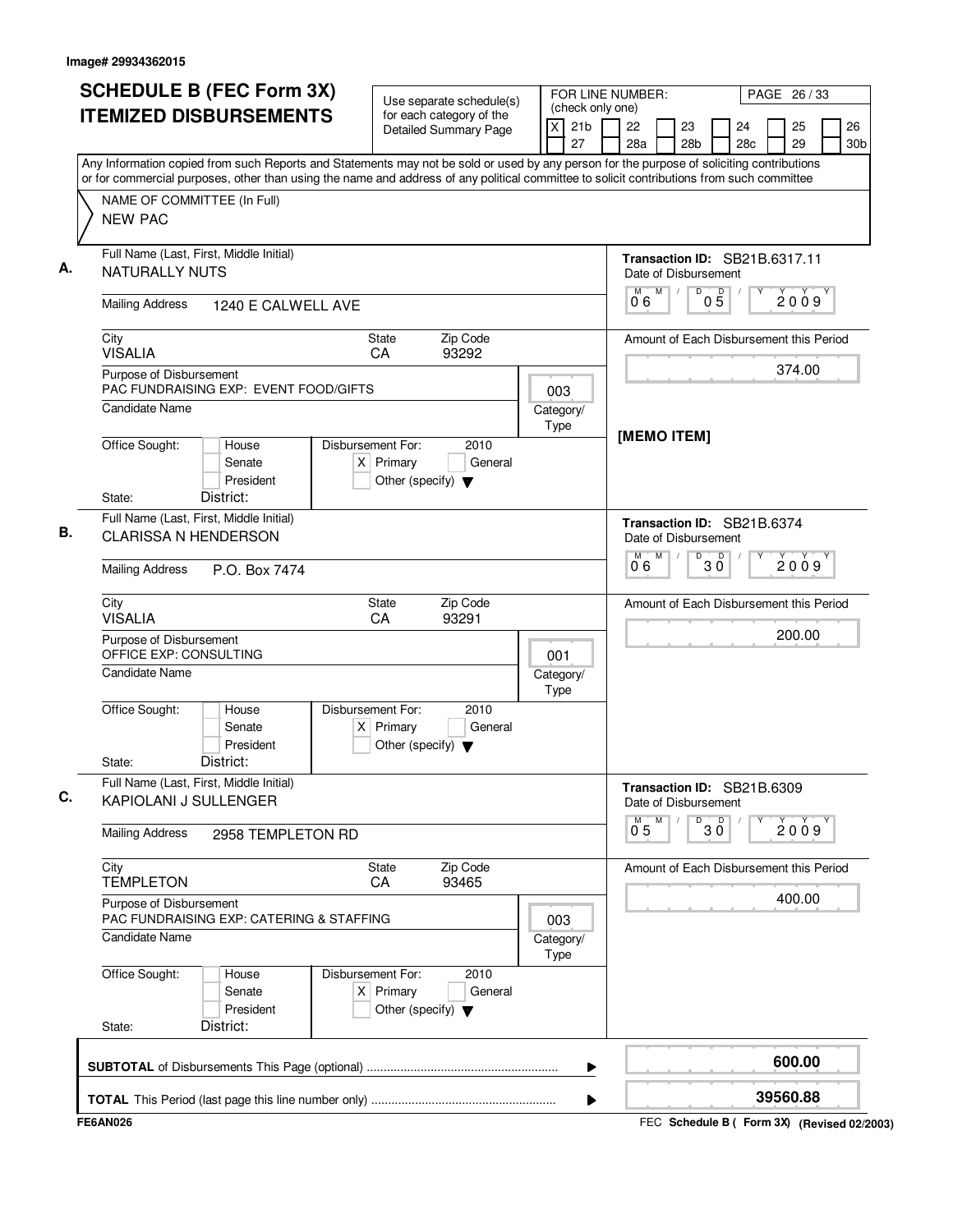|    | <b>SCHEDULE B (FEC Form 3X)</b><br><b>ITEMIZED DISBURSEMENTS</b>                                                                                                                                                                                                                       |                                                                          | Use separate schedule(s)<br>for each category of the |                   | (check only one)      | FOR LINE NUMBER:                |   |                       |                                |                                         | PAGE 27/33 |                       |
|----|----------------------------------------------------------------------------------------------------------------------------------------------------------------------------------------------------------------------------------------------------------------------------------------|--------------------------------------------------------------------------|------------------------------------------------------|-------------------|-----------------------|---------------------------------|---|-----------------------|--------------------------------|-----------------------------------------|------------|-----------------------|
|    |                                                                                                                                                                                                                                                                                        |                                                                          | <b>Detailed Summary Page</b>                         |                   | 21 <sub>b</sub><br>27 | 22<br>28a                       |   | 23<br>28 <sub>b</sub> |                                | 24<br>28c                               | 25<br>29   | 26<br>30 <sub>b</sub> |
|    | Any Information copied from such Reports and Statements may not be sold or used by any person for the purpose of soliciting contributions<br>or for commercial purposes, other than using the name and address of any political committee to solicit contributions from such committee |                                                                          |                                                      |                   |                       |                                 |   |                       |                                |                                         |            |                       |
|    | NAME OF COMMITTEE (In Full)<br><b>NEW PAC</b>                                                                                                                                                                                                                                          |                                                                          |                                                      |                   |                       |                                 |   |                       |                                |                                         |            |                       |
| А. | Full Name (Last, First, Middle Initial)<br><b>BRIAN BILBRAY FOR CONGRESS</b>                                                                                                                                                                                                           |                                                                          |                                                      |                   |                       | Date of Disbursement            |   |                       |                                | Transaction ID: SB23.6354               |            |                       |
|    | <b>Mailing Address</b><br>2466 Unicornio Street                                                                                                                                                                                                                                        |                                                                          |                                                      |                   |                       | М<br>06                         | M |                       | $D$ <sub>2</sub> $\frac{D}{4}$ |                                         | 2009       |                       |
|    | City<br>Carlsbad                                                                                                                                                                                                                                                                       | State<br>CA                                                              | Zip Code<br>92009                                    |                   |                       |                                 |   |                       |                                | Amount of Each Disbursement this Period |            |                       |
|    | Purpose of Disbursement                                                                                                                                                                                                                                                                |                                                                          |                                                      | 011               |                       |                                 |   |                       |                                |                                         | 1000.00    |                       |
|    | Candidate Name<br><b>BRIAN P BILBRAY</b>                                                                                                                                                                                                                                               |                                                                          |                                                      | Category/<br>Type |                       |                                 |   |                       |                                |                                         |            |                       |
|    | Office Sought:<br>$x$ House<br>Senate<br>President                                                                                                                                                                                                                                     | Disbursement For:<br>$X$ Primary<br>Other (specify) $\blacktriangledown$ | 2010<br>General                                      |                   |                       |                                 |   |                       |                                |                                         |            |                       |
|    | State: CA<br>District: 50<br>Full Name (Last, First, Middle Initial)                                                                                                                                                                                                                   |                                                                          |                                                      |                   |                       |                                 |   |                       |                                | Transaction ID: SB23.6351               |            |                       |
| В. | CHRIS LEE FOR CONGRESS                                                                                                                                                                                                                                                                 |                                                                          |                                                      |                   |                       | Date of Disbursement            | M | D                     |                                |                                         |            |                       |
|    | <b>Mailing Address</b><br>PO Box 15395                                                                                                                                                                                                                                                 |                                                                          |                                                      |                   |                       | $\overline{0}^{\overline{M}}$ 6 |   |                       | $2\frac{D}{4}$                 |                                         | 2009       |                       |
|    | City<br>Rochester                                                                                                                                                                                                                                                                      | <b>State</b><br><b>NY</b>                                                | Zip Code<br>14615                                    |                   |                       |                                 |   |                       |                                | Amount of Each Disbursement this Period |            |                       |
|    | Purpose of Disbursement                                                                                                                                                                                                                                                                |                                                                          |                                                      | 011               |                       |                                 |   |                       |                                |                                         | 1000.00    |                       |
|    | <b>Candidate Name</b><br><b>CHRISTOPHER J. LEE</b>                                                                                                                                                                                                                                     |                                                                          |                                                      | Category/<br>Type |                       |                                 |   |                       |                                |                                         |            |                       |
|    | Office Sought:<br>$x$ House<br>Senate<br>President                                                                                                                                                                                                                                     | Disbursement For:<br>$X$ Primary<br>Other (specify) $\blacktriangledown$ | 2010<br>General                                      |                   |                       |                                 |   |                       |                                |                                         |            |                       |
|    | District: 26<br>State: NY<br>Full Name (Last, First, Middle Initial)                                                                                                                                                                                                                   |                                                                          |                                                      |                   |                       |                                 |   |                       |                                | Transaction ID: SB23.6367               |            |                       |
| C. | <b>DJOU FOR HAWAII</b>                                                                                                                                                                                                                                                                 |                                                                          |                                                      |                   |                       | Date of Disbursement<br>М       | M |                       |                                |                                         |            |                       |
|    | <b>Mailing Address</b><br>PO BOX 235280                                                                                                                                                                                                                                                |                                                                          |                                                      |                   |                       | 06                              |   |                       | $\overline{P}$ 2 4             |                                         | 2009       |                       |
|    | City<br><b>HONOLULU</b>                                                                                                                                                                                                                                                                | <b>State</b><br>HI                                                       | Zip Code<br>96823                                    |                   |                       |                                 |   |                       |                                | Amount of Each Disbursement this Period |            |                       |
|    | Purpose of Disbursement                                                                                                                                                                                                                                                                |                                                                          |                                                      | 011               |                       |                                 |   |                       |                                |                                         | 1000.00    |                       |
|    | <b>Candidate Name</b><br><b>CHARLES KONG DJOU</b>                                                                                                                                                                                                                                      |                                                                          |                                                      | Category/<br>Type |                       |                                 |   |                       |                                |                                         |            |                       |
|    | Office Sought:<br>$x$ House<br>Senate<br>President                                                                                                                                                                                                                                     | Disbursement For:<br>$X$ Primary<br>Other (specify) $\blacktriangledown$ | 2010<br>General                                      |                   |                       |                                 |   |                       |                                |                                         |            |                       |
|    | District: 01<br>State: HI                                                                                                                                                                                                                                                              |                                                                          |                                                      |                   |                       |                                 |   |                       |                                |                                         |            |                       |
|    |                                                                                                                                                                                                                                                                                        |                                                                          |                                                      |                   | ▶                     |                                 |   |                       |                                |                                         | 3000.00    |                       |
|    |                                                                                                                                                                                                                                                                                        |                                                                          |                                                      |                   |                       |                                 |   |                       |                                |                                         |            |                       |
|    |                                                                                                                                                                                                                                                                                        |                                                                          |                                                      |                   |                       |                                 |   |                       |                                |                                         |            |                       |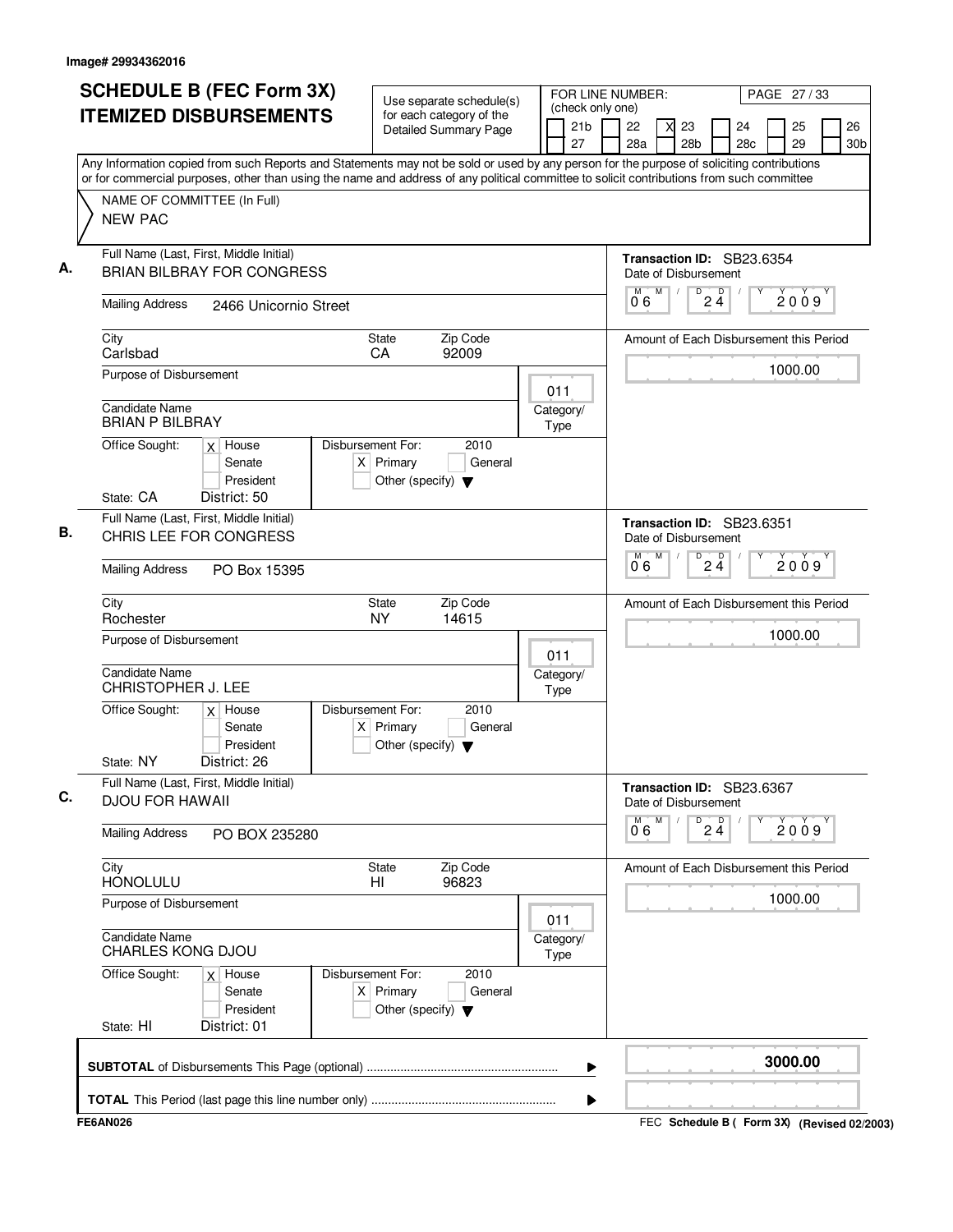| <b>SCHEDULE B (FEC Form 3X)</b>                                                                                                                                                                                                                                                                                       | Use separate schedule(s)                                                 |                                                          |  |                       | FOR LINE NUMBER:<br>PAGE 28 / 33<br>(check only one) |                     |   |                                                   |                 |           |          |      |                       |
|-----------------------------------------------------------------------------------------------------------------------------------------------------------------------------------------------------------------------------------------------------------------------------------------------------------------------|--------------------------------------------------------------------------|----------------------------------------------------------|--|-----------------------|------------------------------------------------------|---------------------|---|---------------------------------------------------|-----------------|-----------|----------|------|-----------------------|
| <b>ITEMIZED DISBURSEMENTS</b>                                                                                                                                                                                                                                                                                         |                                                                          | for each category of the<br><b>Detailed Summary Page</b> |  | 21 <sub>b</sub><br>27 |                                                      | 22<br>28a           |   | 23<br>28 <sub>b</sub>                             |                 | 24<br>28c | 25<br>29 |      | 26<br>30 <sub>b</sub> |
| Any Information copied from such Reports and Statements may not be sold or used by any person for the purpose of soliciting contributions<br>or for commercial purposes, other than using the name and address of any political committee to solicit contributions from such committee<br>NAME OF COMMITTEE (In Full) |                                                                          |                                                          |  |                       |                                                      |                     |   |                                                   |                 |           |          |      |                       |
| <b>NEW PAC</b>                                                                                                                                                                                                                                                                                                        |                                                                          |                                                          |  |                       |                                                      |                     |   |                                                   |                 |           |          |      |                       |
| Full Name (Last, First, Middle Initial)<br><b>FRIENDS OF DAVE REICHERT</b>                                                                                                                                                                                                                                            |                                                                          |                                                          |  |                       |                                                      |                     |   | Transaction ID: SB23.6366<br>Date of Disbursement |                 |           |          |      |                       |
| <b>Mailing Address</b><br>P. O. Box 53322                                                                                                                                                                                                                                                                             |                                                                          |                                                          |  |                       |                                                      | M<br>06             | M | $\sqrt{\frac{D}{2}}\underline{\ddot{4}}$          |                 |           | 2009     |      |                       |
| City<br><b>Bellevue</b>                                                                                                                                                                                                                                                                                               | <b>State</b><br><b>WA</b>                                                | Zip Code<br>98015                                        |  |                       |                                                      |                     |   | Amount of Each Disbursement this Period           |                 |           |          |      |                       |
| Purpose of Disbursement<br>Candidate Name                                                                                                                                                                                                                                                                             |                                                                          |                                                          |  | 011                   |                                                      |                     |   |                                                   |                 |           | 2000.00  |      |                       |
| <b>DAVE REICHERT</b>                                                                                                                                                                                                                                                                                                  | Disbursement For:                                                        | 2010                                                     |  | Category/<br>Type     |                                                      |                     |   |                                                   |                 |           |          |      |                       |
| Office Sought:<br>$x$ House<br>Senate<br>President<br>State: WA<br>District: 08                                                                                                                                                                                                                                       | $X$ Primary<br>Other (specify) $\blacktriangledown$                      | General                                                  |  |                       |                                                      |                     |   |                                                   |                 |           |          |      |                       |
| Full Name (Last, First, Middle Initial)<br><b>FRIENDS OF ERIK PAULSEN</b>                                                                                                                                                                                                                                             |                                                                          |                                                          |  |                       |                                                      |                     |   | Transaction ID: SB23.6362<br>Date of Disbursement |                 |           |          |      |                       |
| <b>Mailing Address</b><br>P.O. Box 44369<br>250 Prairie Center Drive                                                                                                                                                                                                                                                  |                                                                          |                                                          |  |                       |                                                      | 0.6                 | M | D                                                 | $2\frac{D}{4}$  |           | 2009     |      |                       |
| City<br><b>Eden Prairie</b>                                                                                                                                                                                                                                                                                           | State<br><b>MN</b>                                                       | Zip Code<br>55344                                        |  |                       |                                                      |                     |   | Amount of Each Disbursement this Period           |                 |           |          |      |                       |
| Purpose of Disbursement<br><b>Candidate Name</b>                                                                                                                                                                                                                                                                      |                                                                          |                                                          |  | 011<br>Category/      |                                                      |                     |   |                                                   |                 |           | 1000.00  |      |                       |
| <b>ERIK PAULSEN</b><br>Office Sought:<br>$x \mid$ House                                                                                                                                                                                                                                                               | Disbursement For:                                                        | 2010                                                     |  | Type                  |                                                      |                     |   |                                                   |                 |           |          |      |                       |
| Senate<br>President<br>District: 03<br>State: MN                                                                                                                                                                                                                                                                      | $X$ Primary<br>Other (specify) $\blacktriangledown$                      | General                                                  |  |                       |                                                      |                     |   |                                                   |                 |           |          |      |                       |
| Full Name (Last, First, Middle Initial)<br>FRIENDS OF JOHN THUNE                                                                                                                                                                                                                                                      |                                                                          |                                                          |  |                       |                                                      |                     |   | Transaction ID: SB23.6299<br>Date of Disbursement |                 |           |          |      |                       |
| <b>Mailing Address</b><br>200 NORTH PHILLIPS AVENUE STE L101                                                                                                                                                                                                                                                          |                                                                          |                                                          |  |                       |                                                      | M<br>$0^{\degree}2$ | M | D                                                 | $\overline{16}$ |           |          | 2009 |                       |
| City<br><b>SIOUX FALLS</b>                                                                                                                                                                                                                                                                                            | <b>State</b><br><b>SD</b>                                                | Zip Code<br>57104                                        |  |                       |                                                      |                     |   | Amount of Each Disbursement this Period           |                 |           |          |      |                       |
| Purpose of Disbursement<br>POLITICAL CONTRIBUTION                                                                                                                                                                                                                                                                     |                                                                          |                                                          |  | 011                   |                                                      |                     |   |                                                   |                 |           | 5000.00  |      |                       |
| Candidate Name<br><b>JOHN THUNE</b>                                                                                                                                                                                                                                                                                   |                                                                          |                                                          |  | Category/<br>Type     |                                                      |                     |   |                                                   |                 |           |          |      |                       |
| Office Sought:<br>House<br>Senate<br>X.<br>President<br>State: SD<br>District: 00                                                                                                                                                                                                                                     | Disbursement For:<br>$X$ Primary<br>Other (specify) $\blacktriangledown$ | 2010<br>General                                          |  |                       |                                                      |                     |   |                                                   |                 |           |          |      |                       |
|                                                                                                                                                                                                                                                                                                                       |                                                                          |                                                          |  | ▶                     |                                                      |                     |   |                                                   |                 |           | 8000.00  |      |                       |
|                                                                                                                                                                                                                                                                                                                       |                                                                          |                                                          |  | ▶                     |                                                      |                     |   |                                                   |                 |           |          |      |                       |
| <b>FE6AN026</b>                                                                                                                                                                                                                                                                                                       |                                                                          |                                                          |  |                       |                                                      |                     |   | FEC Schedule B ( Form 3X) (Revised 02/2003)       |                 |           |          |      |                       |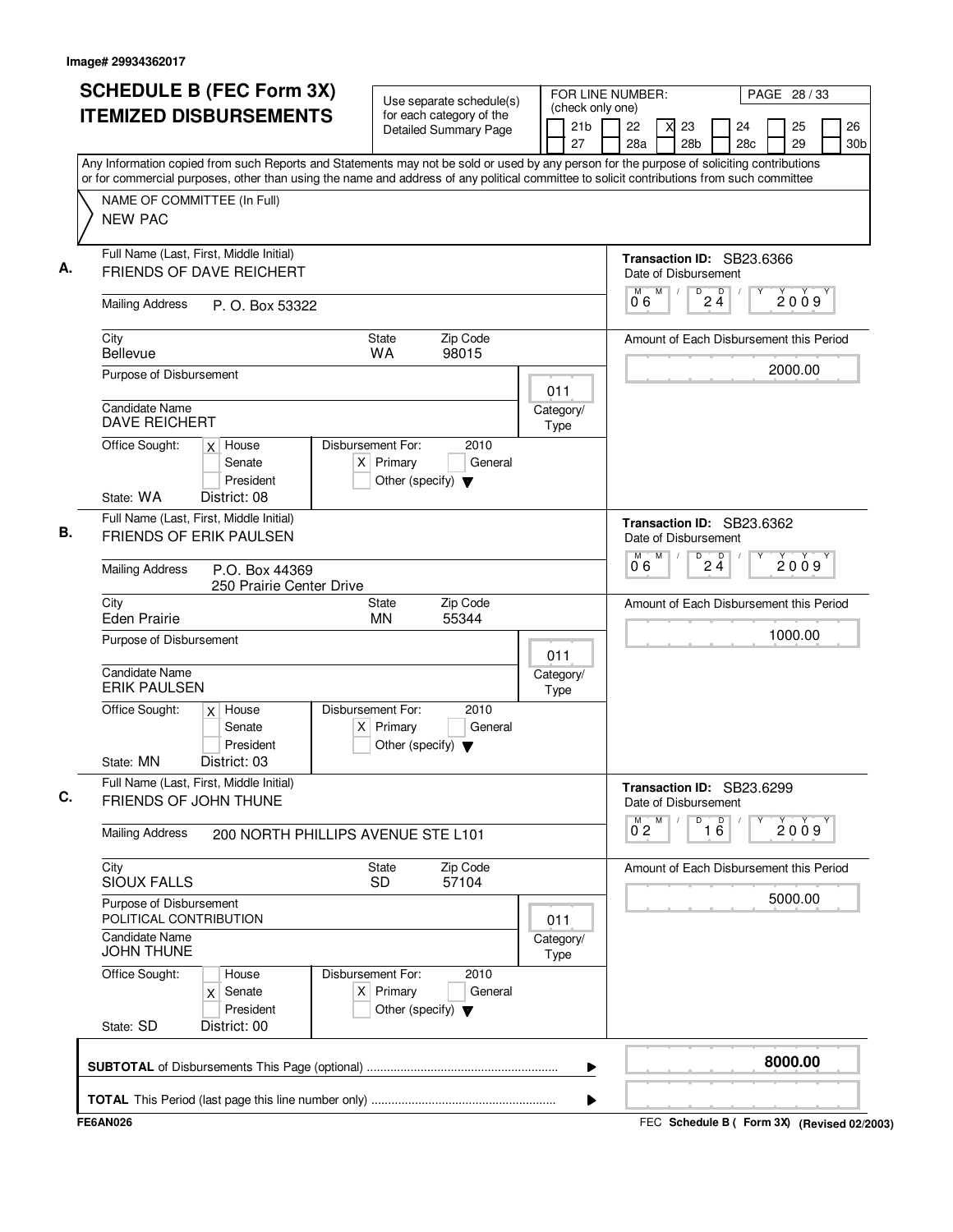| <b>SCHEDULE B (FEC Form 3X)</b><br><b>ITEMIZED DISBURSEMENTS</b>                                                                                                                                                                                                                                                                        | Use separate schedule(s)<br>for each category of the<br>Detailed Summary Page                       | FOR LINE NUMBER:<br>PAGE 29/33<br>(check only one)<br>21 <sub>b</sub><br>26<br>22<br>23<br>24<br>25<br>X<br>27<br>28a<br>28 <sub>b</sub><br>29<br>28c<br>30b |
|-----------------------------------------------------------------------------------------------------------------------------------------------------------------------------------------------------------------------------------------------------------------------------------------------------------------------------------------|-----------------------------------------------------------------------------------------------------|--------------------------------------------------------------------------------------------------------------------------------------------------------------|
| Any Information copied from such Reports and Statements may not be sold or used by any person for the purpose of soliciting contributions<br>or for commercial purposes, other than using the name and address of any political committee to solicit contributions from such committee<br>NAME OF COMMITTEE (In Full)<br><b>NEW PAC</b> |                                                                                                     |                                                                                                                                                              |
| Full Name (Last, First, Middle Initial)<br>А.<br>FRIENDS OF ROY BLUNT<br><b>Mailing Address</b><br>PO Box 50100<br>PO Box 50100                                                                                                                                                                                                         |                                                                                                     | Transaction ID: SB23.6295<br>Date of Disbursement<br>$\overline{D}$<br>M<br>M<br>$2\overset{D}{9}$<br>$\sqrt{2}$<br>2009<br>04                               |
| City<br>Springfield<br>Purpose of Disbursement<br>POLITICAL CONTRIBUTION<br>Candidate Name                                                                                                                                                                                                                                              | Zip Code<br><b>State</b><br>65805<br><b>MO</b><br>011<br>Category/                                  | Amount of Each Disbursement this Period<br>2000.00                                                                                                           |
| ROY BLUNT<br>Office Sought:<br>House<br>Senate<br>X<br>President<br>State: MO<br>District: 00                                                                                                                                                                                                                                           | Type<br>Disbursement For:<br>2010<br>$X$ Primary<br>General<br>Other (specify) $\blacktriangledown$ |                                                                                                                                                              |
| Full Name (Last, First, Middle Initial)<br>В.<br>JOSEPH CAO FOR CONGRESS<br><b>Mailing Address</b><br>PO BOX 56156                                                                                                                                                                                                                      |                                                                                                     | Transaction ID: SB23.6276<br>Date of Disbursement<br>D<br>M<br>$\overline{1}$ $\overline{2}$<br>$\overline{0}^M$ 2<br>2009                                   |
| City<br><b>NEW ORLEANS</b><br>Purpose of Disbursement<br><b>Candidate Name</b><br>ANH 'JOSEPH' CAO                                                                                                                                                                                                                                      | <b>State</b><br>Zip Code<br>70156<br>LA<br>011<br>Category/<br>Type                                 | Amount of Each Disbursement this Period<br>2000.00                                                                                                           |
| Office Sought:<br>$x$ House<br>Senate<br>President<br>District: 02<br>State: LA                                                                                                                                                                                                                                                         | Disbursement For:<br>2010<br>$X$ Primary<br>General<br>Other (specify) $\blacktriangledown$         |                                                                                                                                                              |
| Full Name (Last, First, Middle Initial)<br>C.<br>JUDY BIGGERT FOR CONGRESS                                                                                                                                                                                                                                                              |                                                                                                     | Transaction ID: SB23.6348<br>Date of Disbursement<br>M<br>M<br>D                                                                                             |
| <b>Mailing Address</b><br>P.O. Box 637                                                                                                                                                                                                                                                                                                  |                                                                                                     | $2\frac{D}{4}$<br>2009<br>06                                                                                                                                 |
| City<br>Hinsdale<br>Purpose of Disbursement                                                                                                                                                                                                                                                                                             | <b>State</b><br>Zip Code<br>60522<br>IL                                                             | Amount of Each Disbursement this Period<br>1000.00                                                                                                           |
| <b>Candidate Name</b><br><b>JUDY BIGGERT</b>                                                                                                                                                                                                                                                                                            | 011<br>Category/<br>Type                                                                            |                                                                                                                                                              |
| Office Sought:<br>$x$ House<br>Senate<br>President<br>State: IL<br>District: 13                                                                                                                                                                                                                                                         | Disbursement For:<br>2010<br>$X$ Primary<br>General<br>Other (specify) $\blacktriangledown$         |                                                                                                                                                              |
|                                                                                                                                                                                                                                                                                                                                         |                                                                                                     | 5000.00<br>▶                                                                                                                                                 |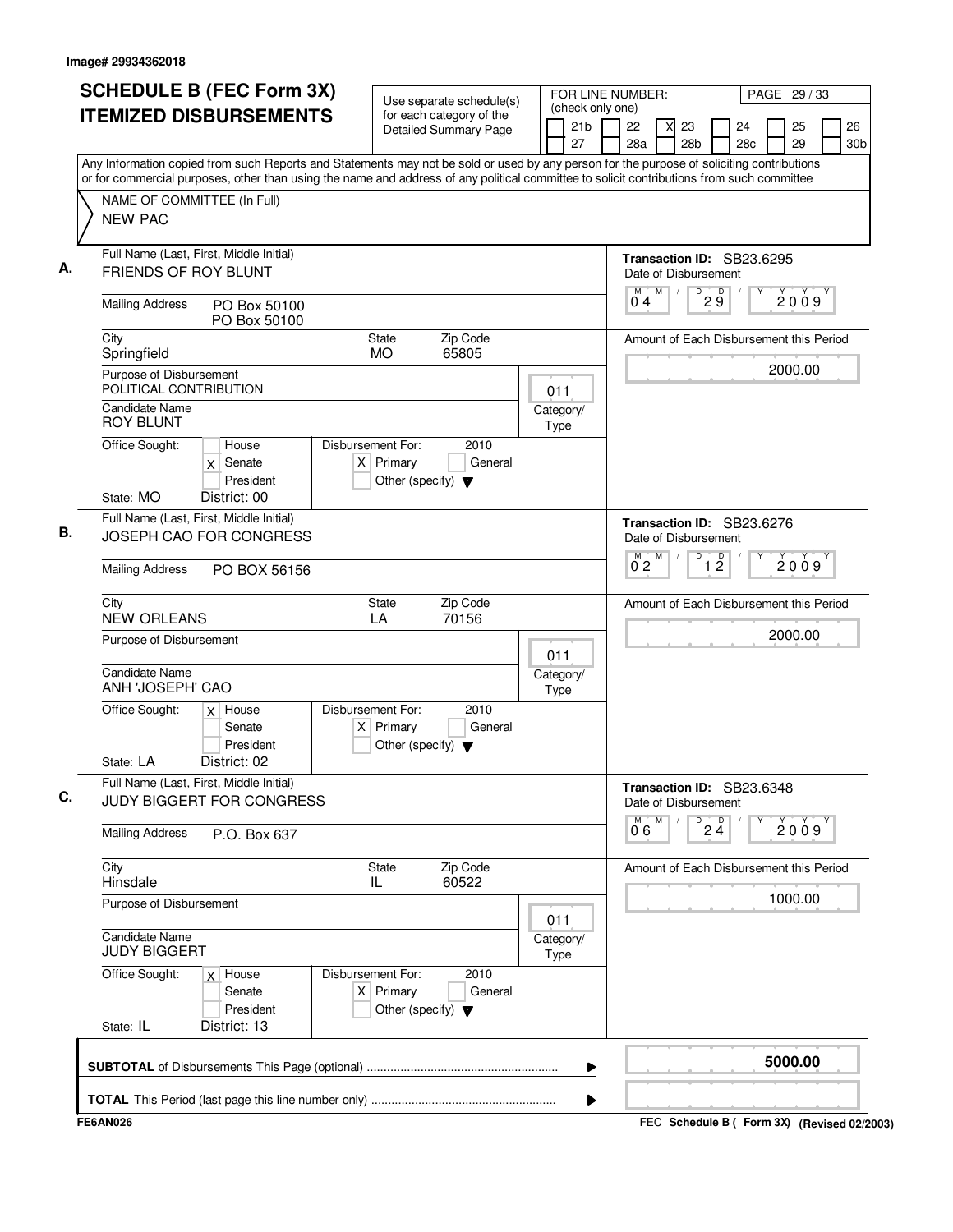| <b>SCHEDULE B (FEC Form 3X)</b>                                                                                                           | Use separate schedule(s)                                                                    |                   | (check only one)      | FOR LINE NUMBER: | PAGE 30/33                                             |                    |           |                        |      |                       |  |
|-------------------------------------------------------------------------------------------------------------------------------------------|---------------------------------------------------------------------------------------------|-------------------|-----------------------|------------------|--------------------------------------------------------|--------------------|-----------|------------------------|------|-----------------------|--|
| <b>ITEMIZED DISBURSEMENTS</b>                                                                                                             | for each category of the<br><b>Detailed Summary Page</b>                                    |                   | 21 <sub>b</sub><br>27 | 22<br>28a        | 23<br>X<br>28 <sub>b</sub>                             |                    | 24<br>28c | 25<br>29               |      | 26<br>30 <sub>b</sub> |  |
| Any Information copied from such Reports and Statements may not be sold or used by any person for the purpose of soliciting contributions |                                                                                             |                   |                       |                  |                                                        |                    |           |                        |      |                       |  |
| or for commercial purposes, other than using the name and address of any political committee to solicit contributions from such committee |                                                                                             |                   |                       |                  |                                                        |                    |           |                        |      |                       |  |
| NAME OF COMMITTEE (In Full)<br><b>NEW PAC</b>                                                                                             |                                                                                             |                   |                       |                  |                                                        |                    |           |                        |      |                       |  |
| Full Name (Last, First, Middle Initial)<br>KEN CALVERT FOR CONGRESS                                                                       |                                                                                             |                   |                       |                  | Transaction ID: SB23.6356<br>Date of Disbursement      |                    |           |                        |      |                       |  |
| <b>Mailing Address</b><br>PO Box 20123                                                                                                    |                                                                                             |                   |                       | M<br>06          | M                                                      | $\overline{P}$ 2 4 |           | 2009                   |      |                       |  |
| City<br>Riverside                                                                                                                         | Zip Code<br><b>State</b><br>92516<br>CA                                                     |                   |                       |                  | Amount of Each Disbursement this Period                |                    |           |                        |      |                       |  |
| Purpose of Disbursement                                                                                                                   |                                                                                             | 011               |                       |                  |                                                        |                    |           | 1000.00                |      |                       |  |
| <b>Candidate Name</b><br><b>KENNETH S MR. CALVERT</b>                                                                                     |                                                                                             | Category/<br>Type |                       |                  |                                                        |                    |           |                        |      |                       |  |
| Office Sought:<br>$x$ House<br>Senate<br>President                                                                                        | Disbursement For:<br>2010<br>$X$ Primary<br>General<br>Other (specify) $\blacktriangledown$ |                   |                       |                  |                                                        |                    |           |                        |      |                       |  |
| District: 44<br>State: CA                                                                                                                 |                                                                                             |                   |                       |                  |                                                        |                    |           |                        |      |                       |  |
| Full Name (Last, First, Middle Initial)<br><b>LANCE FOR CONGRESS</b>                                                                      |                                                                                             |                   |                       |                  | Transaction ID: SB23.6363<br>Date of Disbursement      |                    |           |                        |      |                       |  |
| <b>Mailing Address</b><br><b>PO Box 225</b>                                                                                               |                                                                                             |                   |                       | м<br>06          | M<br>D                                                 | D<br>$2\ddot{4}$   |           |                        | 2009 |                       |  |
| City<br>Colonia                                                                                                                           | Zip Code<br><b>State</b><br>07067<br><b>NJ</b>                                              |                   |                       |                  | Amount of Each Disbursement this Period                |                    |           |                        |      |                       |  |
| Purpose of Disbursement                                                                                                                   |                                                                                             | 011               |                       |                  |                                                        |                    |           | 2000.00                |      |                       |  |
| <b>Candidate Name</b><br><b>LEONARD LANCE</b>                                                                                             |                                                                                             | Category/<br>Type |                       |                  |                                                        |                    |           |                        |      |                       |  |
| Office Sought:<br>$x$ House<br>Senate<br>President                                                                                        | Disbursement For:<br>2010<br>$X$ Primary<br>General<br>Other (specify) $\blacktriangledown$ |                   |                       |                  |                                                        |                    |           |                        |      |                       |  |
| State: NJ<br>District: 07                                                                                                                 |                                                                                             |                   |                       |                  |                                                        |                    |           |                        |      |                       |  |
| Full Name (Last, First, Middle Initial)<br>LEE TERRY FOR CONGRESS                                                                         |                                                                                             |                   |                       | M                | Transaction ID: SB23.6370<br>Date of Disbursement<br>M |                    |           |                        |      |                       |  |
| <b>Mailing Address</b><br>PO Box 540098                                                                                                   |                                                                                             |                   |                       | 06               | D                                                      | $2\frac{D}{4}$     |           | $\check{2}0\check{0}9$ |      |                       |  |
| City<br>Omaha                                                                                                                             | Zip Code<br><b>State</b><br><b>NE</b><br>68154                                              |                   |                       |                  | Amount of Each Disbursement this Period                |                    |           |                        |      |                       |  |
| Purpose of Disbursement                                                                                                                   |                                                                                             | 011               |                       |                  |                                                        |                    |           | 2000.00                |      |                       |  |
| Candidate Name<br><b>LEE TERRY</b>                                                                                                        |                                                                                             | Category/<br>Type |                       |                  |                                                        |                    |           |                        |      |                       |  |
| Office Sought:<br>$x$ House<br>Senate<br>President                                                                                        | Disbursement For:<br>2010<br>$X$ Primary<br>General<br>Other (specify) $\blacktriangledown$ |                   |                       |                  |                                                        |                    |           |                        |      |                       |  |
| State: NE<br>District: 02                                                                                                                 |                                                                                             |                   |                       |                  |                                                        |                    |           |                        |      |                       |  |
|                                                                                                                                           |                                                                                             |                   | ▶                     |                  |                                                        |                    |           | 5000.00                |      |                       |  |
|                                                                                                                                           |                                                                                             |                   | ▶                     |                  |                                                        |                    |           |                        |      |                       |  |
| <b>FE6AN026</b>                                                                                                                           |                                                                                             |                   |                       |                  | FEC Schedule B ( Form 3X) (Revised 02/2003)            |                    |           |                        |      |                       |  |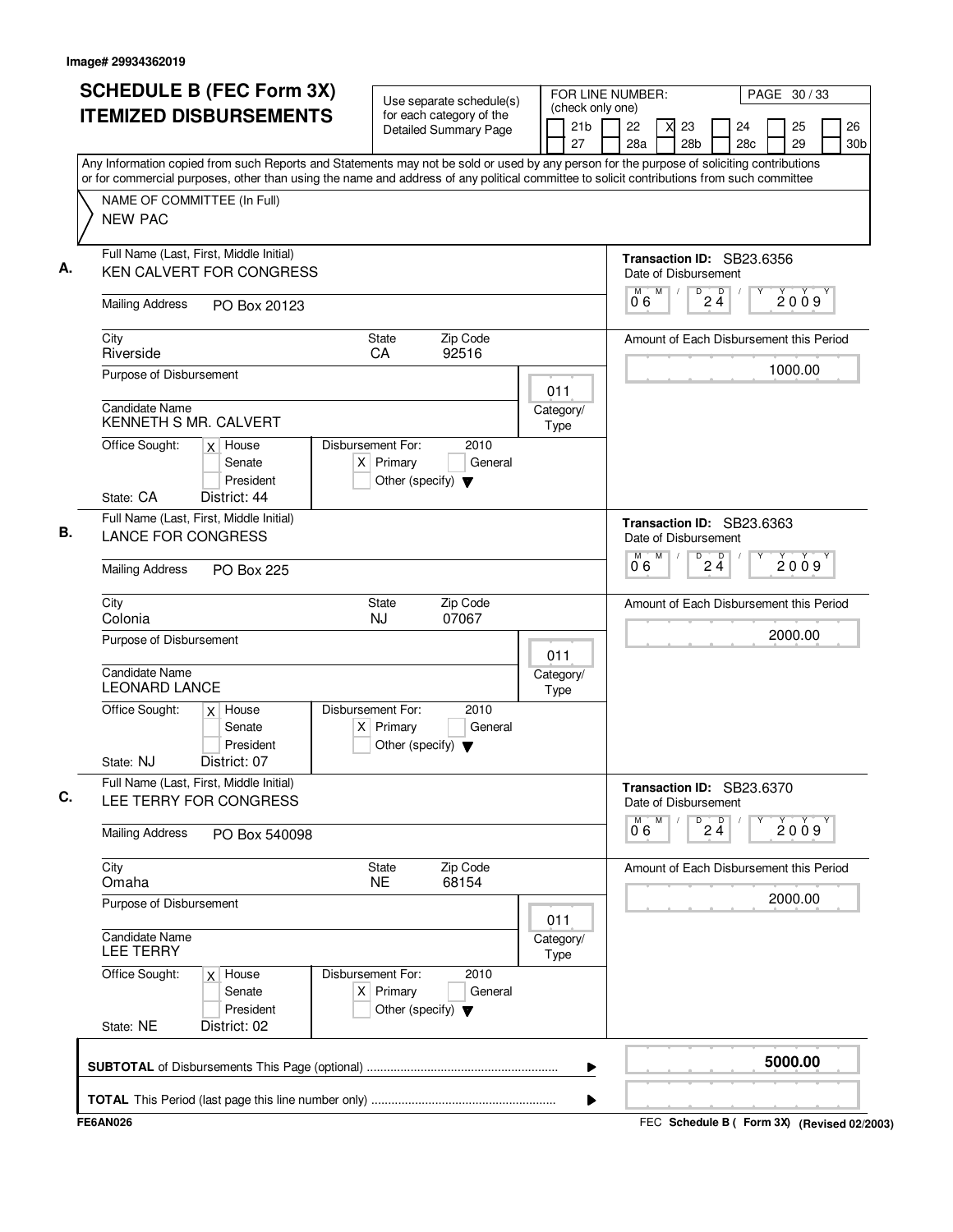| <b>SCHEDULE B (FEC Form 3X)</b>                                                                                                                                                                                                                                                        |                      |                                                                          | Use separate schedule(s)                                 |      | (check only one) | FOR LINE NUMBER:     |   |            |                      |                                         | PAGE 31 / 33 |                       |
|----------------------------------------------------------------------------------------------------------------------------------------------------------------------------------------------------------------------------------------------------------------------------------------|----------------------|--------------------------------------------------------------------------|----------------------------------------------------------|------|------------------|----------------------|---|------------|----------------------|-----------------------------------------|--------------|-----------------------|
| <b>ITEMIZED DISBURSEMENTS</b>                                                                                                                                                                                                                                                          |                      |                                                                          | for each category of the<br><b>Detailed Summary Page</b> |      | 21b<br>27        | 22<br>28a            |   | 23<br>28b  |                      | 24<br>28c                               | 25<br>29     | 26<br>30 <sub>b</sub> |
| Any Information copied from such Reports and Statements may not be sold or used by any person for the purpose of soliciting contributions<br>or for commercial purposes, other than using the name and address of any political committee to solicit contributions from such committee |                      |                                                                          |                                                          |      |                  |                      |   |            |                      |                                         |              |                       |
| NAME OF COMMITTEE (In Full)<br><b>NEW PAC</b>                                                                                                                                                                                                                                          |                      |                                                                          |                                                          |      |                  |                      |   |            |                      |                                         |              |                       |
| Full Name (Last, First, Middle Initial)<br>А.<br><b>LUNGREN FOR CONGRESS</b>                                                                                                                                                                                                           |                      |                                                                          |                                                          |      |                  | Date of Disbursement | M | $\sqrt{ }$ | $\overline{D}$       | Transaction ID: SB23.6355               |              |                       |
| <b>Mailing Address</b>                                                                                                                                                                                                                                                                 | 9321 Silverbend Lane |                                                                          |                                                          |      |                  | 06                   |   |            | $2\frac{D}{4}$       |                                         | 2009         |                       |
| City<br>Elk Grove                                                                                                                                                                                                                                                                      |                      | <b>State</b><br>CA                                                       | Zip Code<br>95624                                        |      |                  |                      |   |            |                      | Amount of Each Disbursement this Period |              |                       |
| Purpose of Disbursement                                                                                                                                                                                                                                                                |                      |                                                                          |                                                          | 011  |                  |                      |   |            |                      |                                         | 1000.00      |                       |
| Candidate Name<br>DANIEL E LUNGREN                                                                                                                                                                                                                                                     |                      |                                                                          |                                                          | Type | Category/        |                      |   |            |                      |                                         |              |                       |
| Office Sought:<br>$x$ House<br>Senate<br>President                                                                                                                                                                                                                                     |                      | Disbursement For:<br>$X$ Primary<br>Other (specify) $\blacktriangledown$ | 2010<br>General                                          |      |                  |                      |   |            |                      |                                         |              |                       |
| District: 03<br>State: CA<br>Full Name (Last, First, Middle Initial)<br>В.<br><b>LYLE LARSON FOR CONGRESS</b>                                                                                                                                                                          |                      |                                                                          |                                                          |      |                  | Date of Disbursement |   |            |                      | Transaction ID: SB23.6382               |              |                       |
| <b>Mailing Address</b><br>PO BOX 171148                                                                                                                                                                                                                                                |                      |                                                                          |                                                          |      |                  | м<br>06              | M |            | D<br>$2\overline{2}$ |                                         | 2009         |                       |
| City<br><b>SAN ANTONIO</b>                                                                                                                                                                                                                                                             |                      | <b>State</b><br>ТX                                                       | Zip Code<br>78217                                        |      |                  |                      |   |            |                      | Amount of Each Disbursement this Period |              |                       |
| Purpose of Disbursement<br>Check returned uncashed. Orig date: 5/14/08<br><b>Candidate Name</b>                                                                                                                                                                                        |                      |                                                                          |                                                          | 011  | Category/        |                      |   |            |                      |                                         | $-1000.00$   |                       |
| <b>LYLE LARSON</b><br>Office Sought:<br>$x$ House                                                                                                                                                                                                                                      |                      | Disbursement For:                                                        | 2008                                                     | Type |                  |                      |   |            |                      |                                         |              |                       |
| Senate<br>President<br>District: 23<br>State: TX                                                                                                                                                                                                                                       |                      | Primary<br>Other (specify) $\blacktriangledown$                          | X General                                                |      |                  |                      |   |            |                      |                                         |              |                       |
| Full Name (Last, First, Middle Initial)<br>C.<br>MCCOTTER CONGRESSIONAL COMMITTEE                                                                                                                                                                                                      |                      |                                                                          |                                                          |      |                  | Date of Disbursement |   |            |                      | Transaction ID: SB23.6359               |              |                       |
| <b>Mailing Address</b><br>P.O. Box 530788                                                                                                                                                                                                                                              |                      |                                                                          |                                                          |      |                  | м<br>06              | M |            | $\overline{24}$      |                                         | 2009         |                       |
| City<br><b>LIVONIA</b>                                                                                                                                                                                                                                                                 |                      | <b>State</b><br>MI                                                       | Zip Code<br>48153                                        |      |                  |                      |   |            |                      | Amount of Each Disbursement this Period |              |                       |
| Purpose of Disbursement                                                                                                                                                                                                                                                                |                      |                                                                          |                                                          | 011  |                  |                      |   |            |                      |                                         | 1000.00      |                       |
| <b>Candidate Name</b><br>THADDEUS G MR. MCCOTTER                                                                                                                                                                                                                                       |                      |                                                                          |                                                          | Type | Category/        |                      |   |            |                      |                                         |              |                       |
| Office Sought:<br>$x$ House<br>Senate<br>President                                                                                                                                                                                                                                     |                      | Disbursement For:<br>$X$ Primary<br>Other (specify) $\blacktriangledown$ | 2010<br>General                                          |      |                  |                      |   |            |                      |                                         |              |                       |
| State: MI<br>District: 11                                                                                                                                                                                                                                                              |                      |                                                                          |                                                          |      |                  |                      |   |            |                      |                                         |              |                       |
|                                                                                                                                                                                                                                                                                        |                      |                                                                          |                                                          |      | ▶                |                      |   |            |                      |                                         | 1000.00      |                       |
|                                                                                                                                                                                                                                                                                        |                      |                                                                          |                                                          |      | ▶                |                      |   |            |                      |                                         |              |                       |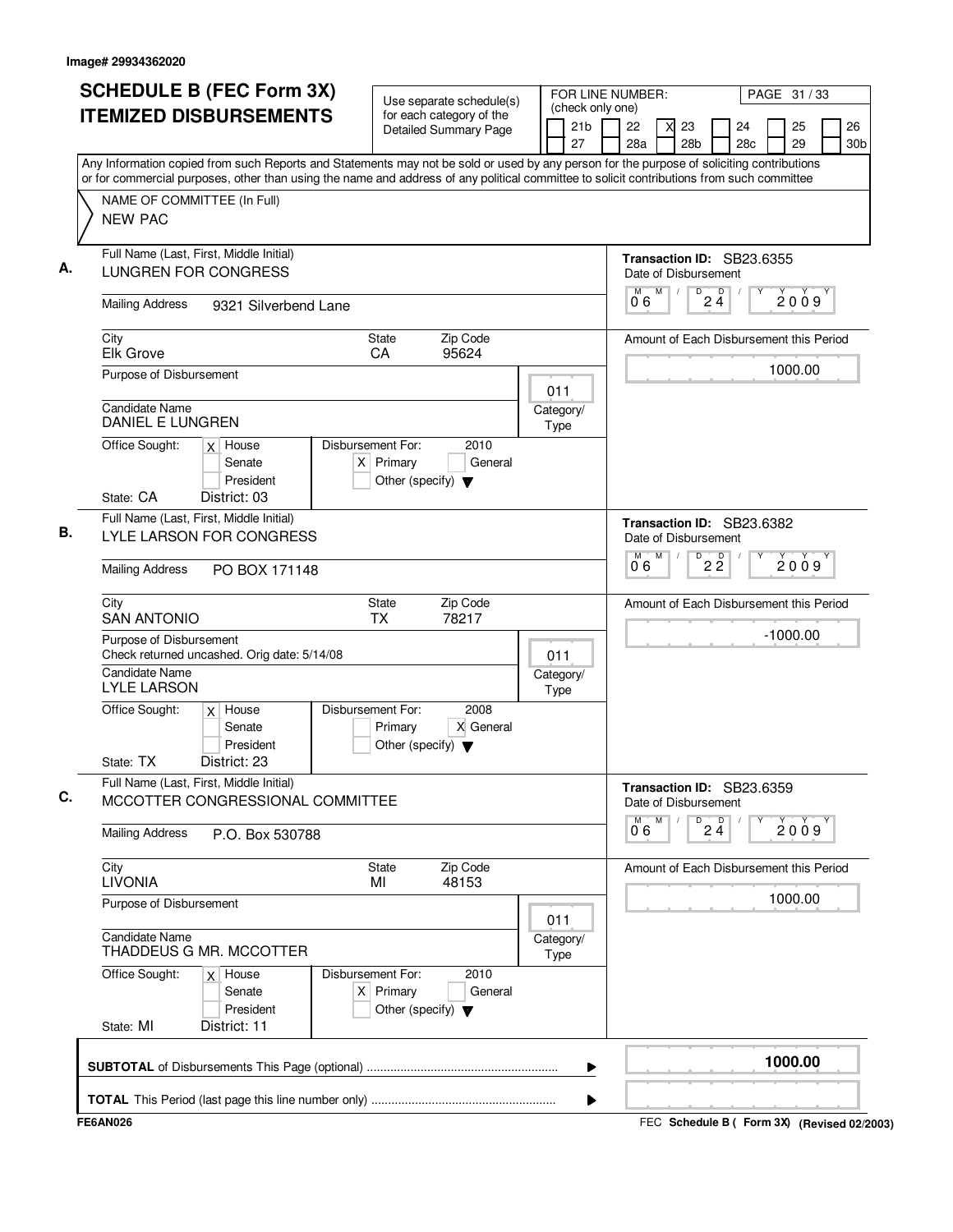| <b>SCHEDULE B (FEC Form 3X)</b><br><b>ITEMIZED DISBURSEMENTS</b>                                                                                                                                                                                                                       | Use separate schedule(s)<br>for each category of the                                        | (check only one)         | FOR LINE NUMBER:                                            |                                 | PAGE 32/33 |           |
|----------------------------------------------------------------------------------------------------------------------------------------------------------------------------------------------------------------------------------------------------------------------------------------|---------------------------------------------------------------------------------------------|--------------------------|-------------------------------------------------------------|---------------------------------|------------|-----------|
|                                                                                                                                                                                                                                                                                        | <b>Detailed Summary Page</b>                                                                | 21 <sub>b</sub><br>27    | 22<br>23<br>28a<br>28 <sub>b</sub>                          | 24<br>28c                       | 25<br>29   | 26<br>30b |
| Any Information copied from such Reports and Statements may not be sold or used by any person for the purpose of soliciting contributions<br>or for commercial purposes, other than using the name and address of any political committee to solicit contributions from such committee |                                                                                             |                          |                                                             |                                 |            |           |
| NAME OF COMMITTEE (In Full)<br><b>NEW PAC</b>                                                                                                                                                                                                                                          |                                                                                             |                          |                                                             |                                 |            |           |
| Full Name (Last, First, Middle Initial)<br>STEVE CHABOT FOR CONGRESS                                                                                                                                                                                                                   |                                                                                             |                          | Transaction ID: SB23.6286<br>Date of Disbursement           |                                 |            |           |
| <b>Mailing Address</b><br>3339 Harrison Ave.<br>3014 Harrison Ave.                                                                                                                                                                                                                     |                                                                                             |                          | M<br>М<br>$\sqrt{2}$<br>04                                  | $D$ <sub>2</sub> $\overline{9}$ | 2009       |           |
| City<br>Cincinnati                                                                                                                                                                                                                                                                     | Zip Code<br>State<br>45211<br>OH                                                            |                          | Amount of Each Disbursement this Period                     |                                 |            |           |
| Purpose of Disbursement                                                                                                                                                                                                                                                                |                                                                                             | 011                      |                                                             |                                 | 1000.00    |           |
| <b>Candidate Name</b><br><b>STEVE CHABOT</b>                                                                                                                                                                                                                                           |                                                                                             | Category/<br>Type        |                                                             |                                 |            |           |
| Office Sought:<br>$x$ House<br>Senate<br>President                                                                                                                                                                                                                                     | Disbursement For:<br>2010<br>$X$ Primary<br>General<br>Other (specify) $\blacktriangledown$ |                          |                                                             |                                 |            |           |
| State: OH<br>District: 01                                                                                                                                                                                                                                                              |                                                                                             |                          |                                                             |                                 |            |           |
| Full Name (Last, First, Middle Initial)<br><b>TEDISCO FOR CONGRESS</b>                                                                                                                                                                                                                 |                                                                                             |                          | Transaction ID: SB23.6279<br>Date of Disbursement<br>M<br>D |                                 |            |           |
| <b>Mailing Address</b><br>1707 Route 9                                                                                                                                                                                                                                                 |                                                                                             |                          | $\overline{0}^M$ 2                                          | $\overline{1}$ $\overline{2}$   | 2009       |           |
| City<br><b>Clifton Park</b>                                                                                                                                                                                                                                                            | State<br>Zip Code<br><b>NY</b><br>12065                                                     |                          | Amount of Each Disbursement this Period                     |                                 |            |           |
| Purpose of Disbursement                                                                                                                                                                                                                                                                |                                                                                             | 011                      |                                                             |                                 | 5000.00    |           |
| <b>Candidate Name</b><br><b>JAMES TEDISCO</b>                                                                                                                                                                                                                                          |                                                                                             | Category/<br>Type        |                                                             |                                 |            |           |
| Office Sought:<br>$x$ House<br>Senate<br>President                                                                                                                                                                                                                                     | Disbursement For:<br>2010<br>$X$ Primary<br>General<br>Other (specify) $\blacktriangledown$ |                          |                                                             |                                 |            |           |
| State: NY<br>District: 20<br>Full Name (Last, First, Middle Initial)<br>TERESA HERNANDEZ FOR CONGRESS                                                                                                                                                                                  |                                                                                             |                          | Transaction ID: SB23.6303<br>Date of Disbursement           |                                 |            |           |
| <b>Mailing Address</b><br>P.O. BOX 3114                                                                                                                                                                                                                                                |                                                                                             |                          | M<br>D<br>M<br>04                                           | 09                              | 2009       |           |
| City<br>SOUTH EL MONTE                                                                                                                                                                                                                                                                 | Zip Code<br>State<br>91733<br>CA                                                            |                          | Amount of Each Disbursement this Period                     |                                 |            |           |
| Purpose of Disbursement<br>POLITICAL CONTRIBUTION                                                                                                                                                                                                                                      |                                                                                             | 011                      |                                                             |                                 | 1000.00    |           |
| Candidate Name<br><b>TERESA HERNANDEZ</b>                                                                                                                                                                                                                                              |                                                                                             | Category/<br><b>Type</b> |                                                             |                                 |            |           |
| Office Sought:<br>$x$ House<br>Senate<br>President                                                                                                                                                                                                                                     | Disbursement For:<br>2010<br>$X$ Primary<br>General<br>Other (specify) $\blacktriangledown$ |                          |                                                             |                                 |            |           |
| District: 32<br>State: CA                                                                                                                                                                                                                                                              |                                                                                             |                          |                                                             |                                 |            |           |
|                                                                                                                                                                                                                                                                                        |                                                                                             | ▶                        |                                                             |                                 | 7000.00    |           |
|                                                                                                                                                                                                                                                                                        |                                                                                             | ▶                        |                                                             |                                 | 29000.00   |           |